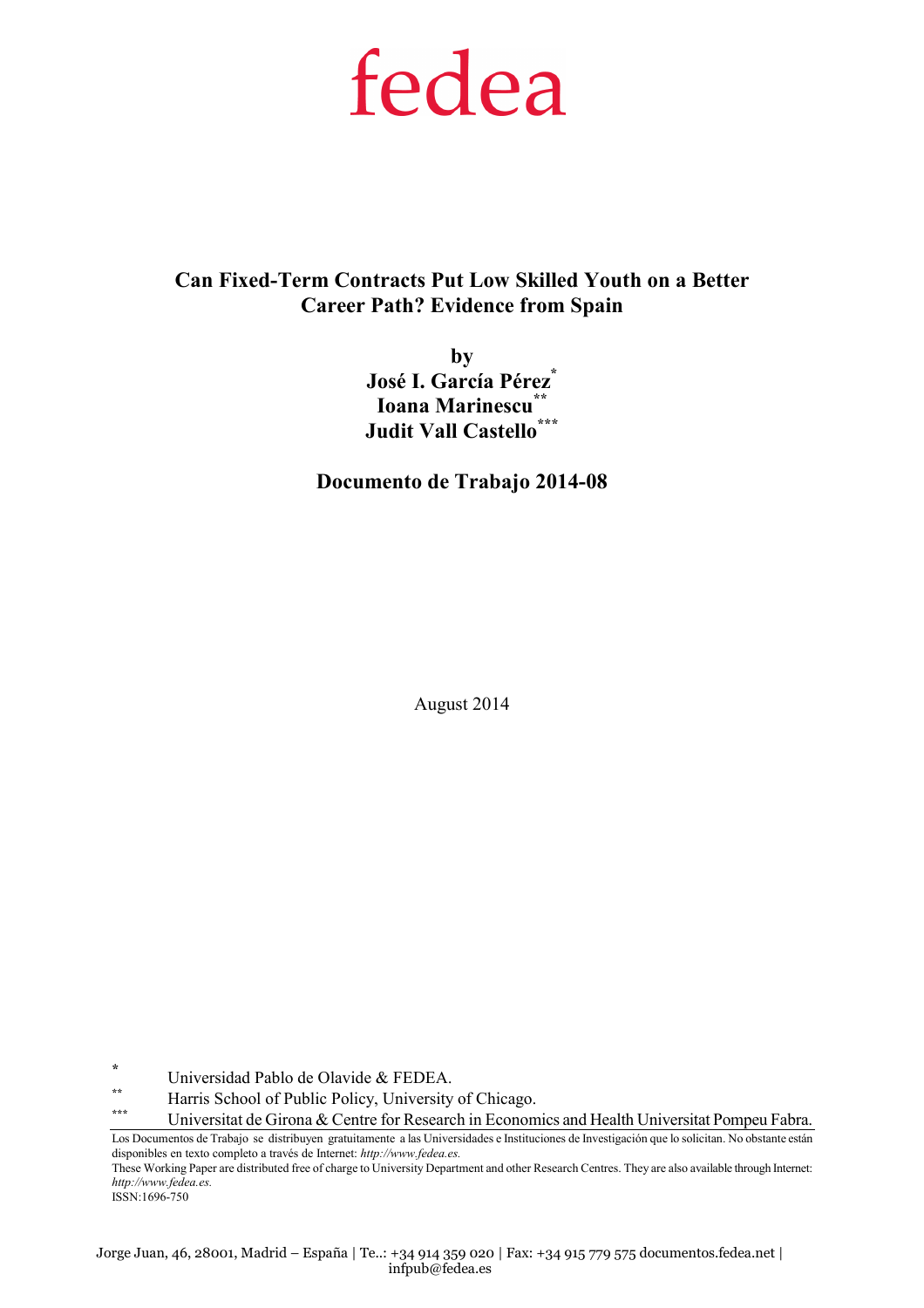## **CAN FIXED-TERM CONTRACTS PUT LOW SKILLED YOUTH ON A BETTER CAREER PATH? EVIDENCE FROM SPAIN\***

**JOSE I. GARCIA PEREZ**  UNIVERSIDAD PABLO DE OLAVIDE & FEDEA

**IOANA MARINESCU**  HARRIS SCHOOL OF PUBLIC POLICY UNIVERSITY OF CHICAGO

#### **JUDIT VALL CASTELLO**

UNIVERSITAT DE GIRONA & CENTRE FOR RESEARCH IN ECONOMICS AND HEALTH UNIVERSITAT POMPEU FABRA

#### **Abstract**

Fixed-term contracts have low firing costs and can thus help low skilled youth find a first job faster. But do these workers get a more rewarding career? Using Spanish social security data, we compare the careers of native male high-school dropouts who entered the labor market just before and just after a large liberalization in the use of fixed-term contracts in 1984. Using a cohort regression discontinuity design we find that the reform raised the likelihood of working before age 20. However, by substantially increasing the number of employment spells it reduced workers' accumulated employment up to 2006 by almost 200 days and accumulated wages by 22%. These effects are concentrated during the first 5-10 years of these young workers' career. We conclude that widespread fixed-term contracts have harmed the careers of low-skilled workers.

<sup>\*</sup> We gratefully acknowledge the support from research projects SEJ-6882/ECON and ECO2010-21706. Our thanks to A. Hijzen, S. Bentolila, and A. Novo for all their comments and to the audience at Harris School of Public Policy (Chicago), the OECD Employment Directorate, the SAEe 2013 (Santander), the 8<sup>th</sup> IZA/World Bank Conference on Employment and Development, (Bonn), THEMA(University of Cergy-Pointoise, Paris), the ESPE-2014 (Braga), the Workshop on "Labour Markets during crises" (NUY Maynooth) and the 3rd SEEK Conference at ZEW, Manheim. The usual disclaimer applies.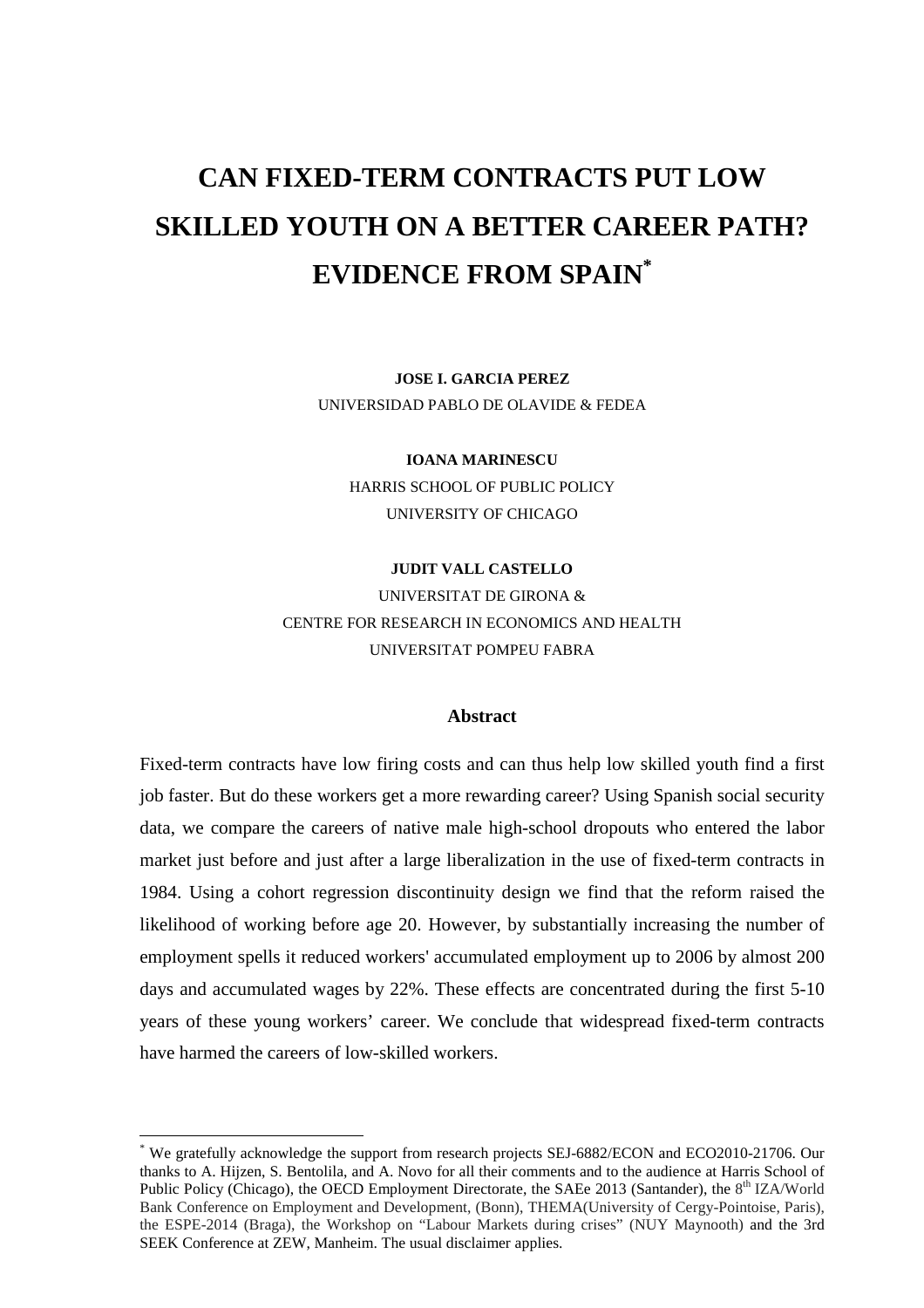### CAN FIXED-TERM CONTRACTS PUT LOW SKILLED YOUTH ON A BETTER CAREER PATH? EVIDENCE FROM SPAIN

JOSE I. GARCIA PEREZ. UNIVERSIDAD PABLO DE OLAVIDE & FEDEA IOANA MARINESCU. HARRIS SCHOOL OF PUBLIC POLICY, UNIVERSITY OF CHICAGO JUDIT VALL CASTELLO. UNIVERSITAT DE GIRONA & CENTRE FOR RESEARCH IN ECONOMICS AND HEALTH, UNIVERSITAT POMPEU FABRA.

 La contratación temporal con bajos costes de despido ha sido tradicionalmente una medida destinada en muchos países europeos a la contratación de trabajadores jóvenes y poco cualificados. Pero, ¿Ayuda realmente a estos jóvenes la contratación temporal de cara a obtener una carrera laboral más estable en el medio y largo plazo?

 En este trabajo utilizamos datos de la Seguridad Social para profundizar en el estudio del impacto a largo plazo de la temporalidad sobre la trayectoria laboral de los jóvenes en España. Para ello, hacemos un seguimiento de las cohortes de hombres con bajo nivel educativo que ingresan al mercado de trabajo justo antes y justo después de la reforma de 1984 que liberalizó el uso de la temporalidad en España. Mediante un diseño de regresión discontinua (regression discontinuity design) se muestra que, en comparación con los trabajadores que entraron en el mercado de trabajo justo antes de la reforma, los trabajadores que ingresaron al mercado laboral cuando los contratos temporales eran ya la regla de contratación básica en España tuvieron algo más fácil el acceso al mercado de trabajo. Concretamente encontramos que la probabilidad de estar trabajando antes de cumplir los 20 años se eleva para los que entraron en el mercado de trabajo tras la reforma de 1984 es, ceteris paribus, un 14% más alta que para los que empezaron a trabajar antes de dicho año.

 Sin embargo, este efecto inicial positivo no parece trasladarse al medio y largo plazo. En efecto, nuestros resultados muestran que los trabajadores afectados al inicio de su vida laboral por la reforma de 1984 trabajaron, en media, casi 200 días menos, computados desde su entrada en el mercado de trabajo hasta el año 2006, que los que iniciaron su vida laboral cuando la reforma de 1984 no estaba vigente. Este resultado se deriva, fundamentalmente, de que los trabajadores afectados por la reforma han experimentado, en media más experiencias de empleo no estable, y por tanto de desempleo, que trabajadores equivalentes pero que entraron en el mercado de trabajo unos meses antes, cuando los contratos temporales no estaban disponibles. Asimismo, encontramos que los trabajadores que entraron al mercado de trabajo después de 1984 han acumulado unas rentas salariales desde su entrada al mercado de trabajo hasta finales del año 2006 un 22% inferiores a los que entraron al mercado de trabajo unos meses antes a ellos, cuando la contratación temporal estaba mucho más restringida. Estas importantes pérdidas no solo son la consecuencia de haber trabajado menos días a lo largo de su carrera laboral, sino que también responden a las conocidas penalizaciones asociadas con el trabajo con contrato temporal y con el efecto negativo que tiene sobre las ganancias salariales el paso por una situación recurrente de desempleo.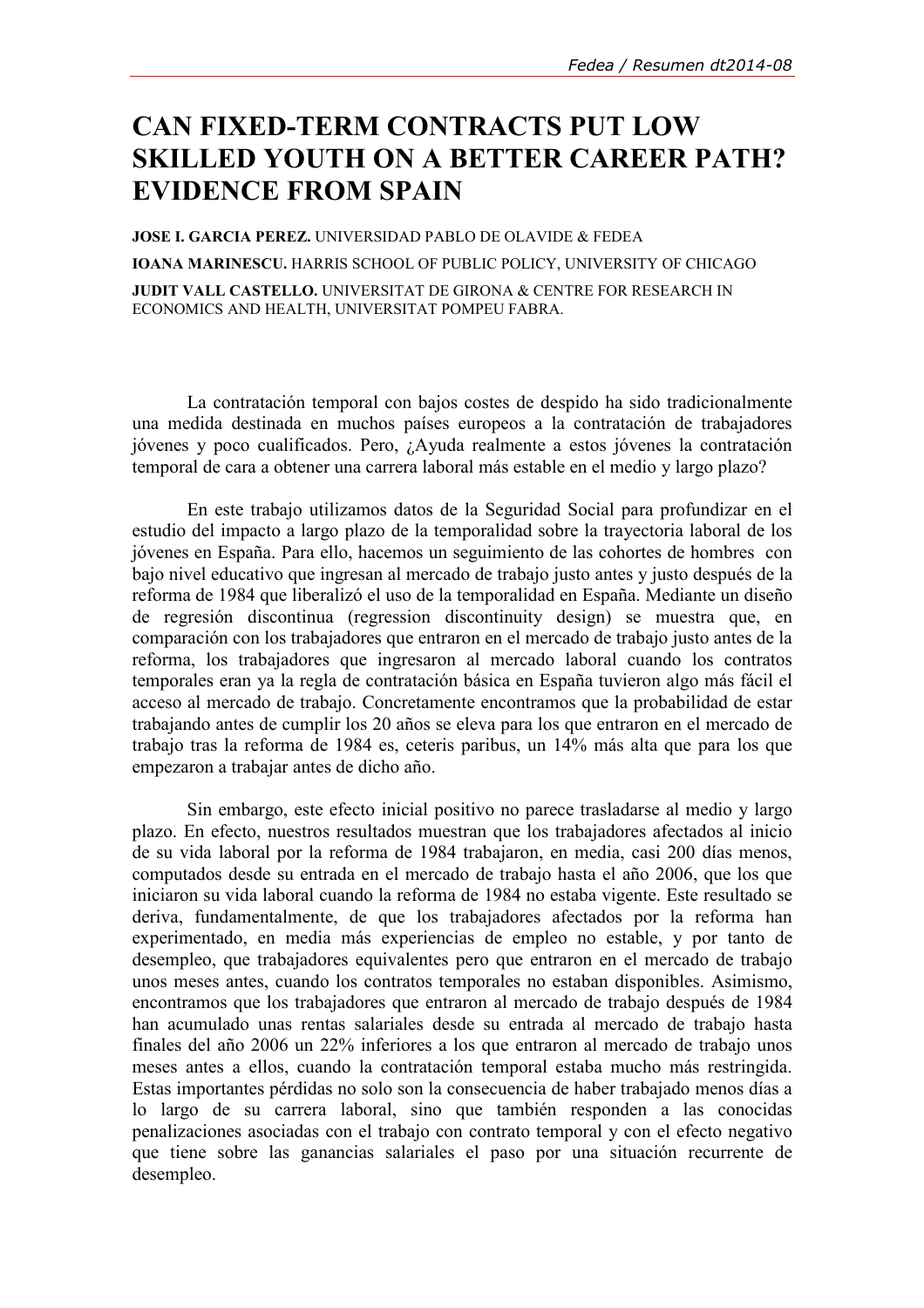Estos resultados sugieren que, en general, el uso intensivo de la contratación temporal al inicio de la vida laboral tiene consecuencias muy importantes a medio y largo plazo sobre la carrera laboral de los jóvenes. A pesar de que estos contratos parecen permitir a los trabajadores una mayor experiencia laboral mediante una mayor rotación entre empresas y sectores productivos distintos, las consecuencias a largo plazo sobre el bienestar de los mismos son muy negativas.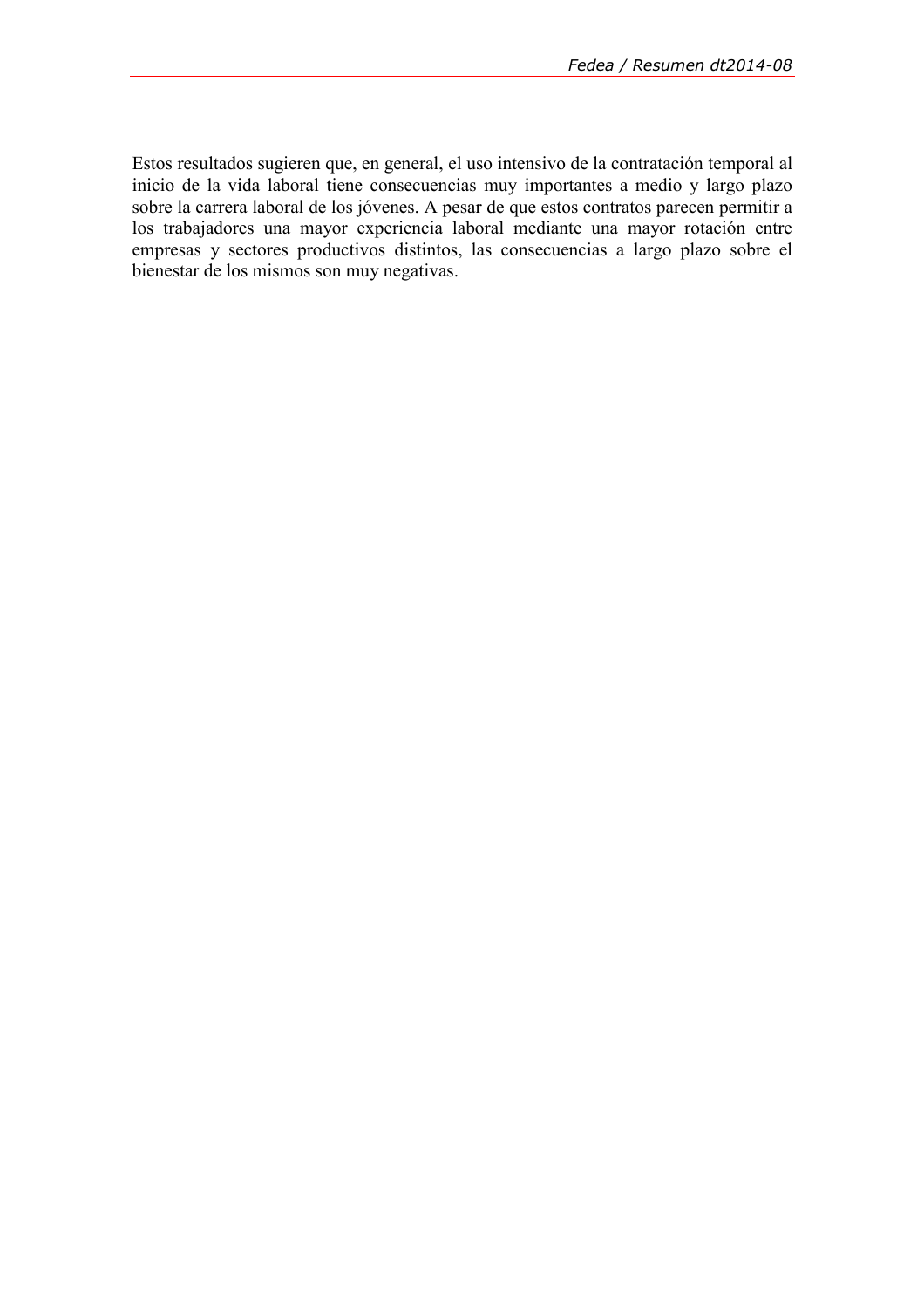#### **1 Introduction**

European countries typically have a high level of employment protection legislation (EPL), making it expensive to dismiss workers on permanent contracts. While EPL does not reduce overall employment, it has an adverse effect on the employment of marginal workers such as youth or low-qualified individuals. To address this problem, a number of European countries have made it easier for firms to use fixed-term contracts with lower firing costs. It was hoped that fixed-term contracts would help improve the labor market outcomes of marginal workers in high EPL countries.

But do fixed-term contracts really help? In theory, fixed-term contracts, by decreasing firing costs, can help workers with uncertain credentials obtain employment. Moreover, fixed-term contracts may help workers accumulate human capital as well as gain contacts that can allow them to obtain better jobs in the future. On the other hand, there is a danger that marginal workers go from fixed-term contract to fixed-term contract, leading to lower employment stability and no progression towards better jobs (Blanchard and Landier, 2002). In theory, the impact of fixed-term contracts on the labor market outcomes of affected workers is therefore ambiguous.

The empirical evidence on the impact of fixed-term contracts and temporary work on the labor market outcomes of affected workers is also ambiguous. A number of papers examine the stepping stone hypothesis according to which temporary work helps workers land permanent jobs. The evidence at the European level is mixed, with some papers finding evidence of the stepping-stone hypothesis (D'Addio and Rosholm (2005); Booth, Francesconi and Frank (2002), among others) while some other papers find that temporary contracts do not improve access to permanent contracts (Zijl, Van Den Berg and Heyma, 2004). The evidence on temporary help jobs is also mixed with the best identified study finding a somewhat negative impact of temporary work on earnings and employment in the US (Autor and Houseman, 2010), while studies using European data find a positive effect of temporary help jobs on securing permanent employment (e.g. Ichino, Mealli, and Nannicini, 2008).

Even if fixed-term contracts can help workers secure permanent jobs, the long-term effects of easily available fixed-term contracts remain uncertain. Indeed, when workers lose a permanent job, they may be back on a fixed-term contract and their return to stable employment may be delayed. The current literature only addresses the impact of temporary work within a few months to a few years of the first temporary job, and the long-run impact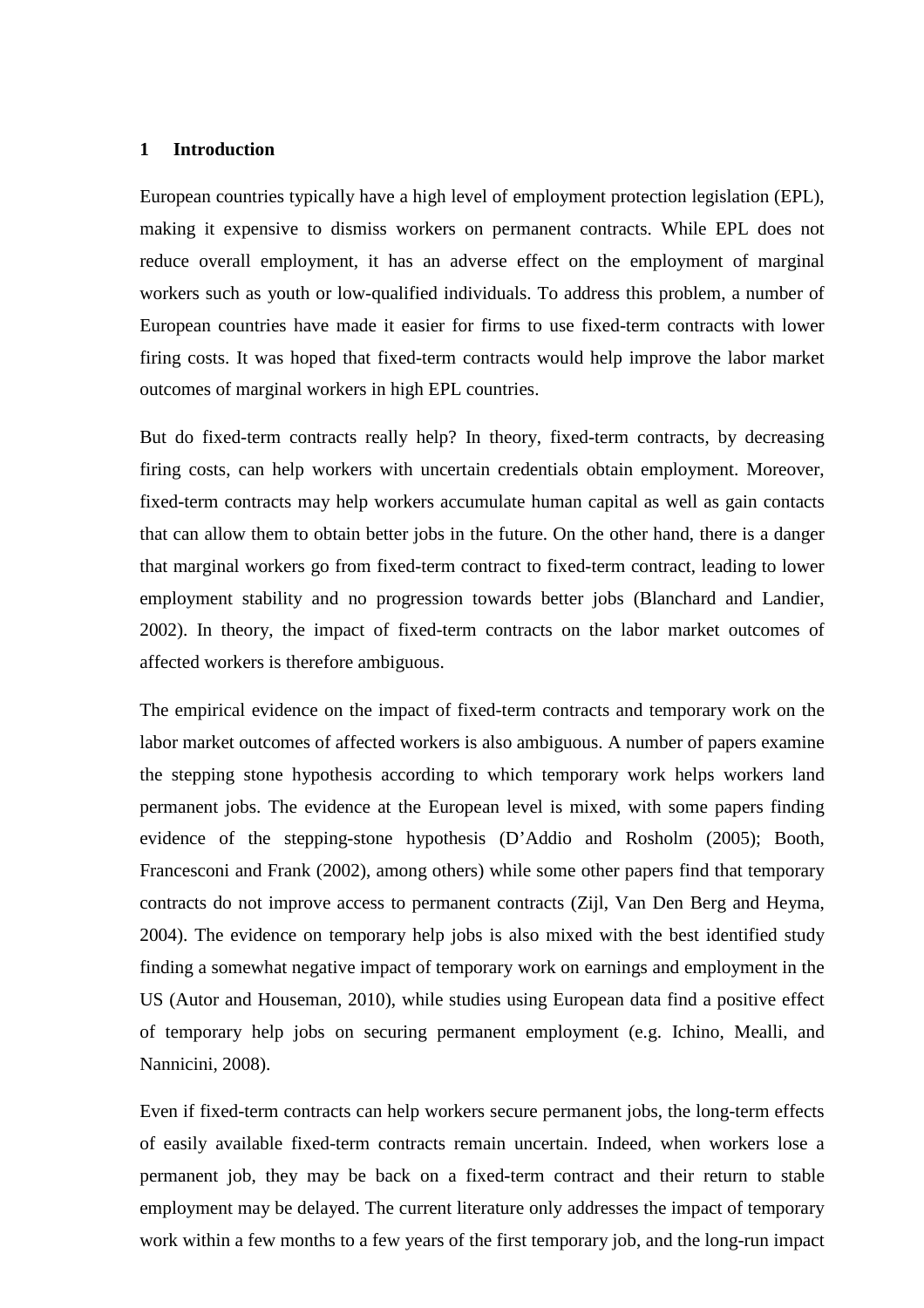remains unknown. Another limitation of the existing literature is that it compares people who did and did not use temporary contracts (or temporary help agencies) within a given regulatory framework. This research cannot therefore directly inform us about what happens when the regulation of temporary work becomes less stringent. With a laxer regulation of fixed term contracts, some unemployed workers may get a fixed term contract fairly quickly and then transition to a permanent contract. However, it is possible, that, were fixed term contracts not easily available, the same workers would have transitioned to a permanent contract even more rapidly. Therefore, even if we believe the stepping stone hypothesis that, for an unemployed worker, taking a fixed term contract is better than staying unemployed, this does not imply that making fixed term contracts more easily available will increase the proportion of low skilled workers in permanent contracts and benefit their careers. Overall, both the long-term impact of temporary work on careers, and the overall impact of fixed-term contract regulation remain open questions.

In this paper, we use Spanish social security data to assess the long-term impact of fixedterm contracts on employment and earnings. Spain is an ideal ground for our research because fixed-term contract use has been liberalized early and Spain subsequently became the OECD country with the highest share of fixed-term contracts (Dolado et al. (2002)). To assess the impact of fixed-term contracts, we track cohorts of workers who enter the labor market before and after a 1984 reform that considerably liberalized the use of fixed-term contracts. We focus specifically on male high school dropouts as they are most likely to be affected by the liberalization of fixed-term contracts. Using a cohort regression discontinuity design and aggregate data with controls for experience and time fixed effects, we show that, compared to workers who entered the labor market just before the reform, workers who enter the labor market right after the reform experience a larger probability of working before age 20. However, workers who enter the labor market right after the reform also experience both lower accumulated days of work and lower accumulated earnings over their subsequent career up to the year 2006. We estimate the loss in terms of accumulated days of work to amount to 193 days. The accumulated earnings loss is as high as 22%. Hence, greater fixed-term contract availability at the beginning of a worker's career has a negative impact on long-run career outcomes basically because workers are more likely to work under non-permanent contracts well after labor market entrance. This situation further exposes workers to the well known wage penalties associated to both unemployment and temporary work. Finally, we have also found that these penalties are concentrated in the first 5 to 10 years of the working career, but can persist beyond this time frame for some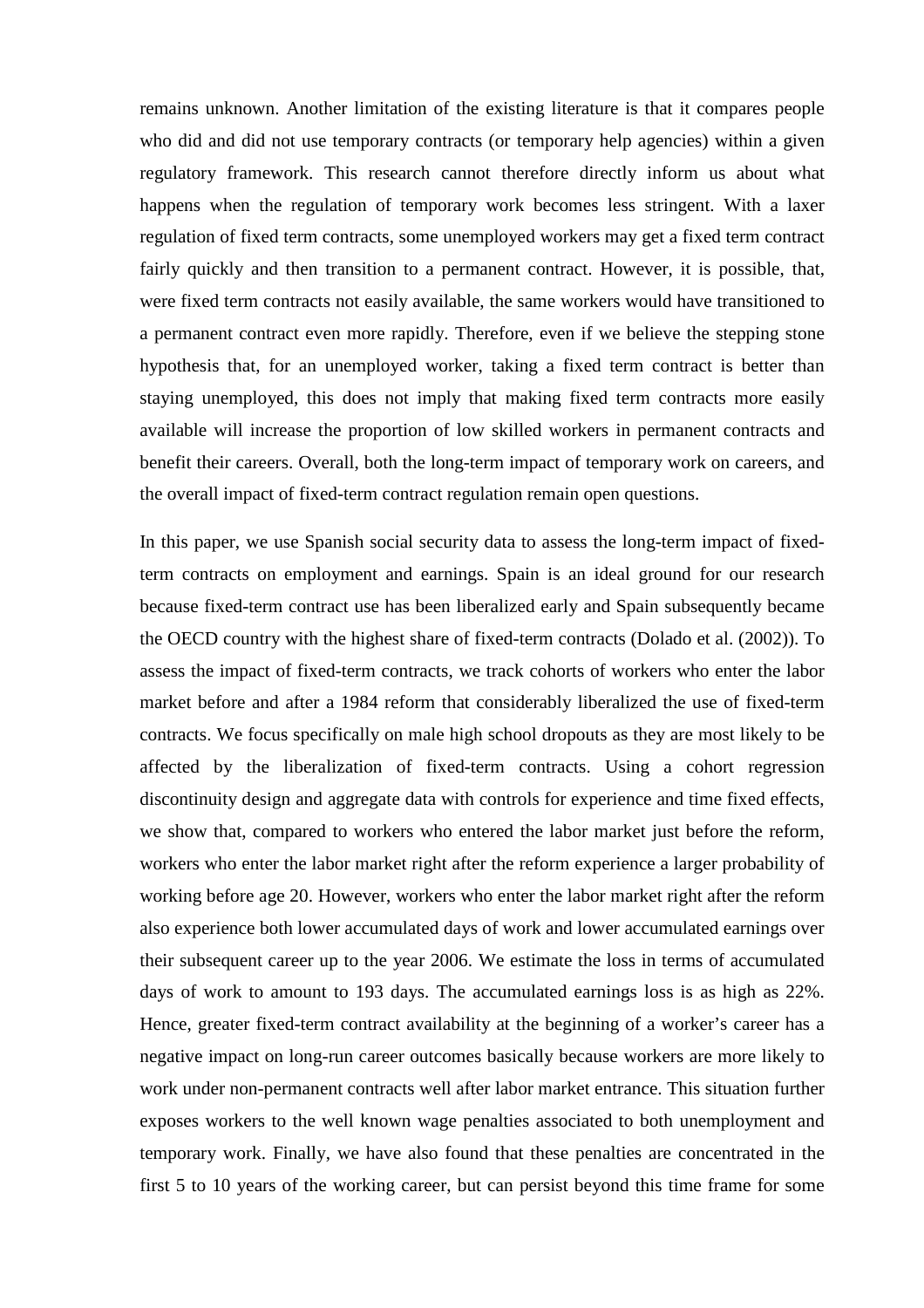outcomes. This persistence is especially important for accumulated wages and also for the number of job interruptions suffered by affected workers.

This paper makes two key contributions to the literature. First, while previous literature on the labor market impact of fixed term contracts has relied on regression adjustments and other non-experimental techniques for identification, we use a regression discontinuity design that exploits a large change in Spanish regulation. Second, our paper innovates by examining the long-term impact of fixed-term contracts on young people's career: Social Security data allows us to have more than twenty years of follow up while previous literature examined outcomes over at most a few years. Contrary to most of the previous literature on European labor markets, we find a negative impact of fixed term contracts on labor market outcomes. Our results are most similar to the quasi-experimental study of temporary help jobs in the US (Autor and Houseman, 2010). We conclude that the combination of examining long-run outcomes and using a quasi-experimental design allows us to uncover substantial and previously undocumented negative effects of fixedterm contracts on the long-term labor market outcomes of low-skilled youth.

There have been a number of previous papers examining the use of fixed-term contracts in Spain, but focusing on somewhat different issues from our paper.<sup>1</sup> First, the previous literature has examined the impact of fixed-term contract duration on the probability of finding a permanent job. Most of those papers (see for example Güell and Petrongolo (2007) or García-Pérez and Muñoz-Bullón (2011)) agree that the effect of temporary contract duration on the probability of finding a permanent job is slightly increasing with tenure at the temporary contract but mainly concentrated on specific durations of the temporary contract (6, 12, 24 – the typical duration of these contracts-, and specially at the  $36<sup>th</sup>$ . month, the maximum duration of such contracts in Spain). Second, the paper by Rebollo (2011) stresses the idea that not only the number of temporary contracts and job interruptions are important in determining the chances of a worker to find a permanent contract but also the number of firms for which this person has worked is an important determinant. Therefore, accumulating temporary contracts with the same firm reduces the probability of getting a permanent contract while moving from one firm to another with a temporary contract increases the chances of getting a permanent contract. Third, the

<sup>&</sup>lt;sup>1</sup> Some recent papers as Bentolila, Cahuc, Dolado and Le Barbanchon (2012) or Costain, Jimeno and Thomas (2010) analyze the effect of temporary contracts in Spain within the current context of economic crisis. The former explores the extent to which the significantly larger increase in unemployment in Spain, versus France, during the ongoing recession can be accounted for by the difference in EPL between the two countries. The latter studies the extent to which the coexistence of permanent and temporary jobs accounts for the volatility of employment in Spain. An also recent paper by Fernández-Kranz et al. (forthcoming) finds that having a permanent contract partially protects Spanish women against the part-time/full-time wage gap.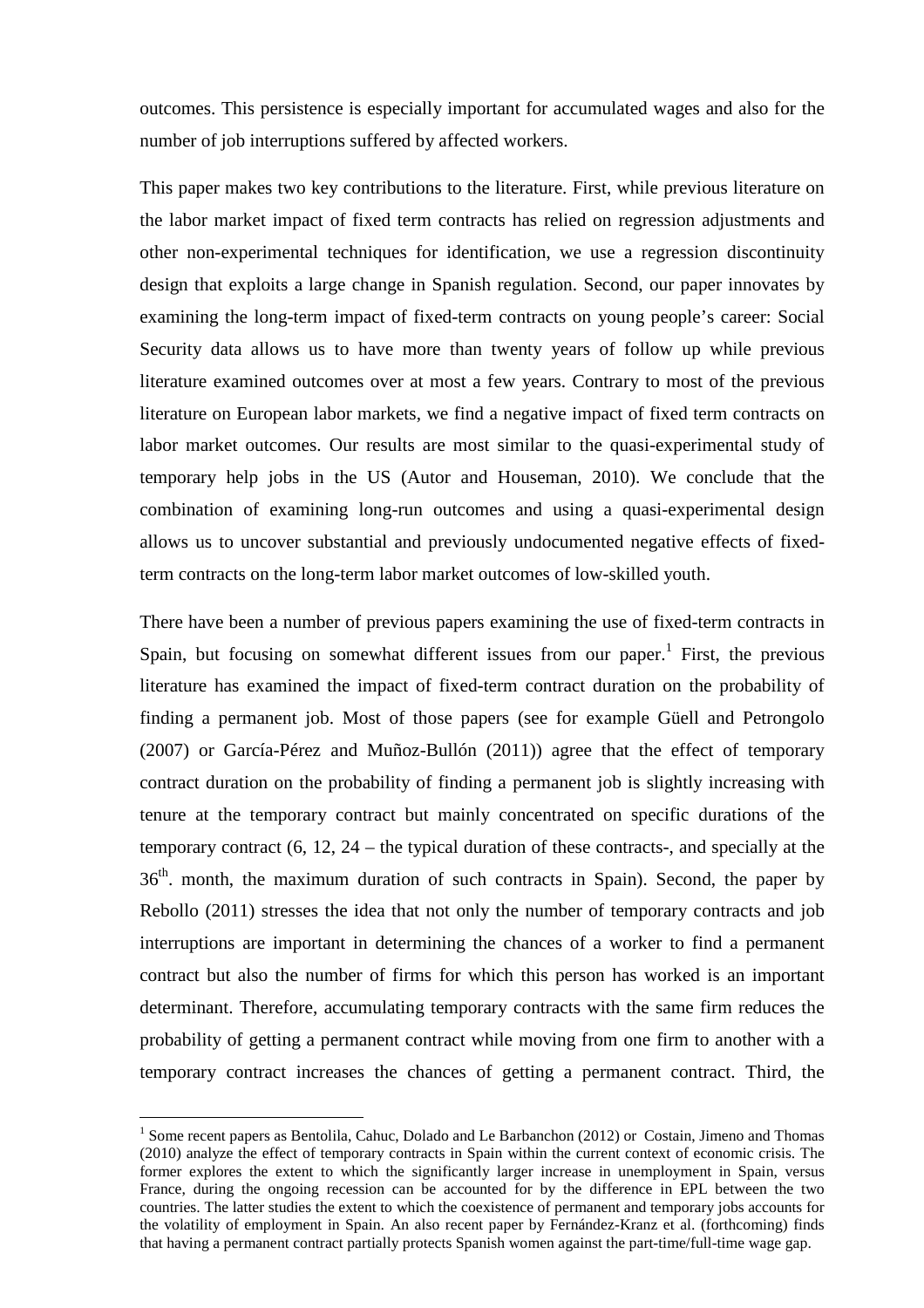literature has examined the impact of fixed-term contracts on firms' outcomes. Using the simulations of a dynamic labor demand model, Aguirregabiria and Alonso-Borrego (2014) evaluate the effects of the same labor market reform we are analyzing: the liberalization of fixed term contracts in 1984. They find that both total employment and job turnover increased due to the reform in Spanish manufacturing firms.

Our paper is also related to a literature that examines the long-term labor market impact of entering the labor market under high unemployment. Kahn (2010), Moulton (2011) and Oreopoulus et al. (2012) all find negative long-run wage effects of entering the labor market under adverse economic conditions. Moulton's paper in particular uses a cohort regression discontinuity design to assess the impact of the Great Depression on subsequent wages on different cohorts. The paper by Oreopoulus et al. follows a similar aim by identifying the long-term costs of graduating in a recessionary period but estimates the model using collapsed aggregate data in order to include better controls for a number of fixed effects such as calendar year or potential experience in the labor market. We use a similar regression discontinuity design as in Moulton but complement the analysis with a combination of the RD design (as in Moulton) with aggregate collapsed data (as in Oreopoulus) in order to identify the long-term effects of the Spanish liberalization of fixedterm contracts. We use the 1984 Spanish reform as a break point and we control for the unemployment rate at labor market entry. The paper proceeds as follows. In section 2, we discuss the history of temporary contracts in Spain. Section 3 describes the data and the empirical strategy. Section 4 presents the results and some discussion and robustness checks are performed in section 5. Section 6 concludes.

#### **2 History and current rules of temporary contracts in Spain**

#### **Historical background**

During the time of Franco's regime, the Spanish labor market was heavily regulated with a single trade union to which both employers and employees had to belong and with strong labor regulations to protect employment. This meant that, in reality, all jobs were full-time jobs of a permanent nature. After Franco's death in 1975 some changes were introduced to relax some of the previous regulations. The most important one was the legalization of free trade unions and the abolishment of the single trade union in 1977.

It was not until 1980 when the strongest modernization of the labor relations system was introduced in Spain with the approval of the Workers' Statute. This law assumed every contract to be an open-ended contract as a general case, whereas temporary contracts were intended to be used only for jobs whose nature was temporary (seasonal jobs, temporary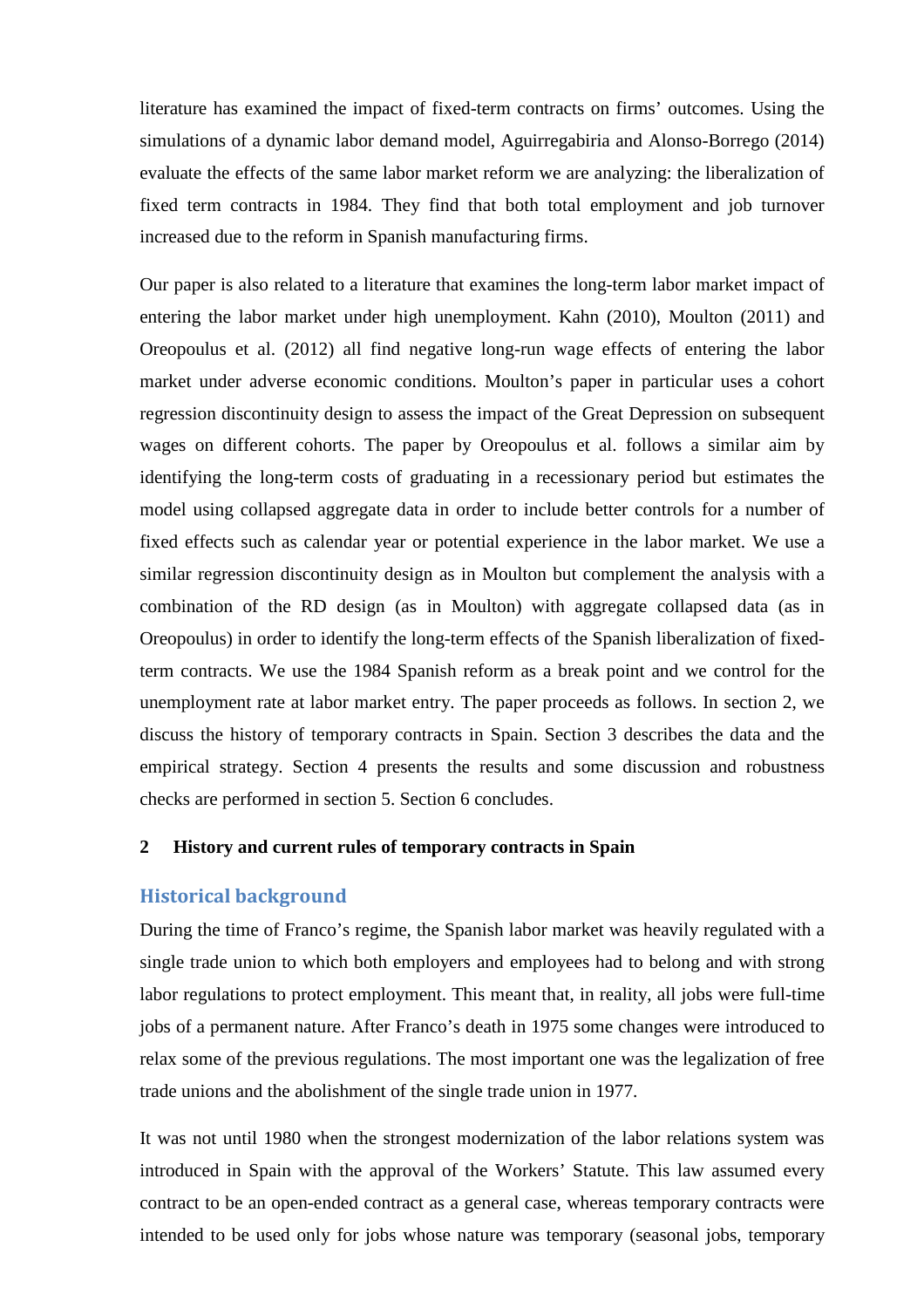substitution of permanent workers, etc). Furthermore, the Worker's Statute kept most of the restrictions on dismissals. Dismissed permanent workers would receive severance payments that depend on whether the dismissal is fair or not. For fair dismissals, severance payments equal 20 days of salary per year of job tenure with a maximum of one year wages while for unfair dismissals this quantity amounts to 45 days with a maximum of 42 months of wages. The reasons for the dismissal to be considered as fair are twofold: either the firm argues that the employee is incapable of performing his/her tasks or it argues that there are economic or technological reasons that require the dismissal of the worker. If a worker is dismissed under a fair dismissal by the firm but he/she does not agree with the fairness of the process, he/she can sue the firm and a legal process begins in which the firm has to pay the legal costs (in any case) as well as the wages of the worker if the dismissal is finally judged to be unfair by the court. In reality, labor courts effectively ruled most dismissals as unfair and so the costs of the legal process were usually higher for the employer than the severance payment for unfair dismissals. Although temporary contracts had a much lower severance payment (8 days per year of seniority), the restrictions on the use of this type of contracts meant that their use was very limited during the first half of the 1980s (Aguirregabiria and Alonso-Borrego, 2014; García-Pérez and Muñoz-Bullón, 2011).

During the first half of the 1980s, the Spanish unemployment rate experienced a rapid growth and it went over 20%. This event prompted the Spanish government to introduce a new reform in  $1984$ <sup>2</sup>. This was the first reform designed to liberalize the use of temporary contracts and to reduce dismissal costs for this type of contracts. The most important element of the reform is the fact that it eliminated the requirement that the activity associated with a temporary contract had to be of a temporary nature. Therefore, firms whose activities are not of a temporary nature could sign temporary contracts with any type of worker after the reform of 1984. These contracts can be signed for a period between a minimum of six months and a maximum of three years. After the three years, the contract cannot be renewed, and the worker must either be fired (in this case, the employee cannot hire any other worker for that job and has to wait for at least one year to hire the same worker) or must be offered a permanent contract by his/her current employer. Furthermore, another advantage of this type of contracts is that firing costs at termination are very low (8 days per year of tenure but they can even be zero in some cases) and this termination cannot be appealed in front of the courts. The reform in 1984 did not alter any of the

<sup>&</sup>lt;sup>2</sup> The law was passed in August 2nd 1984 and the full implementation of the law was established in a "Real" Decreto" in October 1984.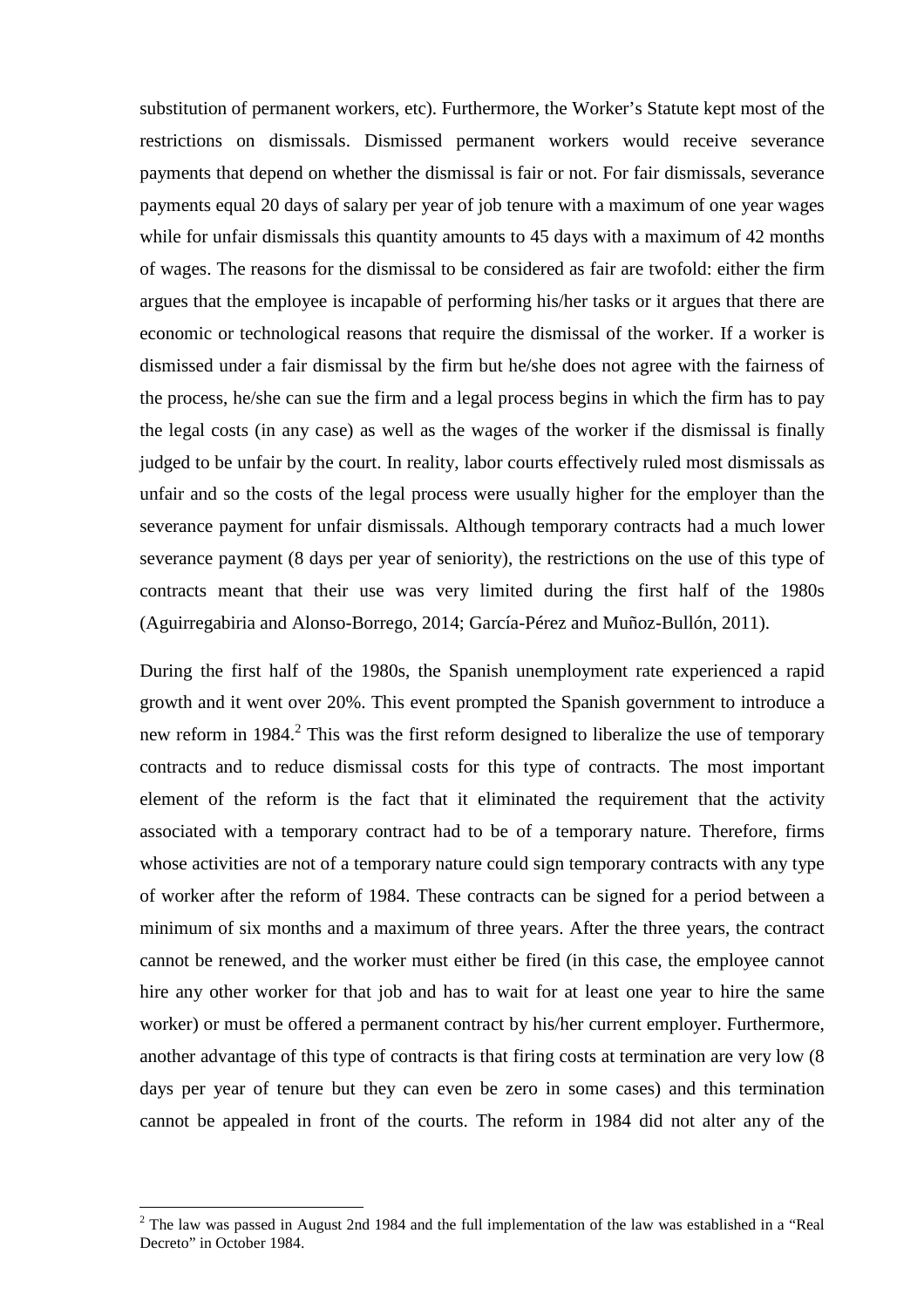conditions for permanent contracts explained above (Aguirregabiria and Alonso-Borrego, 2014), which made temporary contracts even more appealing for firms.

As a result of this legislative change, the proportion of employees under temporary contracts increased from 10% during the 1980's to over 30% in the early 1990's, as can be seen in Figure 1.<sup>3</sup> Between 1985 and 1994, over 95% of all new hires were employed through temporary contracts and the conversion rate from temporary into permanent contracts was only around 10% (Güell and Petrongolo 2007). Thus, the main concern with the liberalization of temporary contracts after 1984 was that it generated a huge segmentation in the Spanish labor market between unstable low-paying jobs and stable high-paying jobs, without helping to reduce unemployment.

Shifting direction in light of these concerns, in 1994 new regulations limited the use of temporary employment contracts to seasonal jobs. In addition, the 1994 reform slightly relaxed dismissal conditions for permanent contracts. In particular, the definition of fair dismissals was widened by including additional "economic reasons" for them. In practice, however, employers continued to hire workers under temporary contracts for all types of jobs and not just for seasonal jobs. This perceived ineffectiveness of the 1994 reform led to a new reform in 1997, which was eventually extended in 2001. As with the 1994 reform, the goal of the 1997 and 2001 reforms was to reduce the use of temporary contracts. The 1997 reform created a new type of permanent contract, with lower severance costs in case of unfair dismissal (33 days per year of seniority) and with fiscal incentives in the first two years of the contract (i.e., reductions of employers' payroll taxes).<sup>4</sup> However, rather than trying to limit the use of temporary contracts by further possibly ineffective regulation, these new reforms widened the employers' incentives to hire workers from certain population groups under permanent contracts.<sup>5</sup> The 2001 reform essentially extended the 1997 reform by applying lower subsidies to more worker groups than the previous reform (García-Pérez and Muñoz-Bullón, 2011). The consequences of these subsidies, however, have not been a reduction in the use of temporary contracts or an increase in workers' stability but, on the contrary, only negligible effects on both dimensions because of the

<sup>&</sup>lt;sup>3</sup> The data in Figure 1 is taken from the Spanish Labor Force Survey, which only reports information on the type of contract (temporary/permanent) from 1987. In the following section, we present evidence to show that the use of temporary contracts was very small before the 1984 reform.

<sup>&</sup>lt;sup>4</sup> This was the first time (in 1997) since the Workers' Statute in 1980 that severance costs were changed for permanent workers in Spain.

 $\frac{5}{3}$  In particular, the 1997 reform reduced dismissal costs for unfair dismissals by about 25% and payroll taxes between 40% and 90% for newly signed permanent contracts and for conversions of temporary into permanent contracts after the second quarter of 1997 for workers under 30 years-old, over 45 years-old, the long-term unemployed, women under-represented in their occupations, and disabled workers (see, in this respect, Kugler et al. 2005)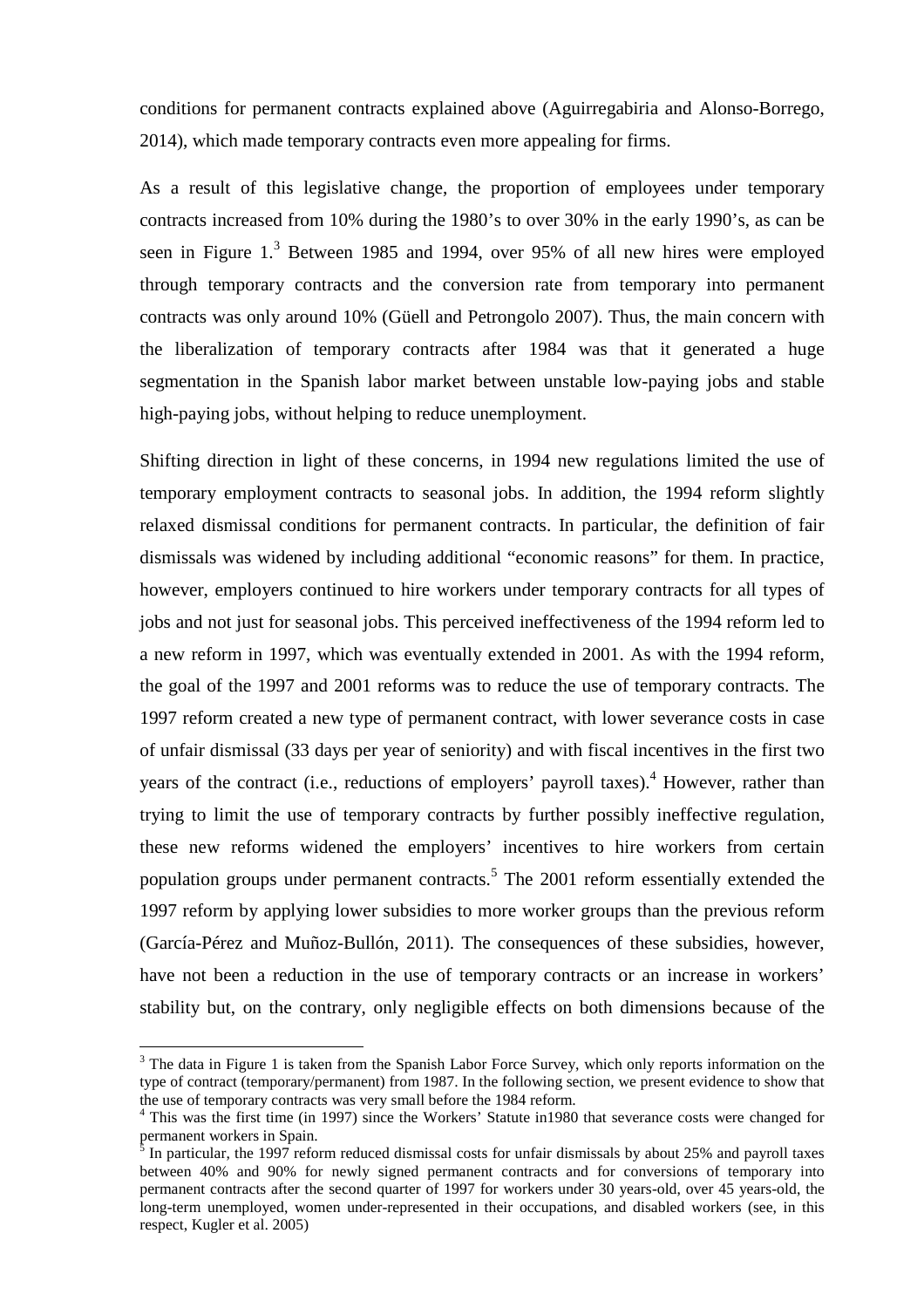important side-effects (basically substitution effects) such subsidies have entailed (see García-Pérez and Rebollo, 2009)

#### **Evolution of temporary contracts in Spain**

Although the Spanish Labor Force Survey only reports information on the type of contract from 1987, some data from a report published in 1988 (Mateos and Sebastián, 1988) show that temporary contracts represented a very low percentage of the total number of nonagricultural private sector employees in 1983 (below 3% until 1986). We can see in Figure 2 that the number of temporary contracts increased from the last trimester of 1984 when the new legislation on temporary contracts was passed.

On the other hand, taking data from the Spanish Labor Force Survey we can see in Figure 1 that the proportion of temporary contracts as a percentage of total employment was around 10% at the beginning of 1987 and was already around 35% in the mid-1990s. Therefore, very soon after the introduction of the 1984 reform, Spain was the country in Europe with the highest proportion of temporary contracts and this rate has been approximately 3 times larger than the average in OECD countries and approximately 2.5 times higher than the average in Europe until the second half of the 2000s (see Figure 1).

It has been widely recognized that the group of workers that has been most affected by the widespread use of temporary contracts in the Spanish economy is the youngest group of workers that enters the labor market. If we look at data from the OECD in Figure 1, we can see that the share of temporary contracts for the group of workers aged 15-24 was already 37.48% in 1984 (as opposed to 15.59% for the whole population of workers). If we restrict this age group even further, in Figure 1 we can see that temporary contracts represented almost 50% of total employment for the age group 16-19 already by 1987 (as opposed to 15.59% for the whole population).

Again, data on temporary contracts before the introduction of the 1984 reform for the group of young workers is difficult to find but the same report mentioned above (Mateos and Sebastián, 1988) contains data on the number of apprenticeship contracts (which represent one part of the group of temporary contracts) from 1981 to 1986 as well as data on the percentage of these contracts with respect to the group of employees in the non-agricultural private sectors aged 16-19. We can see in Figure 3 that the percentage of these contracts for the group of individuals aged 16-19 increased from around 2% before 1984 to 15-16% in 1985 and 21% in 1986. Again, this represents only one type of temporary contracts (apprenticeship contracts) and for one group of workers (non-agricultural private sector workers) but it is quite impressive how the use of these contracts has increased since 1984.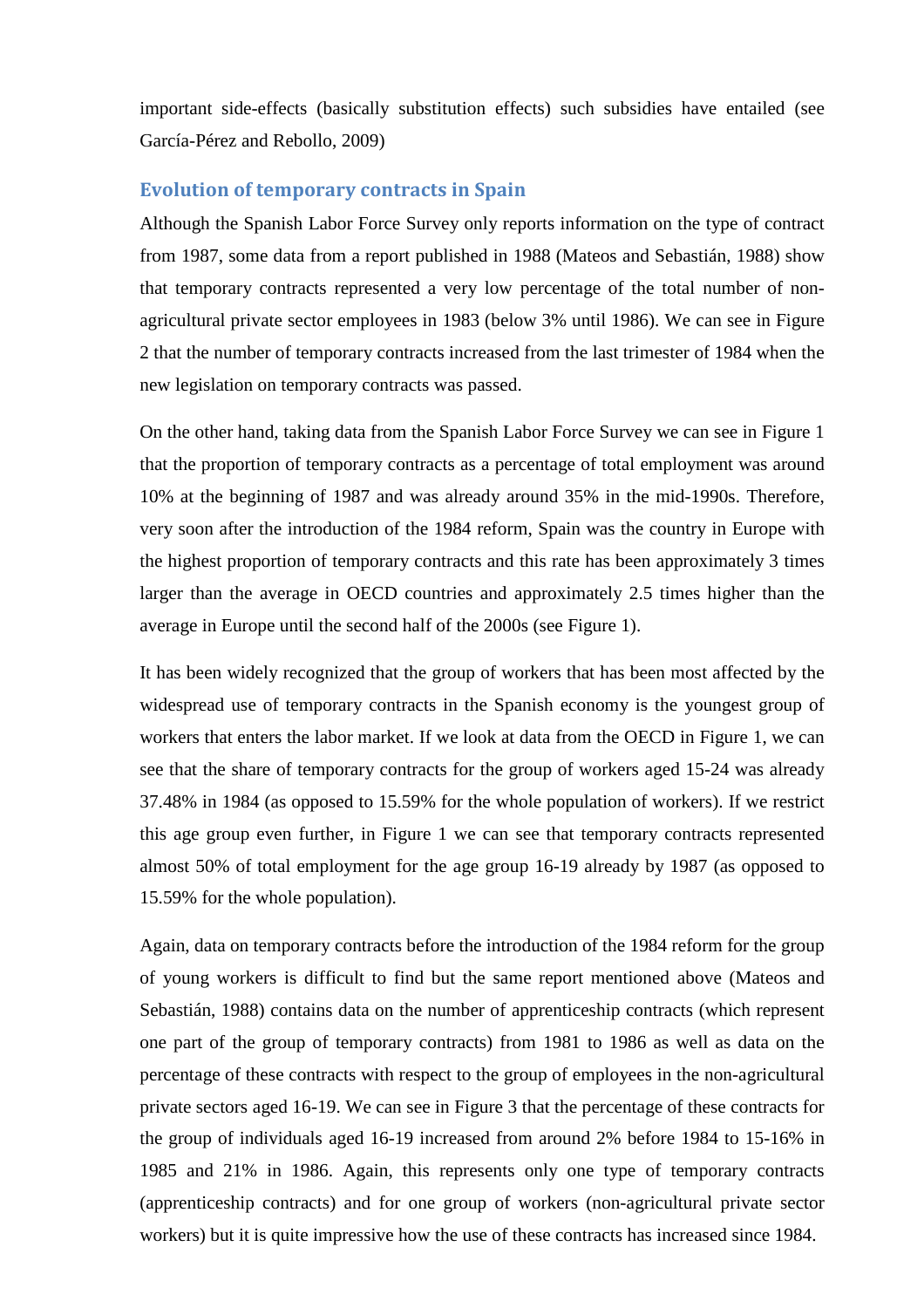Therefore, as our aim in this paper is to disentangle the long-term effects of the 1984 reform we will use a regression discontinuity strategy comparing high-school dropout men that reach the labor market entry age of 16 before and after the reform. As we have seen that this group of individuals is the most likely to be affected by the 1984 reform, we will compare individuals that entered the labor market when temporary contracts were not widely available with individuals that had their first labor market experience when the main restrictions for the use of temporary contracts were abolished. Therefore, even if we do not have individual information on the type of contract held in the first job, we know from previous evidence that just 2% of young workers had a temporary contract before the reform while 21% of them had a temporary contract by 1986 and almost 50% by 1987. Our aim is to understand whether entering the labor market under two very different labor market situations (with or without widely available temporary contracts) had any effect on long-term labor market outcomes.

#### **3 Data and empirical strategy**

#### **Data**

This study will use the Continuous Sample of Working Lives ("Muestra Continua de Vidas Laborales", MCVL) which is a microeconomic dataset based on administrative records provided by the Spanish Social Security Administration. Each wave contains a random sample of 4% of all the individuals who had contributed to the social security system (either by working or being on an unemployment scheme) or had received a contributory pension during at least one day in the year the sample is selected. Hence, the sample is not including those individuals without any contact to Social Security in such a year. This may create some risks of sample selection, especially among women, immigrants or young workers. Hence, in order to minimize the potential selection effects, we combine the database for 7 waves, from 2006 to 2012. That is, we have everybody that had a relationship of at least one day during this seven year period with the Social Security administration. For them, we have their complete labor market history observed in the data. In our sample, we select the cohorts from 1960 until 1975 so that individuals are aged 31- 52 during 2006-2012. Therefore, it is very rare for native men at these ages not to have any relationship of at least one day with the Social Security administration during a seven year period. This may be a potential problem, however, for women or immigrants in the sample as they have a more interrupted and discontinuous labor market trajectory. Therefore, we restrict the analysis to the native male sample.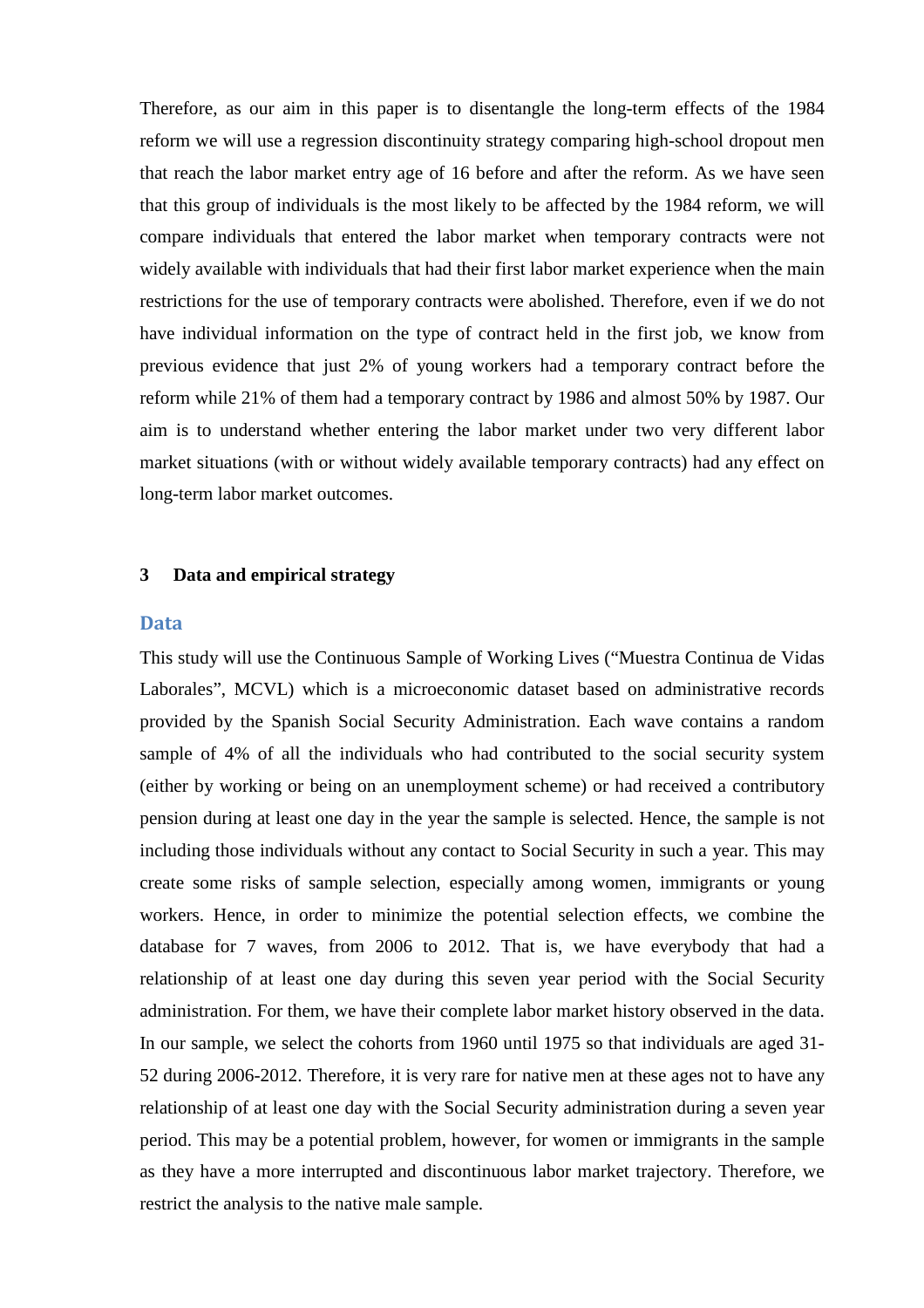There is information available on the entire employment and pension history of the workers, including the exact duration of employment, unemployment and disability or retirement pension spells, and for each spell, several variables that describe the characteristics of the job or the unemployment/pension benefits. There is also some information on personal characteristics such as age, gender, nationality and level of education.

Our sample includes all high-school dropout native males who were born between 1960 and 1975. We determine their year of labor market entry to be the year they turn 16 so that we can compare cohorts who experienced the same labor market conditions, except that some entered the labor market in a tightly regulated fixed term contracts regime while others entered the labor market in a laxer fixed term contract regime.<sup>67</sup> It is important to realize that we are not comparing a whole career spent under restrictive or lax fixed term contract use, but two careers, both exposed to lax fixed term contract use for most years, but that differ in the fixed term contract regulation in the first year of the career. As the reform was introduced in 1984, individuals born between 1960 and 1968 are used to determine what happens with a tight regulation of fixed-term contracts at entry whereas individuals born in 1969 and 1975 are used to assess what happens with a lax regulation of fixed-term contracts as they reach the age of labor market entry after the implementation of the reform. We include only high-school dropouts and exclude individuals who have higher levels of education as we assume that they enter the labor market at age 16.

We have 21.676 native males in the sample, 13.349 workers born between 1960 and 1968 and 8.327 born between 1969 and 1975. $8$  Descriptive statistics of the variables included for our sample can be found in Table 1.

We will look at the effect of the reform on several long-term labor market outcomes measured over the individual's labor market career and up to 2006. These outcomes include the number of days worked, the number of non-permanent employment spells and the logarithm of the accumulated wage over the career.

<sup>&</sup>lt;sup>6</sup> The minimum legal age for working in Spain was 14 before 1980 and 16 since that year. In the model with aggregate data we include fixed effects that account for differences in labor market experience.

<sup>7</sup> As individuals can enter the labor market after the age of 16, we impose an extra sample restriction to include only those workers that begin working before age 21 in order to gain in sample homogeneity. Therefore, we interpret these results as an "intent-to-treat" estimation. In the robustness check section we implement more models with diferent age restrictions.

<sup>&</sup>lt;sup>8</sup> We have a large number of missing values for wages because wages were not properly measured (or were missing) in this dataset before 1990. This is the reason why the number of individuals in the wage regressions is 14.747. These workers with no information on wages are basically those born in the 1960-1963 cohorts. If we reestimate our basic models for the 1964-1973 cohorts, we get almost the same results, although we need different trend specifications (third-order polynomial trend) to capture the dynamic of the model as a result of using less cohorts.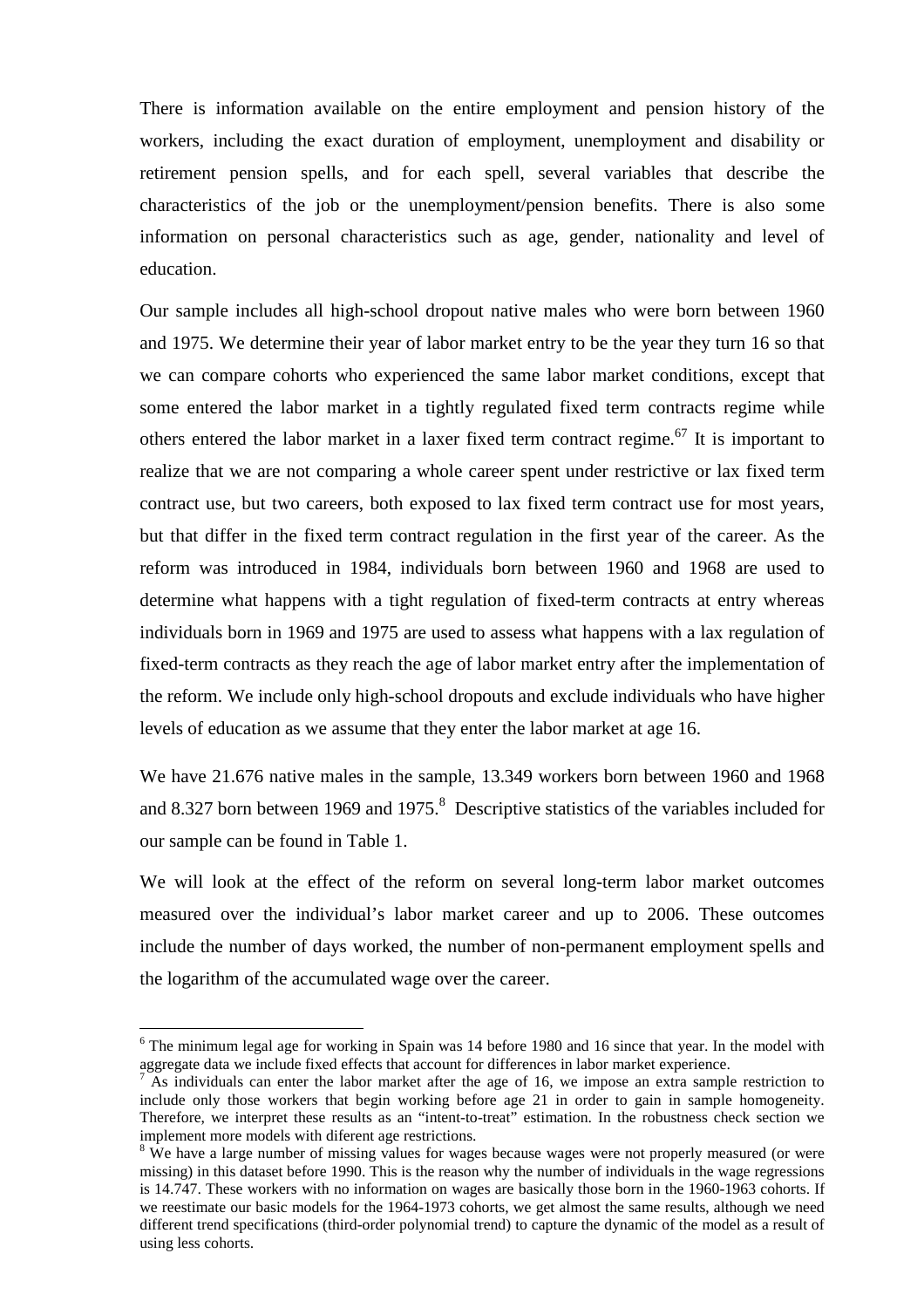#### **Empirical strategy: Individual data**

As explained in the previous sections, our strategy relies on the use of a regression discontinuity design. The year of birth is our running variable and we use the liberalization of fixed term contracts in 1984 as the cutoff point. We will compare high school dropout native males aged 16 in 1983 (cohort born in 1967) with high school dropout native males aged 16 in 1985 (cohort born in 1969). As explained above, the law was passed in August 1984 and was fully implemented from October 1984. Therefore, in our baseline model we have excluded the cohort born in 1968 as it was only partially affected by the law. In any case, we also estimate the same model considering the cohort of 1968 as the last pre-reform cohort and we also implement some robustness checks with trimester data excluding only the third and fourth trimester of the 1968 cohort.

As explained above, we take individuals that are high-school dropouts and compare the labor market outcomes of those who turn 16 years old before the introduction of the reform to the outcomes of individuals that turn 16 after the reform is implemented. We analyze the effect of the reform on a set of long-term career variables measured at the individual level and in the same year, 2006. Although we have data until 2012, we take the year 2006 to evaluate the outcomes because we want to avoid the years of the strong financial and economic crisis in Spain, which began in 2008 and is still strongly affecting the economy<sup>9</sup>. Furthermore, stopping the follow up period in the same year for all cohorts ensures that workers who entered the labor market just before and just after the 1984 reform faced the same labor market conditions after the first few years in the labor market.

We adapt the identification strategy in Moulton (2011) and use the following regression discontinuity model to estimate the effect of reaching the labor market entry age when the generalization of fixed-term contracts is implemented:

$$
Outcome_i = \alpha + \beta_1 (BirthYear_i - C) + \beta_2 (BirthYear_i - C)I(BirthYear_i \ge C) +
$$
  
\n
$$
\beta_3 I(BirthYear_i \ge C) + SectorFE_i + UnemRateEntry_j + \beta_4 (BirthYear_i - C)^2 +
$$
  
\n
$$
\beta_5 [(BirthYear_i - C)I(BirthYear_i \ge C)]^2 + \varepsilon_i
$$

The model includes a linear and quadratic time trend consisting of a birth year cutoff (C) subtracted from the individual's birth year  $(BirthYear_i - C)$  which estimates the trend in the outcome variable analyzed, for all birth cohorts.  $\beta_1$  is the slope of the pre-cutoff trend.

<sup>&</sup>lt;sup>9</sup> A recent paper by Nagore and Van Soest (2014) finds that individuals who are most likely to be affected by the current economic crisis in Spain are males, those aged16-24 and 40-51 years old and those who are less qualified or work in manual occupations. This result reinforces our idea of stopping the period of analysis in 2006 (before the economic crisis) as our sample is restricted to young high-school dropout men who are around their 40's during the current economic crisis.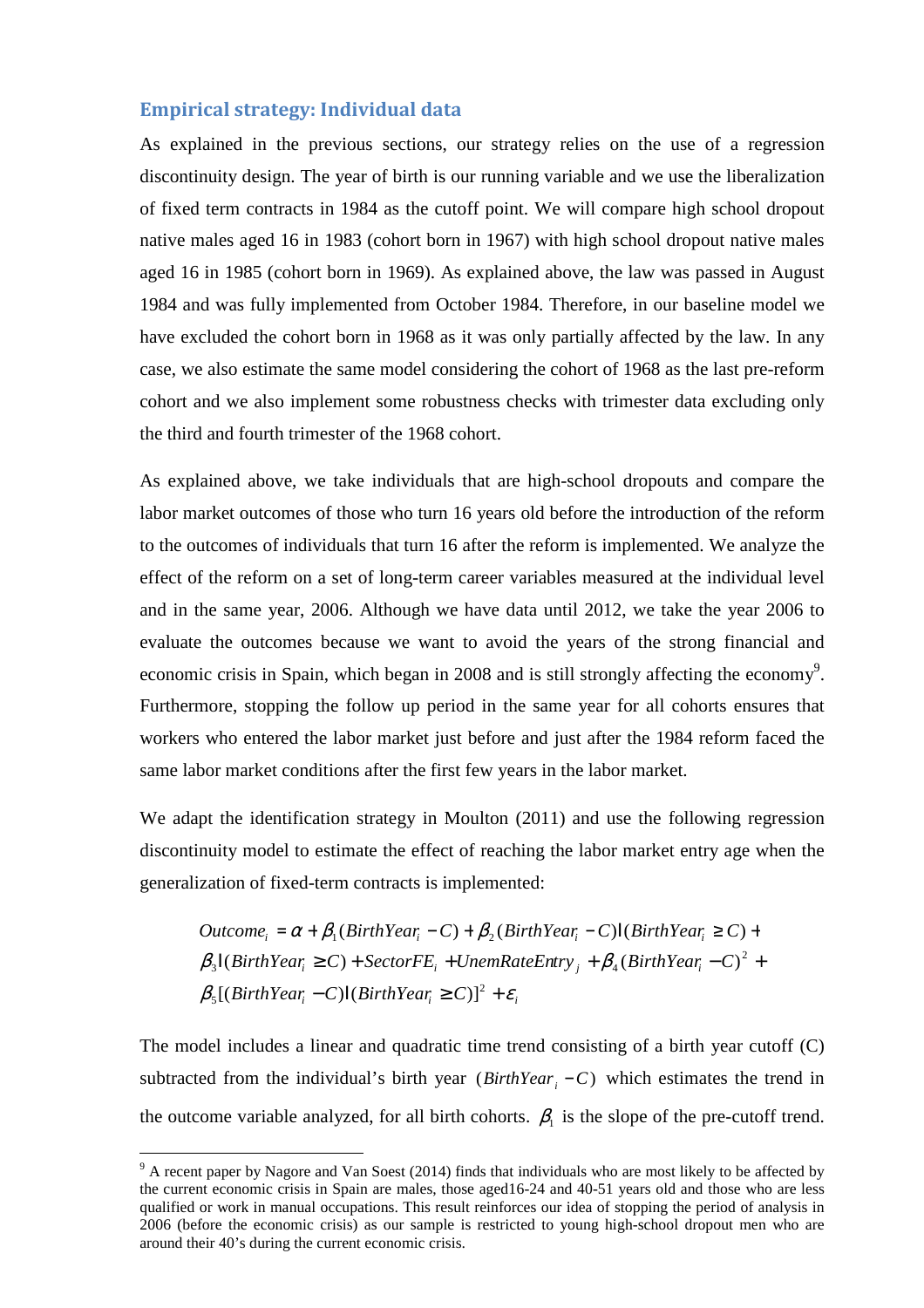There is a second time trend  $(BirthYear_i - C)I(BirthYear_i \ge C)$  which includes an additional indicator variable that equals 1 when the individual is born at or after the cutoff. Therefore, the slope of the post-cutoff trend is  $\beta_1 + \beta_2$ . The variable that captures the effect of the policy is an indicator variable that equals 1 if the individual is born at or after the cutoff,  $I(BirthYear_i \ge C)$  so that  $\beta_3$  is the shift in the intercept of the post-cutoff trend which represents the effect of the treatment. Therefore,  $\beta_3$  represents the trend "jump".  $\beta_4$  and  $\beta_5$  introduce the quadratic time trend in the model and are included to increase the fit of the pre and post cutoff trends.<sup>10</sup> Specifically, our baseline specification includes the unemployment rate of the region (j) where the individual lives at the time of labor market entry (at age  $16$ ).<sup>11</sup> Some of the specifications also include dummies for the sector of the economy in which the individual works in 2006 (or in the last job if not working in 2006) to better control for possible differential labor market characteristics for different sectors of the economy. $^{12}$ 

In order for the effect to be correctly identified, regression discontinuity models require that the running variable (in our case the year of birth) cannot be manipulated so that the probability of being on each side of the discontinuity is exogenous. This is obviously satisfied in our sample for the year of birth. However, as we also select individuals that are high-school dropouts in order to assume that they enter the labor market at age 16, it could be the case that the reform affected the probability of individuals studying more or less. In this case, we would observe a jump in the number of individuals in our sample for the cohort entering the labor market after the implementation of the reform. We can see in Figure 4 below that this is not the case, as the percentage of men of each cohort who are high-school dropouts, and therefore, are in our sample, declines over time. This is a steady decline due to the progressive increase in the amount of education for each subsequent cohort and we can observe that there is no discontinuity for individuals born in 1969. In Figure 5 we can see that the share of individuals who find their first job at age 15 or before (red line) strongly decreases for the cohorts analyzed here being this share almost zero for those born after 1965. The reason for this is the change in the legal working age in 1980. But we can also observe in this graph that the percentage of individuals finding their first

<sup>&</sup>lt;sup>10</sup> We have also estimated the models with only a linear trend. However, the graphs of the real data and the predicted data from the model show that the fit of the model is much better with the quadratic than with the linear trend. Therefore, we only report the results with the quadratic trend. The graphs and regressions with the linear trends are available from the authors on request.

 $11$  We include the unemployment rate of 17 Autonomous Communities in Spain. This information is obtained from the Spanish National Institute of Statistics (INE). Ceuta and Melilla are included in the Andalusia region.

<sup>&</sup>lt;sup>12</sup> A detailed description of the sectors of the economy included in the model is given in Table 6.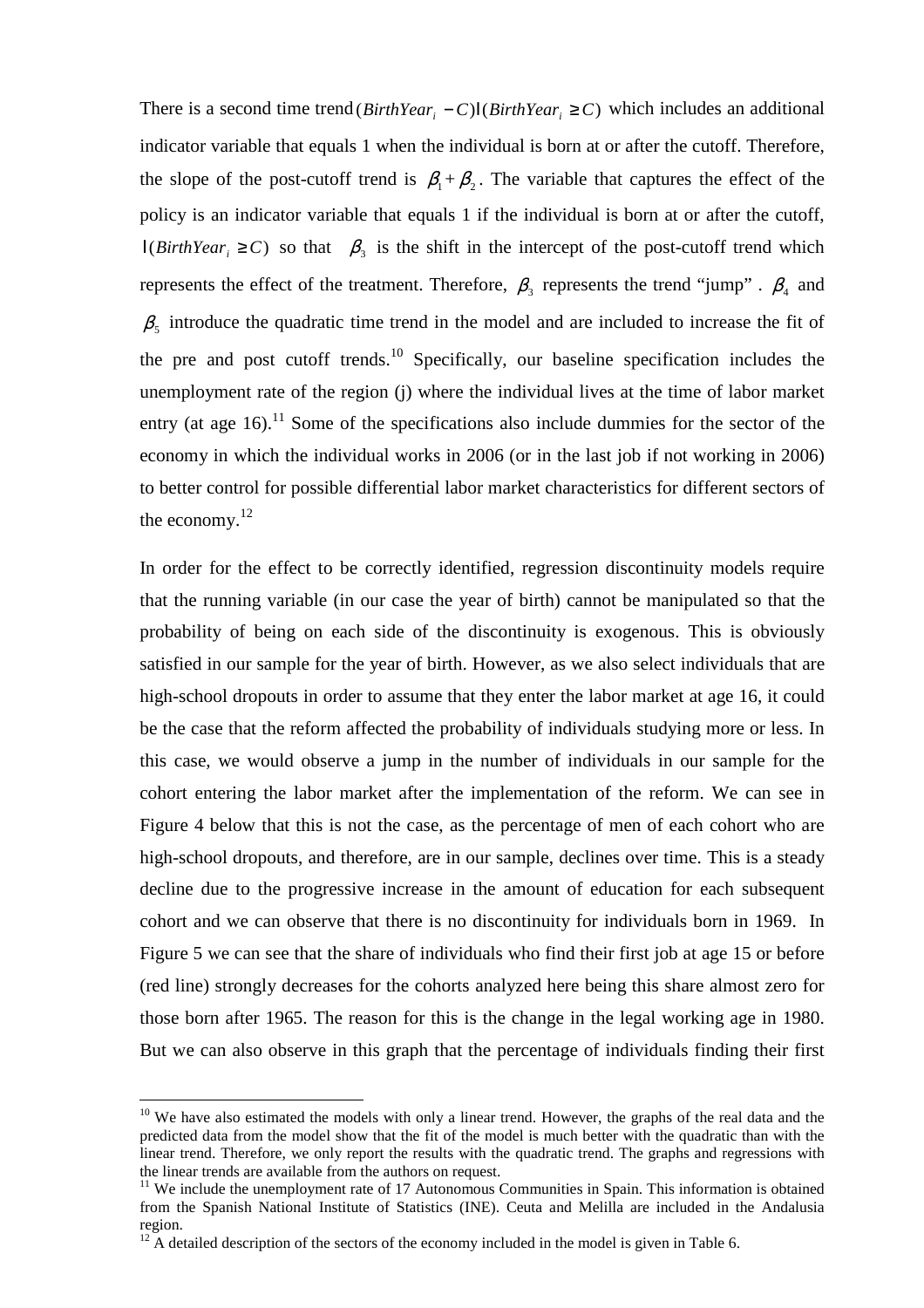job at age 16 (blue line) substantially increase for cohorts being born after 1968. This could be another consequence of the reform that liberalized the use of temporary contracts in 1984.

#### **Empirical strategy: Aggregate data**

Even if it uses individual level data, the previous approach has the problem that it does not properly take into account two types of events. First, changes in labor market conditions that may have occurred through the analyzed period and differentially affected different cohorts. Second, the change in the legal working age that was introduced in Spain (in 1980) before the liberalization of fixed-term contracts has affected the real experience accumulated by different cohorts.

Therefore, in an attempt to control for these two potential confounding factors that may be biasing our estimates in the individual level analysis, we follow Oreopoulos et al. (2012) and estimate a new specification in which we collapse the individual data at the level of birth cohort (c), calendar year (t) and years of real labor market experience (e) and we introduce these factors as fixed effects in the regression. We measure real labor market experience as the difference between calendar year and the year in which the worker had his first employment spell.<sup>13</sup> Therefore, we run the following specification (weighing by cell size):

$$
\overline{y}_{ct} = \alpha + \beta_1 (BirthYear_c - C) + \beta_2 (BirthYear_c - C) reform_c + \beta_3 reform_c ++ \beta_4 (BirthYear_c - C)^2 + \beta_5 (BirthYear_c - C)^2 reform_c + \phi_t + \gamma_e + u_{ct}
$$

Where,  $\theta_c$  is the cohort fixed effect,  $\phi_t$  is a calendar year fixed effect and  $\gamma_e$  is a real labor market experience fixed effect. The coefficient of interest is, as in the model with individual data,  $\beta_3$ , the shift in the intercept of the post-cutoff trend which represents the effect of the treatment. Thus, this new specification allows us to estimate the effects after controlling for real experience as well as changes in macroeconomic conditions from 1984 until 2006. We estimate this model for the same outcomes than before. The interpretation of the results is a bit different than in the individual model. For example, in the case of earnings the results will tell us the effect of the reform (in percentages) on annual earnings (on average over the career) after accounting for macro variables and real labor market experience.

<sup>&</sup>lt;sup>13</sup> We also did some tests with a "potential experience" variable calculated as the distance to the year when the worker is first able to work (14 before 1980 and 16 afterwards) but results were very similar and we believed that real experience was capturing in a more detailed way the labor market history of the worker.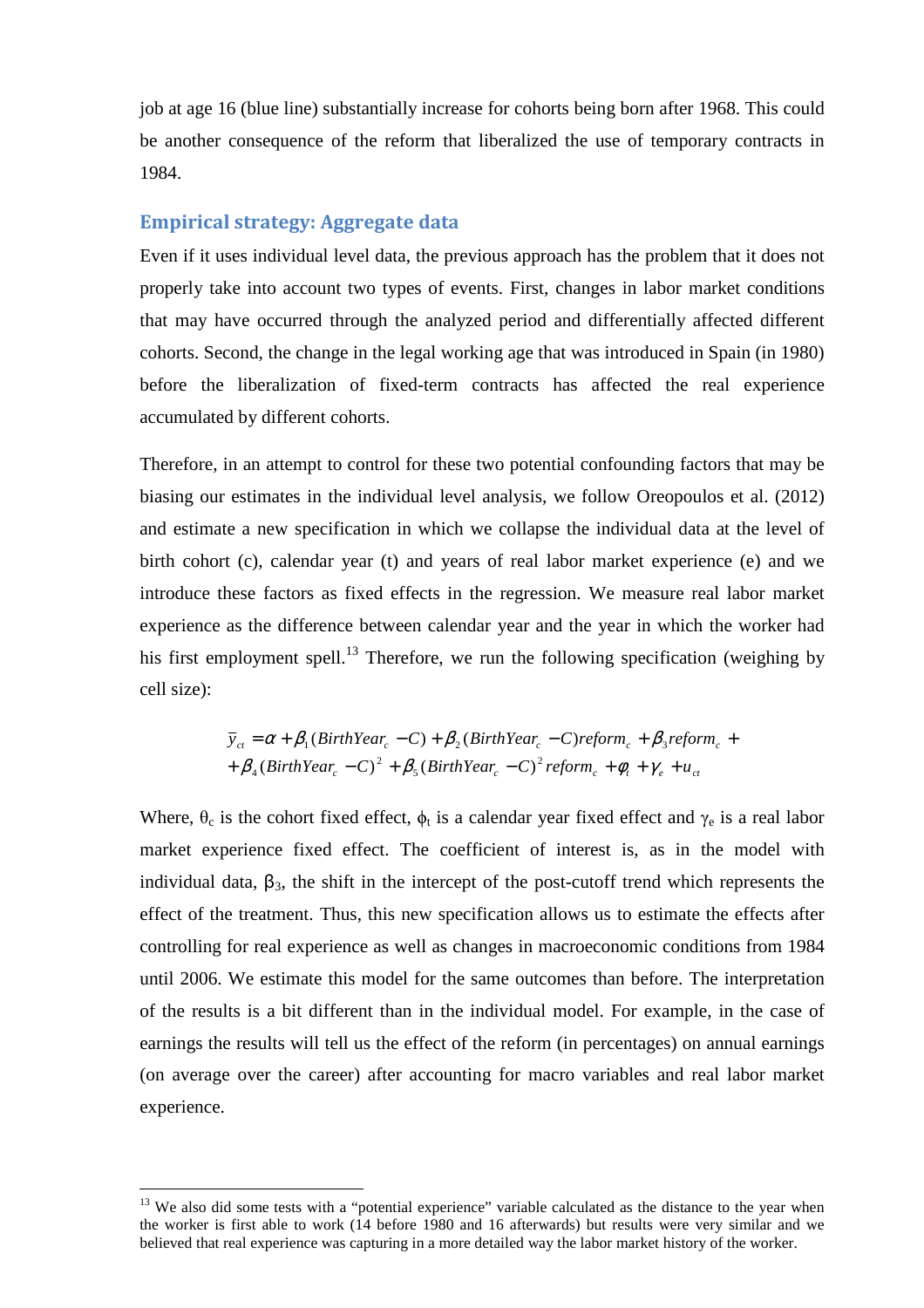#### **4 Results**

 $\overline{a}$ 

#### **Individual data**

We are interested in evaluating the long-term impact of entering the labor market under a regime where fixed term contracts are easy for firms to use. Specifically, we would like to answer the following question: does greater availability of fixed term contracts lead to more days of employment and higher accumulated earnings in the long run? We first investigate whether the reform led to a greater number of fixed-term contracts. In a first graph (Figure 7), we show that men who entered the labor market in 1985 accumulated all other things equal more fixed term contracts between labor market entry and 2006 than men who entered the labor market in 1983. Regressions confirm that this effect is statistically significant: entering the labor market under a lax fixed term contract regulation increases the number of non-permanent contracts by between 1.27 and 1.92, depending on whether we control for sector dummies or not (see Table 2).<sup>14</sup> This result implies that men who entered the labor market under lax fixed term contracts regulation were more likely to be on non-stable employment even years after their entry into the labor market.

Before examining long-run employment effects, we start by showing the impact of the introduction of fixed term contracts on the initial labor market insertion of youth. Labor market conditions were deteriorating rapidly prior to the reform (Figure 1). Thus, each cohort had a lower probability of entering the labor market by age 19 than the previous cohort (Figure 8). However, just at the time when the liberalization of fixed term contracts took place (in 1984), this trend was reversed as the data in Figures 5 and 6 also showed us. From 1984 onwards, each subsequent cohort had a greater probability of being in the labor market by age 19 than the previous. Is this change due to the reform introduced in that year? Table 2 is saying that, once we control for a quadratic term in the dependent variable, the effect of the policy change is estimated to be positive and significantly different from zero. Those low educated native male workers who began working just after the 1984 reform present, other things equal, about 14% larger likelihood of being working before age 20. Thus, we may conclude that the reform facilitated a progressive integration in the labor market for young people, something that was a bit more difficult before 1984.

We now look at employment outcomes over the long-run. Before analyzing the results in detail, it should be noted that the declining trend showed in the following graphs is due to each cohort having less labor market history by 2006 because each cohort is one year

<sup>&</sup>lt;sup>14</sup> In order to capture a deeper understanding about instability in labor market careers, we include in this measure not only all fixed-term contracts but also all self-employment and special regimes' employment spells. The latter deals with employment in agriculture, fisheries, training programmes, etc.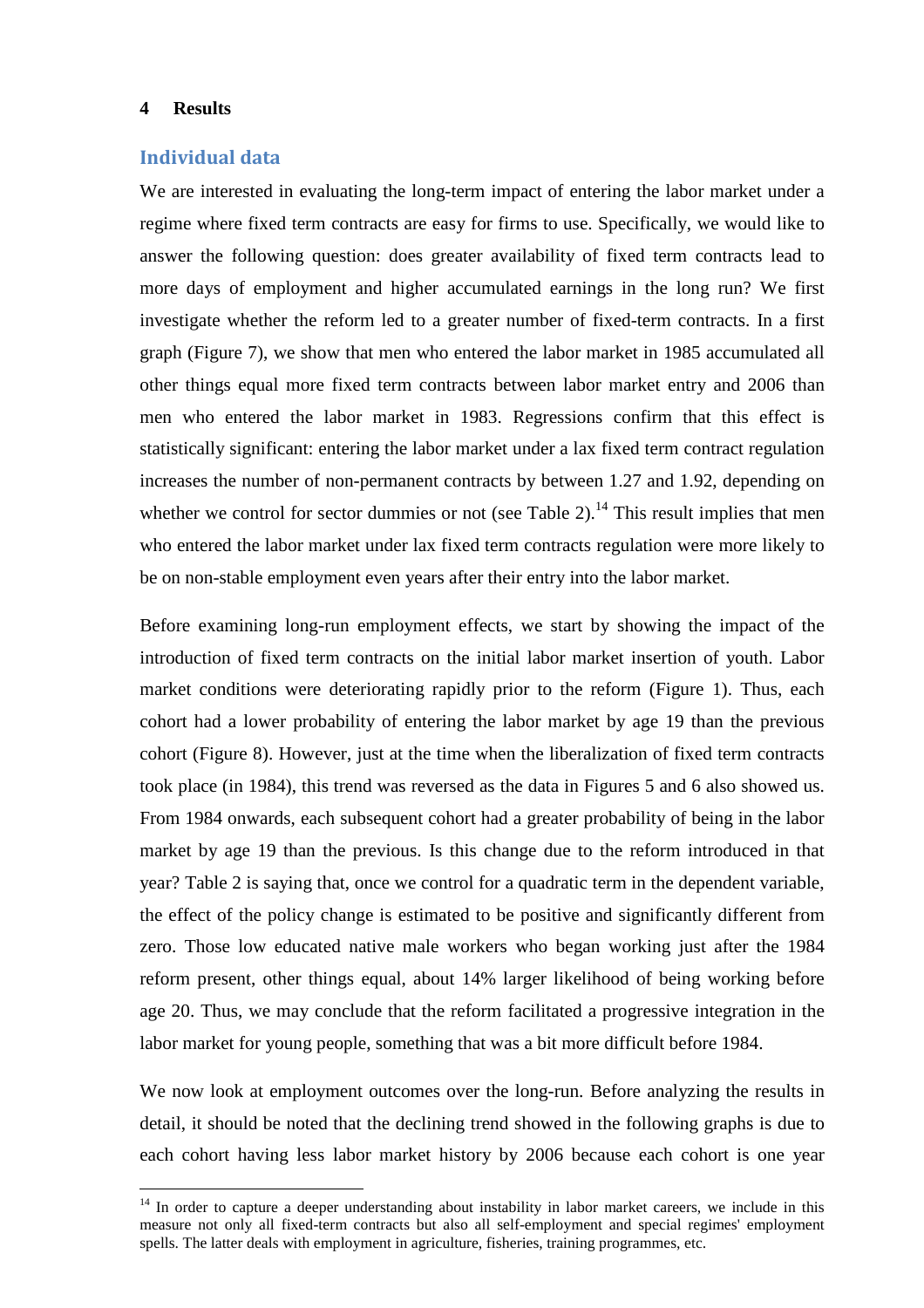younger than the previous one. Therefore, the key point for identifying the effect of the reform in these long-run labor market outcomes is to analyze whether there is a jump up in the outcome variable for the generation entering the labor market under laxer fixed term contract regulation.

Results for the number of days worked show that men who entered the labor market under a lax fixed term contract regulation accumulated, all other things equal, fewer days of employment from their entry into the labor market and up to 2006. This can be seen both in graphs (Figure 9) and in the regressions. The regression in Table 3 indicates that entering the labor market under a lax regulation of fixed term contracts results in around 315 days worked less (339 days if sector dummies are not considered). This happens because, as shown above, under a lax fixed term contract regulation, more fixed term contracts are used, which means that people lose employment more often.<sup>15</sup>

In the specification above, we include all cohorts from 1960 until 1975 except the 1968 cohort (as it was partially affected by the policy change). However, the reform was approved in August of 1984 and the law was binding only from October 1984 so that the cohort of 1968 was hardly affected by the reform. Thus, we run the same model including this cohort as the last pre-reform cohort. The results of this model are also reported in Table 3 and we can see that the size of the effect slightly decreases and we get an estimate of 201 days less of employment for the cohort born in 1969 with respect to the cohort of 1968. In order to make sure that the trends are correctly captured even if we exclude one or more cohorts and that we are correctly estimating the effect of the reform, in the second column of Table 2 we can see that when we exclude an extra cohort (1969) the size of the estimated effect is very similar (306 days of employment) than the results excluding only the partially affected cohort.

Apart from employment we also look at accumulated wages up to 2006. Graphs (Figure 10) and regressions (Table 4) both show that men who entered the labor market under a laxer regulation of fixed term contracts accumulated lower earnings.<sup>16</sup> The earning loss is estimated to be 18.3% of total accumulated wages when we consider all cohorts in the model (first column of Table 4). As before, when we exclude the cohort of 1968 in order to

<sup>&</sup>lt;sup>15</sup> We have also estimated an additional model, available upon request, that computes the effect of the reform on the total number of employment spells. This model predicts between 1.27 and 1.92 more employment spells for those workers beginning working after 1984.

Among individuals with a fixed-term contracts some differences in wage growth patterns can also exist as there are diferent types of fixed-term contracts with diferent durations. In this line, the paper by Amuedo-Dorantes and Serrano-Padial (2007) shows that job-stayers with fixed-term contracts are more able to narrow their wage gap with respect to workers with indefinite-term contracts (than job-movers with fixed-term contracts).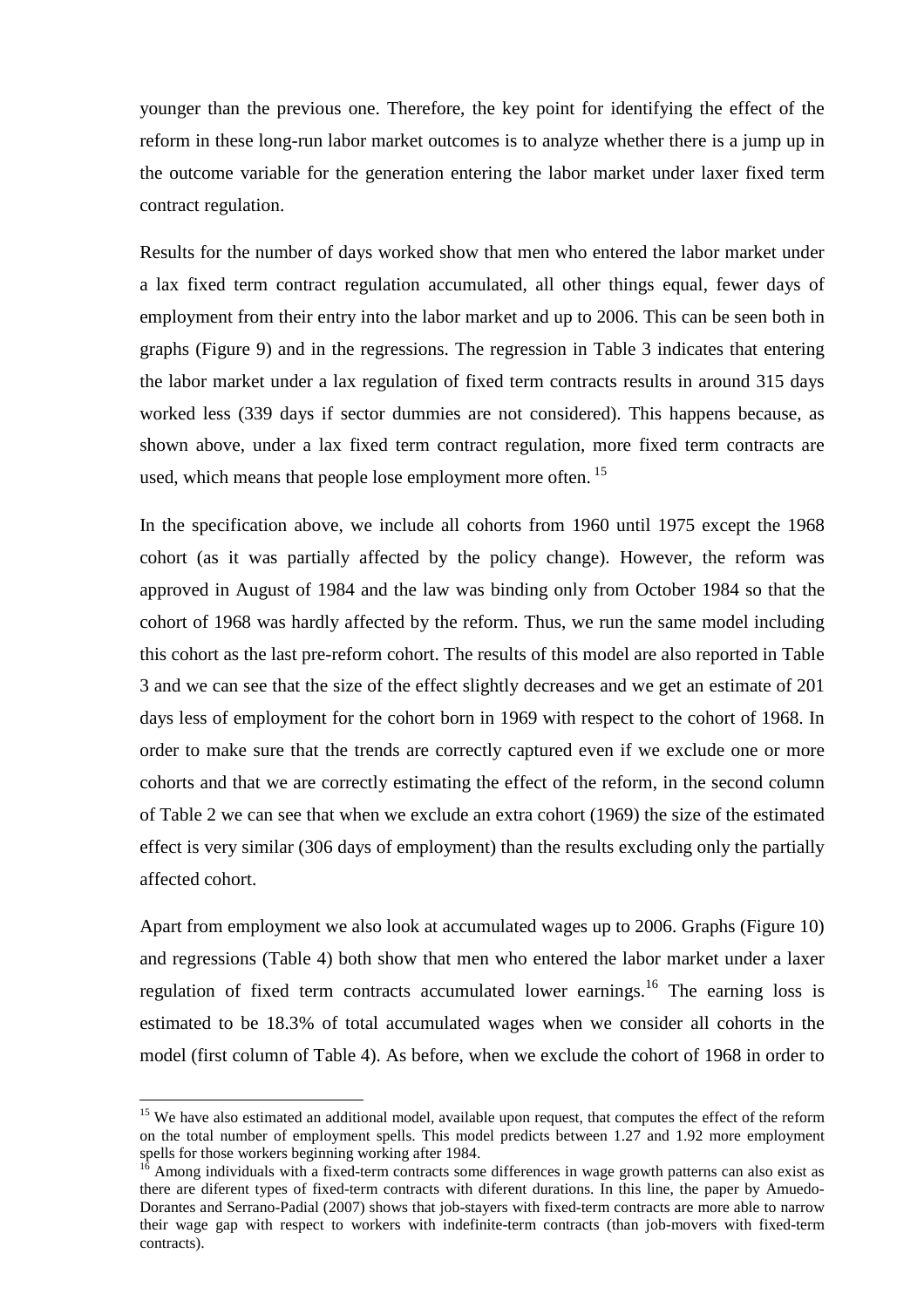get a clearer effect of the reform by comparing a cohort that was completely affected by the reform with a cohort that was completely unaffected by the reform, we get a stronger effect of 36% of total accumulated wages.<sup>17</sup> Can this earnings loss be explained by the lower days of employment accumulated by the cohort entering the labor market during a lax fixed-term contract regulation (cohort born in 1969)? If we estimate the effect of the reform in percentage points, we get that the reform made affected workers to spend 7% less days in employment. Given the estimated wage gap, we can see that about 1/5 of the large earnings loss experienced by the cohort entering the labor market after the reform could be explained by the fewer days of work accumulated by this cohort. The rest might be connected to the larger number of work interruptions found in Table 2 among treated workers<sup>18</sup> and also to the well-known wage gap between permanent and temporary workers observed in Spain since the beginning of the nineties (See Jimeno and Toharia, 1993). Furthermore, as documented in García Pérez and Rebollo (2005), Spanish workers suffer important wage losses (of about 11%) due to involuntary job interruptions.

We now perform some robustness tests for our main results. As explained above, in our sample we include all native male who are high-school dropouts as we determine their year of labor market entry to be the year they turn 16. However, it could be the case that some of the individuals in our pre-reform group do not effectively start working at the age of 16 even if they are high-school dropouts. If that is the case, some of the individuals in our prereform group may have begun working at later ages once the reform was already adopted.<sup>19</sup> In this sense, our results above may be interpreted as an "intent-to-treat" lower bound estimate of the effect of the policy. Therefore, in order to explore the robustness of our results to delayed labor market entry, we perform two additional tests: first, we further restrict the sample to include only those individuals who began working before the reform (for our pre-reform cohort) or after the reform (for our post-reform cohorts) at the ages of 14-17. As expected, the results for both the accumulated number of days worked and accumulated wages become slightly stronger (Tables 5 and 6). The number of days worked decreases by 348 days (212 if we include all cohorts) and accumulated wages decrease by 54% (21% if we include all cohorts).<sup>20</sup> Second, we apply an even stricter criterion and we include only those individuals in the control group that are effectively observed as working before the implementation of the reform in 1984. The results of this second test (Tables 5 and 6) show much stronger effects of the reform for both accumulated number of days

 $17$  Again the results are very stable when we exclude an extra cohort and the wage loss is estimated to be 34%.  $18$ <sup>18</sup> The result in footnote 12 is also supporting this view.

<sup>&</sup>lt;sup>19</sup> In fact, as we can identify the age of the first labor market experience, we know that only 15% of male high-school drop-outs in the 1967 cohort get a first job at age 16.

<sup>&</sup>lt;sup>20</sup> The effect over the number of non-permanent employment spells almost trippled in this restricted sample.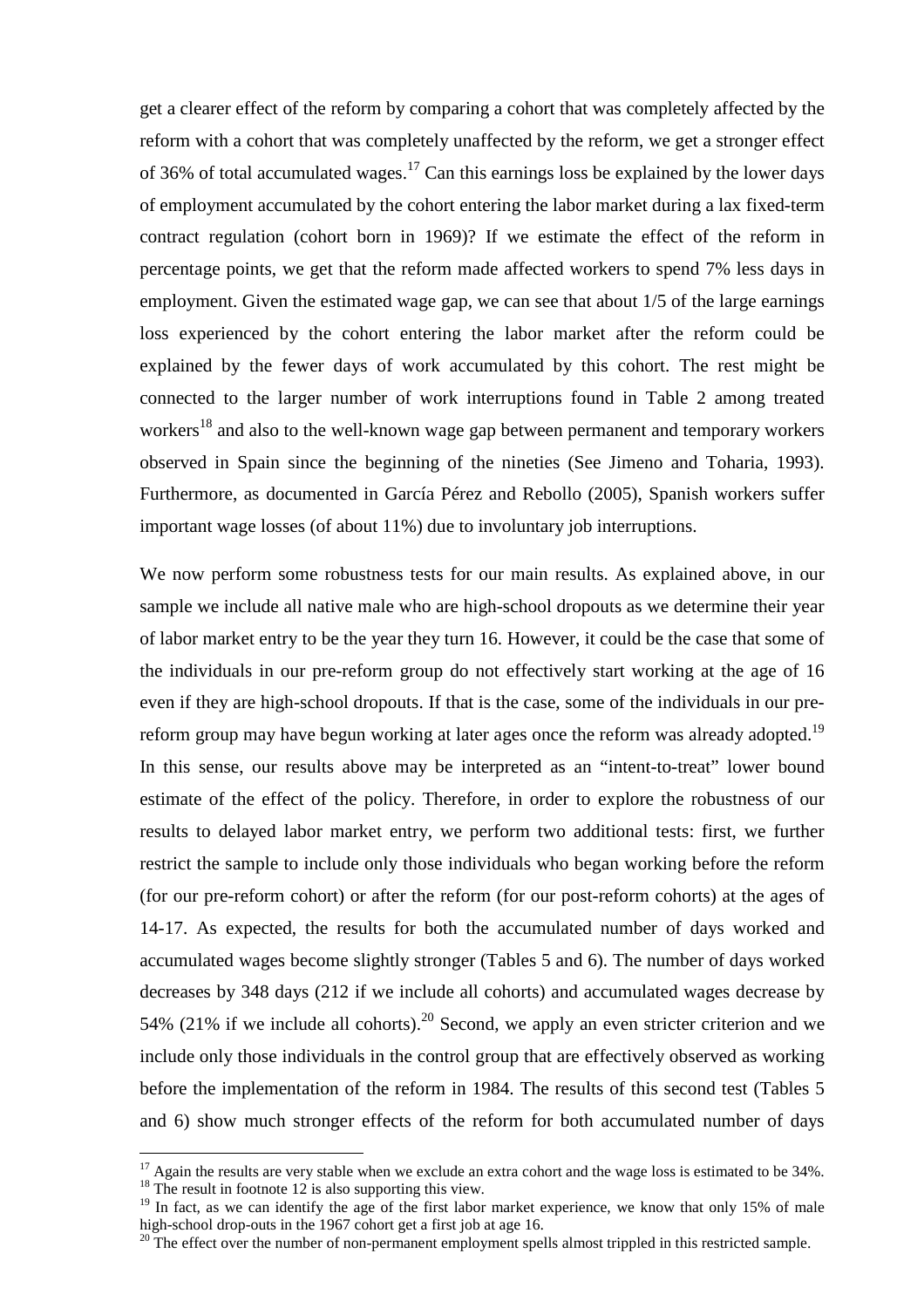worked (906 days less of employment) as well as for accumulated wages (50%). This last set of results have to be taken with caution as, when imposing extra restrictions to our sample, we may be incurring in sample selection bias as our treatment and control groups may not be formed by similar individuals. In any case, the results of these two tests can be interpreted as an upper bound estimate of the effects of the policy as the point estimates in our baseline results are likely to be attenuated due to the fact that some workers belonging to cohorts we labeled "pre-reform" only entered the labor market after the reform.

#### **Aggregate data**

Part of the effects that we find when using individual data can be due to differences in the labor market conditions from 1984 to 2006 that could be affecting in a different way cohorts before and after the reform. Apart from that, we could also think that pre-reform cohorts can be affected, not only by the liberalization of fixed-term contracts in 1984 but also by the change in the minimum working age introduced in 1980, which changes the amount of labor market experience that these cohorts can accumulate. Therefore, in order to control for these two potential confounding factors, we estimate an alternative specification with aggregate data for each cohort, calendar year and years of real labor market experience and include these three factors as fixed effects in the regression. Tables 7, 8 and 9 confirm our previous results and point to the existence of a slight upward bias (i.e. overestimating the impact of the reform) when using individual data without controlling for time and experience effects. Therefore, the results of the models with aggregate data and controls for time and experience fixed effects show lower effects of the reform than the previous results with individual data. For days worked, we can see in table 7 that we get an estimate of 8.8 days of employment less, on average, for each of the 22 years of our sample (from 1984 to 2006) between the pre-reform cohort and the postreform cohort. This corresponds to 193 fewer employment days<sup>21</sup> which is slightly lower than the 315 days estimated with the model with individual data. As before, when we include all cohorts we get milder results; in particular we estimate that the reform decreased by 132 the number of days worked over the entire period (6 days on average per year by 22 years). In fact, if we perform the same estimation with aggregate data but without any fixed effect we obtain that the reform lowered the number of days worked by 8.67 days on average (Table 7), which results in 190.7 days accumulated over our sample period. Now, this estimate is extremely close to the 201 days obtained with the model with individual data including all cohorts and no time or experience controls. Similarly, Table 8 shows that the first post-reform cohort has, on average, 22% lower wages when controlling

 $21$  8.8 multiplied by 22 years gives an average of 193 days of employment.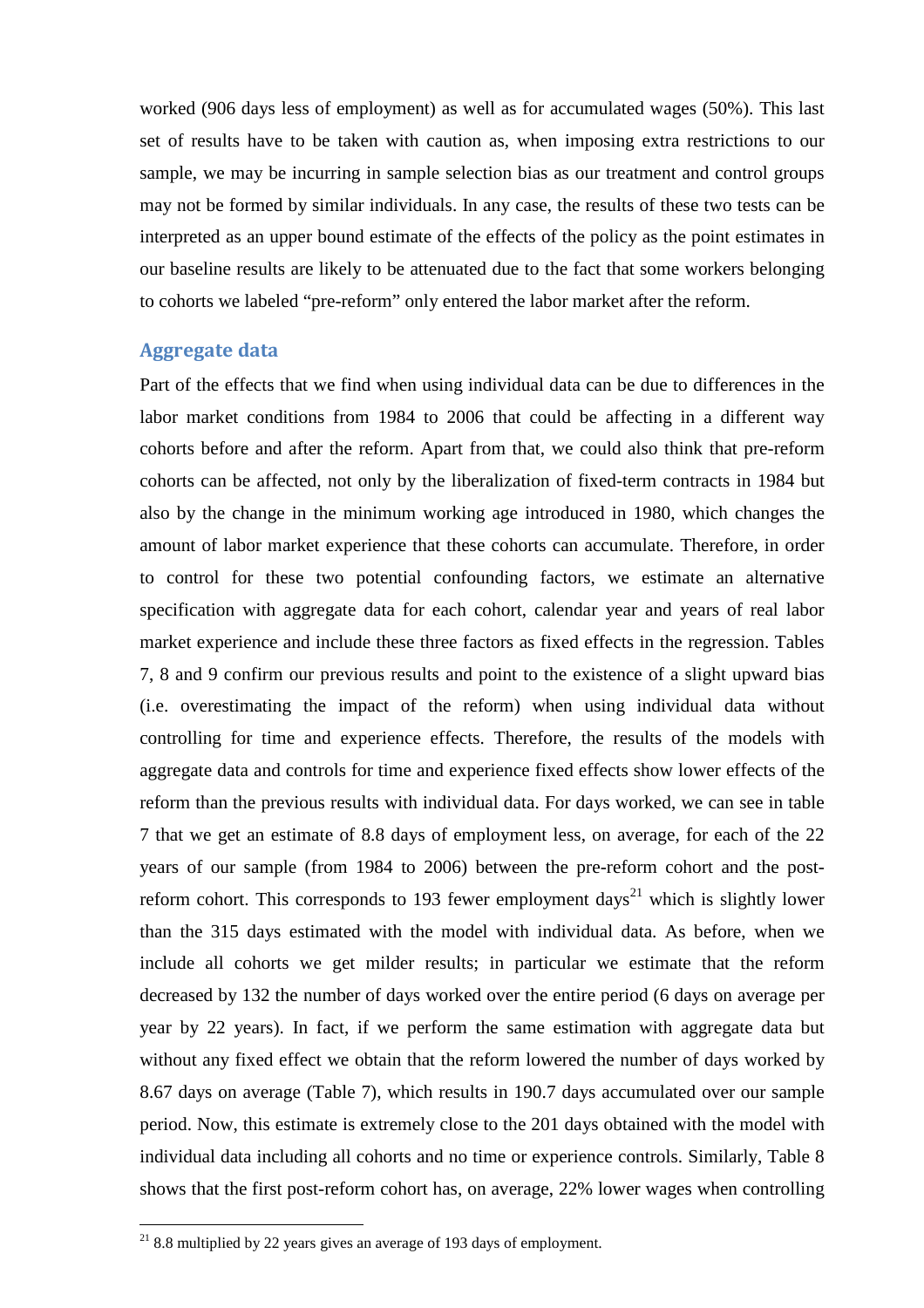for time and experience fixed effects, which represents a smaller wage loss than the one estimated with individual data and no fixed effects (36%). When we include all cohorts in the estimation, the wage loss is reduced to 13% as a result of the introduction of the reform (with individual data the number was 18%). In this case also, if we perform the estimation with aggregate data and no fixed effects, we obtained a wage loss of 15.3% which is much closer to the 18% obtained with the model with individual data, including all cohorts and no fixed effects. Finally, Table 9 shows that the first post-reform cohort has, on average, 0.055 more non-permanent contracts per year, between labor market entry and 2006, than the last pre-reform cohort. This corresponds to an average of 1.21 more non-permanent contracts between labor market entry and up to 2006. Again, these results after controlling for labor market conditions during these years and differences in the age of labor market entry are very similar to the result obtained with individual data, between 1.27 and 1.92.

All these results are better understood when we re-estimate each model by interacting the reform dummy with years of experience (last column in Tables 7-9). In this case, the effect of the reform is found to be non-significant but the interactions shows that this effect is present during at least the first 5-9 years of experience. Indeed, Figure 14 shows that the effect of the reform on the number of days worked is between 15 and 42 days per year during the first 5 years of work experience. The same is obtained for annual wages. In this case the wage penalty associated to the reform is present during the first 9 years of experience (Figure 15). Finally, the effect of the reform on the number of fixed-term employment spells (about 0.04) is quite permanent during at least 20 years of experience (Figure 16).

#### **5 Discussion and robustness checks**

 $\overline{a}$ 

Our results differ from some of the findings in prior literature. In particular, our results differ from the ones in Aguirregabiria and Alonso-Borrego (2014) in the sense that they find an increase in job turn-over, as we do, but also an increase in total employment. This may be due to the fact that they analyze the firm's maximization problem for a sample quite different from the one we have.<sup>22</sup> They find that these firms react to the reform by substituting permanent workers by temporary ones, all this process resulting in a 3.5% increase in total employment but a null effect on productivity. They also find an increase in

 $22$  They analyze the results of introducing temporary contracts with a sample of 2,356 Spanish manufacturing firms during the period 1982-1993. Hence, they focus on a group of firms larger than the average for the Spanish economy and where the typical worker is a medium-high qualified one with a permanent contract, both before and after the 1984 reform. As Table 1 shows, we have just 17.4% of workers in our sample working in manufacturing firms.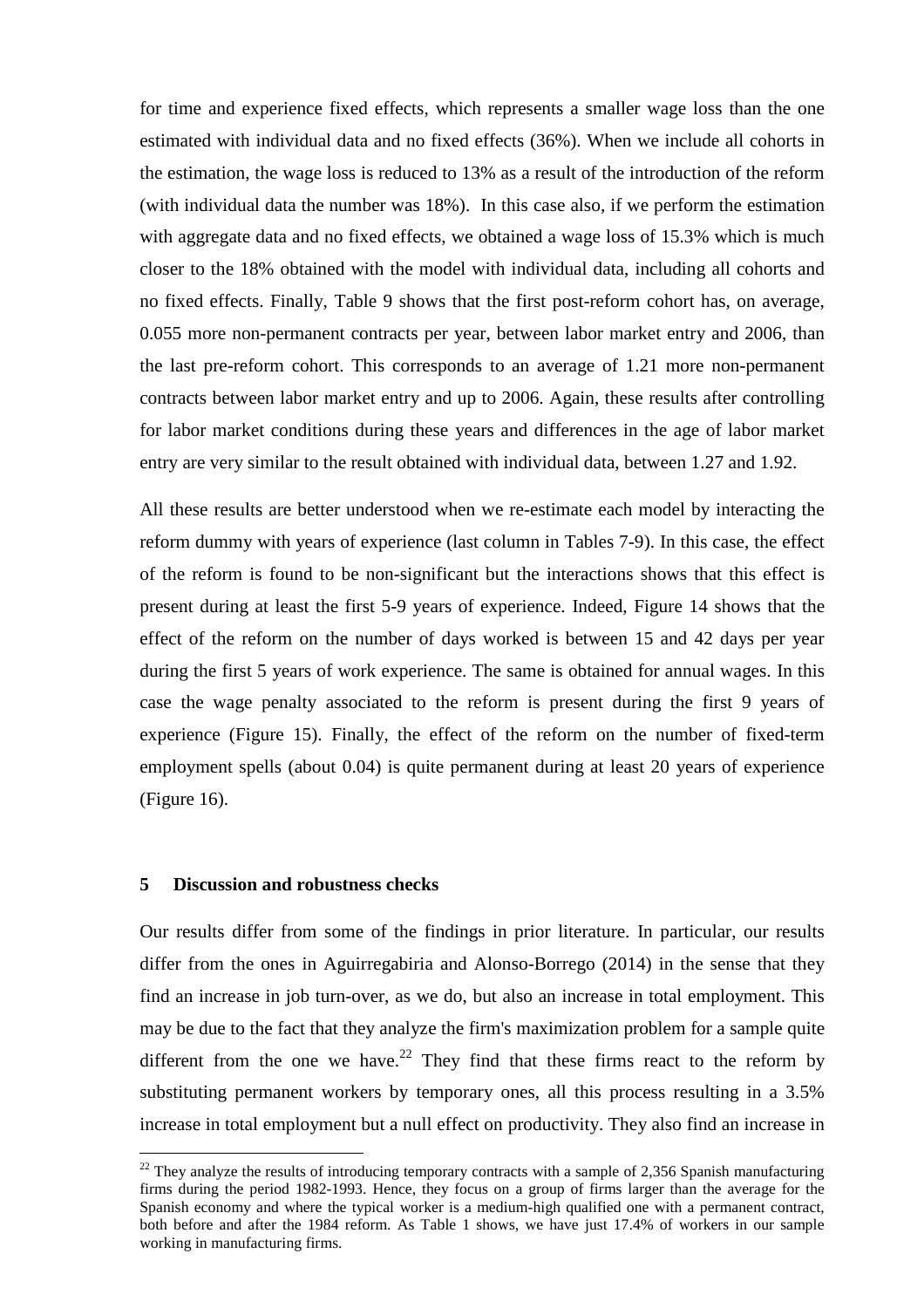turn-over what makes easier to exit from unemployment, especially for high-qualified workers who may be working more in equilibrium as the former paper finds. But, at the same time, this process makes much easier, specifically for low-skilled workers, to be unemployed what results in a less stable career for this type of workers (the ones we analyze in this paper). Thus, in the same lines than Aguirregabiria and Alonso-Borrego (2014) we do find an increase in employment at earlier ages, that we interpret as the reform facilitating the initial labor market insertion of young workers. However, we also find that the reform fostered a more unstable labor market career for low-skilled workers due to the increase in the number of non-permanent employment spells. Therefore, we go a step further from the current literature in proving evidence of the negative long-term effects of the introduction of temporary contracts as well as in providing an estimate of the long-term effects of this instability in terms of days of employment lost and wage gap with respect to unaffected similar workers.

Finally, in order to get one step closer to the idea behind the regression discontinuity literature, we perform the same estimations with aggregate data but at the trimester instead of at the yearly level and we include controls for trimesters and experience fixed effects. This method allows us to compare even more similar individuals and to drop only the third and fourth trimester of the 1968 cohort instead of disregarding the observations of the entire cohort.<sup>23</sup> As we increase the number of observations, we do not have to include all cohorts from 1960 to 1975 and, thus, we only include cohorts from 1965 to 1971. Table 10 shows the results for the number of days worked when we include all trimesters in the regression. We can see that the effect of the reform after controlling for time and experience fixed effects is 5.8 days less of employment, which is almost the same effect than with the yearly data (5.9). Therefore, this similarity between both results with more or less cohorts included reinforces the idea that we are able to capture the trends in a very detailed manner. When we run the model but excluding the third and fourth trimester of the 1968 cohort we get a decrease in days worked of 10.4 days per year which represents a stronger effect than when we exclude the whole 1968 cohort (8.78).

A somehow different picture arises for wages when we run the model with trimester instead of yearly data. As we can see in Table 11, the results are negative and highly significant but the effect is half the size of the results with yearly data. When we exclude some of the cohorts and include only more similar individuals we find that the wage loss due to the reform amounts to 6.2% or to 10.8% if we exclude the third and fourth trimester of the cohort of 1968.

 $^{23}$  As we know that the reform was passed in august 1984 and came into force from october 1984.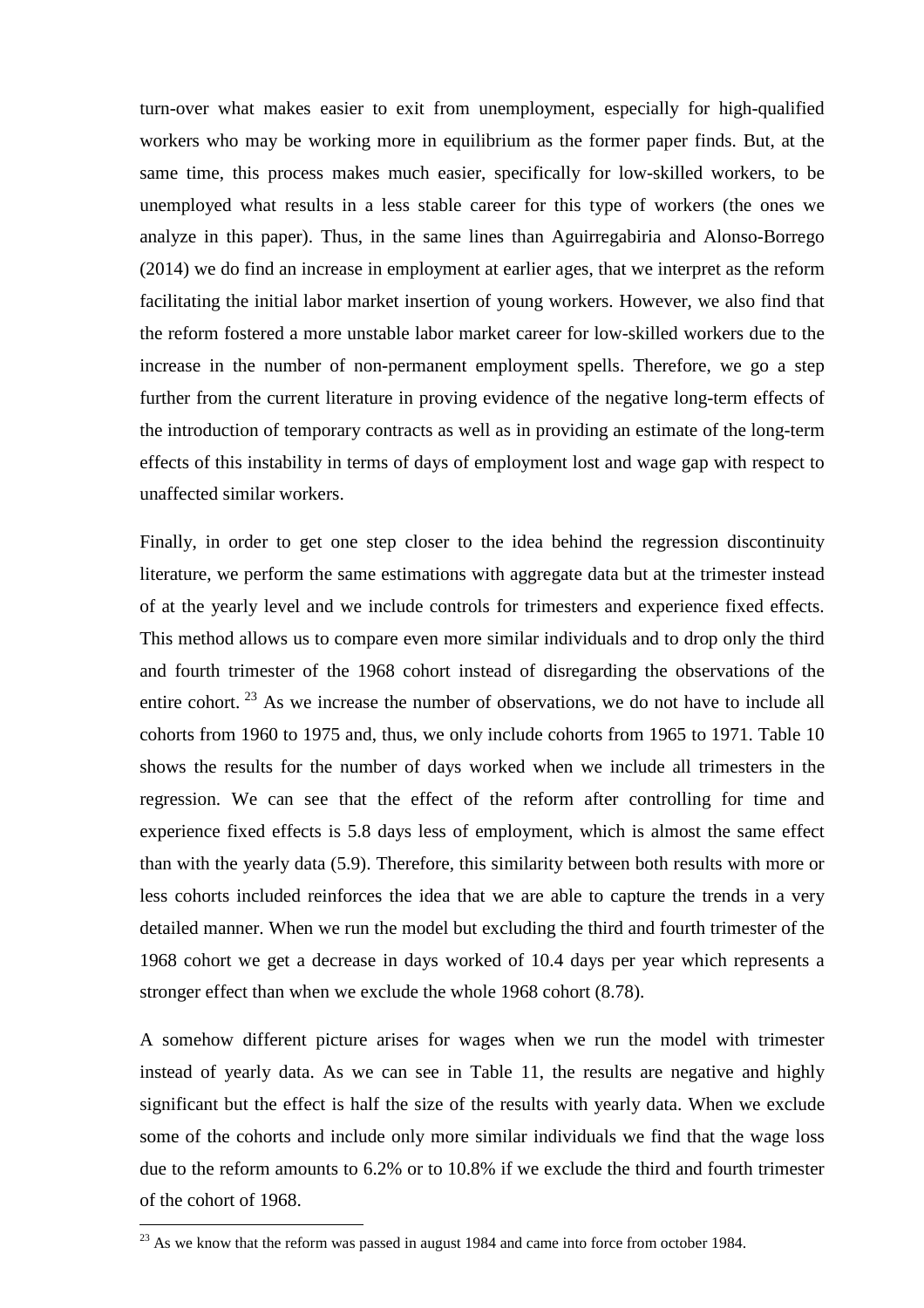#### **6 Conclusion**

In this paper, we have investigated the impact of entering the labor market under a lax regulation of fixed-term contracts on subsequent labor market outcomes. Using Spanish social security data, we found that cohorts of native male high school dropouts who entered the labor market under a lax regulation of fixed-term contracts experienced worse labor market outcomes than cohorts that just preceded them. Specifically, entering the labor market under a lax regulation of fixed-term contracts leads to 193 less accumulated days at work and a 22% reduction in accumulated wages in the long run. This is the case despite the fact that the reform also slightly increases the probability of working before age 20. The source of those negative effects on long-term outcomes is likely to be the larger probability of working under non-permanent contracts well after labor market entrance, which also makes it more likely to be subject to the well known wage penalties due to unemployment and temporary work (see, for example, Jimeno and Toharia (1993), García Pérez and Rebollo (2005) or Fernández-Kranz et al. (forthcoming)).

Hence, our findings suggest that, on balance, making fixed-term contracts more readily available reduced the welfare of low skilled workers. Even though these contracts seem to allow low skilled workers to access a more varied work experience by accumulating more employment spells in different firms, the long-run consequences are negative. By promoting less stable employment, fixed-term contracts ultimately reduce the long-run employment prospects of low skilled workers. Far from being a stepping stone, fixed-term contracts are a stumbling block for the career of low skilled workers.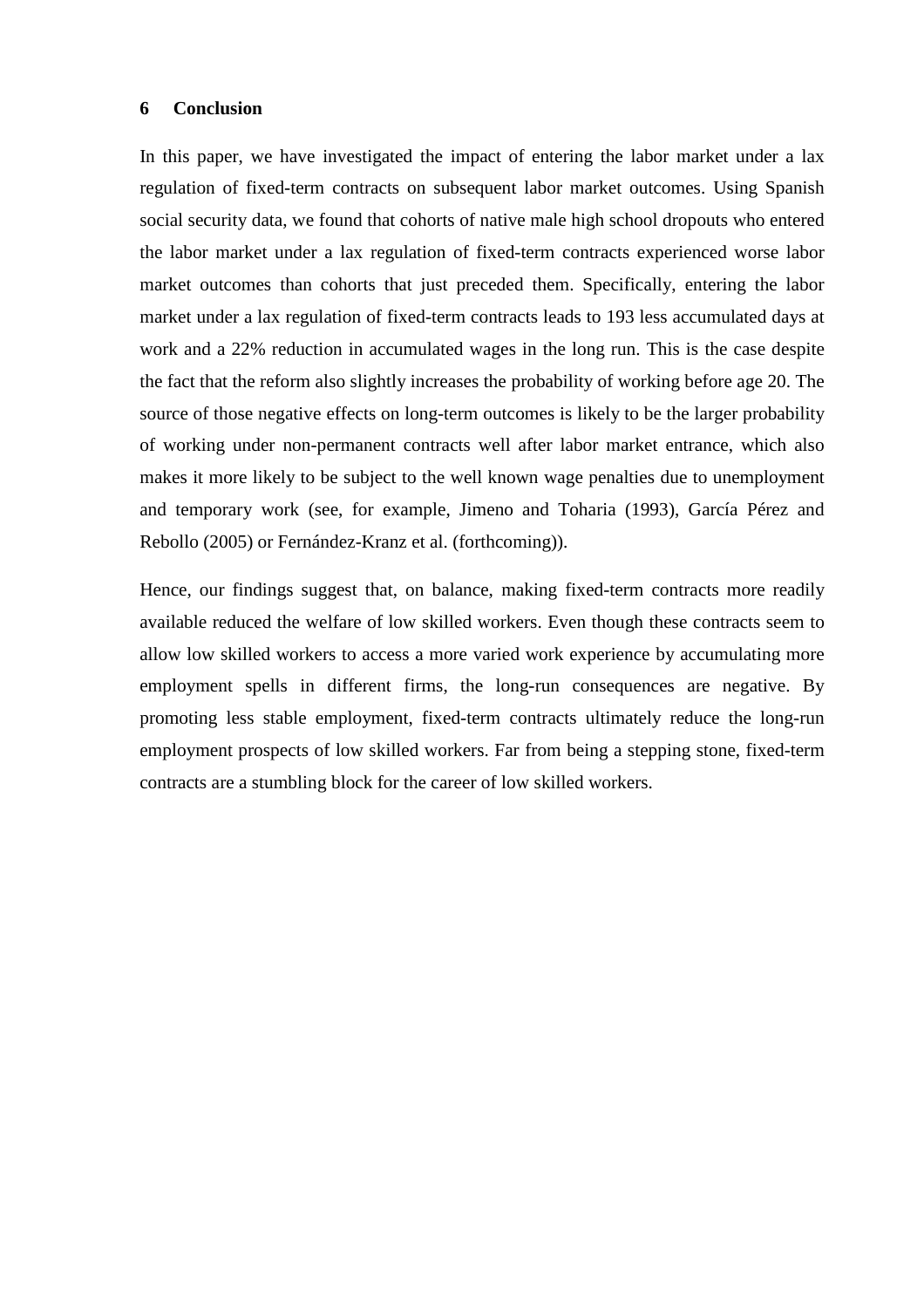#### **REFERENCES**

Aguirregabiria, V. and C. Alonso-Borrego (2014): Labor Contracts and Flexibility: Evidence from a Labor Market Reform in Spain. *Economic Inquiry*, Vol. 52, No. 2, April 2014, 930-957.

Amuedo-Dorantes, C. and R. Serrano-Padial (2007): Wage Growth Implications of Fixed-Term Employment: An Analysis by Contract Duration and Job Mobility. *Labour Economics, 14, 829-847*.

Autor, D. and S. Houseman (2010): Do Temporary Help Jobs Improve Labor Market Outcomes for Low-Skilled Workers? Evidence from 'Work First'. *American Economic Journal: Applied Economics*, 2(3), July 2010, 96-128.

Bentolila, S., Dolado, J., Cahuc P. and T. Le Barbanchon (2012): Two-Tier labour Markets in the Great Recession: France vs. Spain. *Economic Journal*, 122, F155–F187.

Blanchard, O. and A. Landier (2002): The Perverse Effects of Partial Labor Market Reform: Fixed-term Contracts in France. *Economic Journal*, 112, 214-244.

Booth, S., Francesconi, M. and J. Frank (2002): Temporary Jobs: Stepping Stones or Dead Ends?. *Economic Journal*, 112, 183-213.

D'Addio, A.C. and M. Rosholm (2005): Exits from Temporary Jobs in Europe: A Competing-Risk Analysis. *Labour Economics*, 12, 449-468.

Costain, J., Jimeno, J and C. Thomas (2010): Employment fluctuations in a dual labour market, Bank of Spain Working Paper No. 1013.

Dolado, J.J., Garcia-Serrano, C. and J.F. Jimeno (2002): Drawing Lessons from the Boom of Temporary Jobs in Spain. *Economic Journal*, 112, 270-295.

Fernández-Kranz, D., Paul, M., and N. Rodriguez-Planas (2014): Part-Time Status, Fixed-Term Contracts, and the Returns to Experience. Forthcoming *Oxford Bulletin of Economics and Statistics*.

García Pérez J.I. and Y. Rebollo (2005): Wage changes through job mobility: does unemployment mean a penalty in Europe?- *Labour Economics*, Vol 12, Issue 4, pp. 531- 556.

García Pérez J.I. and Y. Rebollo (2009): The use of permanent contracts across Spanish regions: do regional wage subsides work? . *Investigaciones Económicas*, XXXIII(1), 97- 130.

Garcia-Perez, J.I. and F. Muñoz-Bullón, (2011): Transitions into Permanent Employment in Spain: An Empirical Analysis for Young Workers. *British Journal of Industrial Relations*, 49, 103-143.

Güell, M. and Petrongolo, B. (2007): How Binding are Legal Limits? Transitions from Temporary to Permanent Work in Spain. *Labour Economics*, 14, 153-183.

Ichino, A., Mealli, F. and Nannicini, T. (2008): From temporary help jobs to permanent employment: what can we learn from matching estimators and their sensitivity?. *Journal of Applied. Econometrics.*, 23: 305–327. doi: 10.1002/jae.998.

Jimeno, J. F. and Toharia L. (1993): The effects of Fixed-term Employment on Wages: Theory and Evidence from Spain, *Investigaciones Económicas*, 27, 475-494.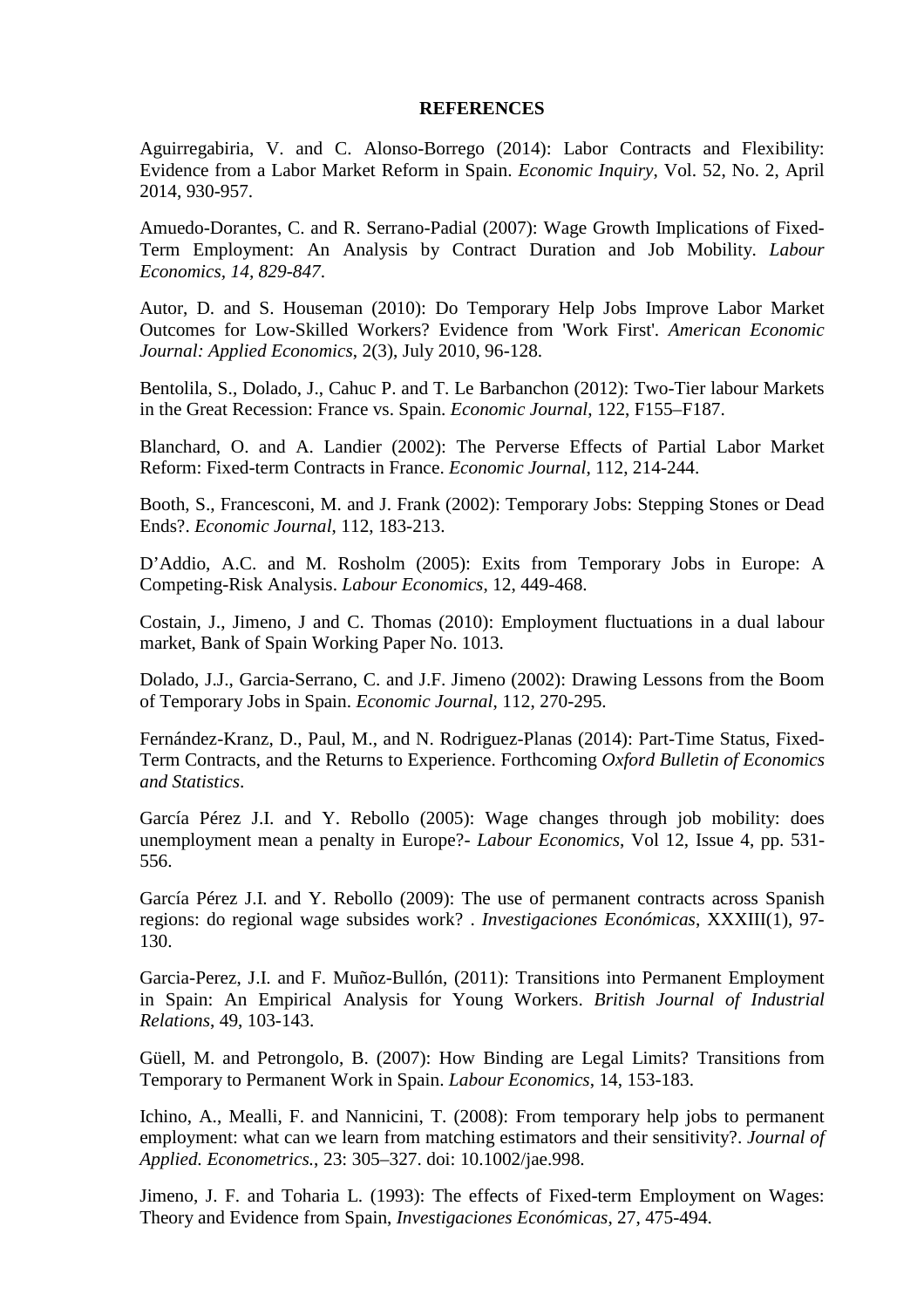Kahn, L. (2010): The Long-Term Labor Market Consequences of Graduating from College in a Bad Economy. *Labour Economics*, Vol. 17, No. 2, April, 2010.

Kugler, A., Jimeno, J.F., and V. Hernanz (2005): Employment Consequences of Restrictive Employment Policies: Evidence from Spanish Labor Market Reforms. Mimeo.

Mateos, B., and C. Sebastián (1988): Los Programas de Fomento y la Evolución del Empleo. FEDEA. Documento elaborado para la Comisión de Expertos para el estudio del desempleo en España. Mimeo.

Moulton, G. J. (2011): Great Depression of Wages: An Investigation of the Impact of Entering the Labor Market during the Great Depression using a Regression Discontinuity Approach, working paper.

Nagore, A., and A. Van Soest (2014): Unemployment Transitions to Stable and Unstable Jobs Before and During the Crisis. IZA Discussion Paper No. 8121.

OECD (1987): Employment Outlook.

OECD (1993): Employment Outlook.

Oreopoulos, P.,Von Wachter, T., and A. Heisz (2012). The Short and Long Term Career Effects of Graduating in a Recession. *American Economic Journal: Applied Economics*, Vol. 4(1), 1-29.

Rebollo, Y. (2011): Landing a Permanent Contract in Spain: Do Job Interruptions and Employer Diversification Matter?. The Manchester School, 79 (6), 1197-1236.

Zijl, M., Van Den Berg, G. and A. Heyma (2004): Stepping Stones for the Unemployed: The Effect of Temporary Jobs on the Duration until Regular Work. IZA Discussion Paper 1241.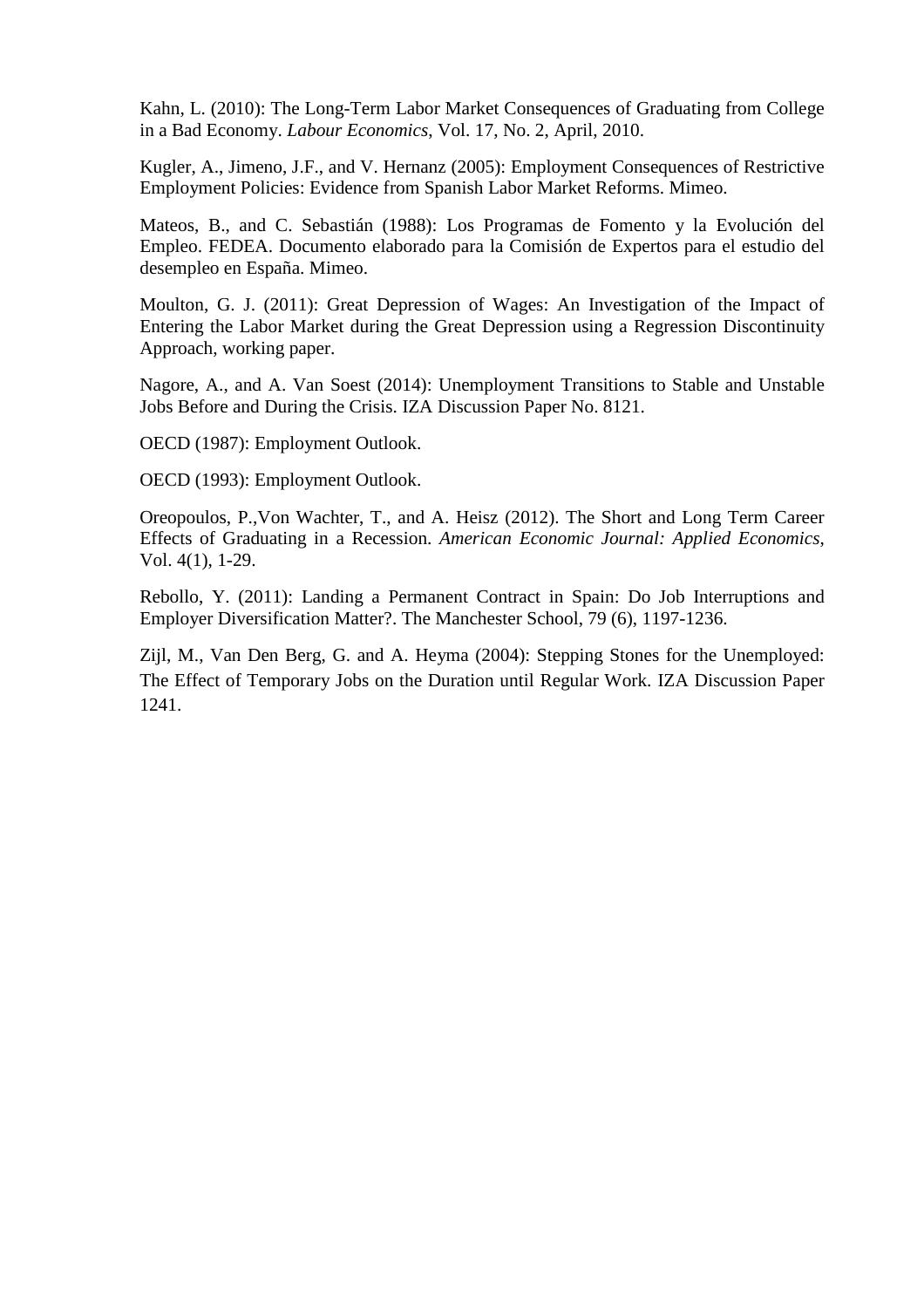Figure 1. Unemployment rate in Spain for workers with less than 25 years old; share of temporary contracts for men aged 15-24 in Spain and average share of temporary contracts for men aged 15-24 in the OECD.



Source: Own elaboration from data from the OECD and the Spanish National Institute of Statistics (EPA).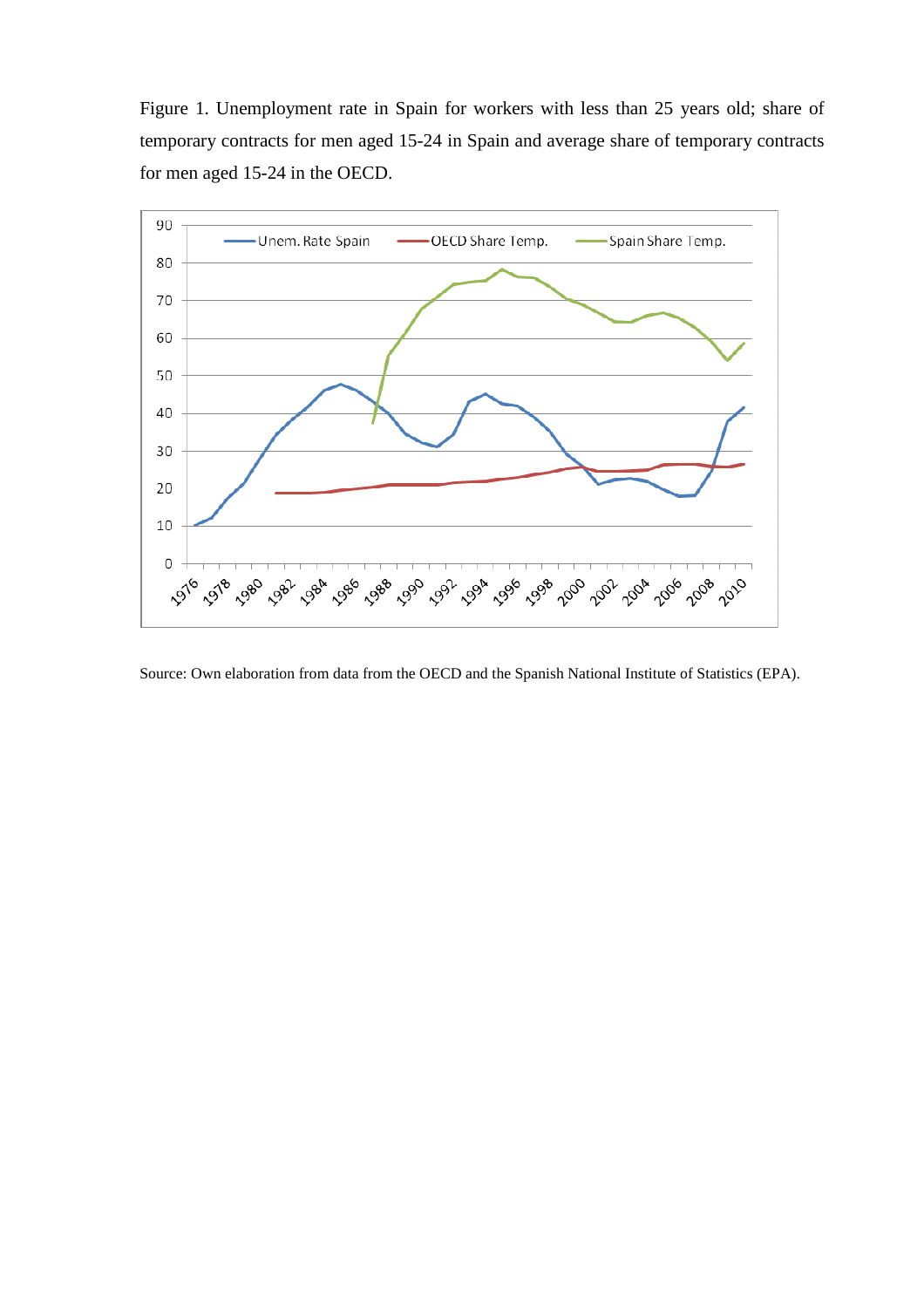

Figure 2. Total number of temporary contracts and total number of employees in nonagricultural private sectors.

Source: Own elaboration from data from the Spanish National Institute of Statistics (EPA).

Figure 3. Number of apprenticeship contracts and percentage of apprenticeship contracts with respect to employees in non-agricultural private sectors aged between 16 and 19 years old.



Source: Own elaboration from data from the Spanish National Institute of Statistics (EPA).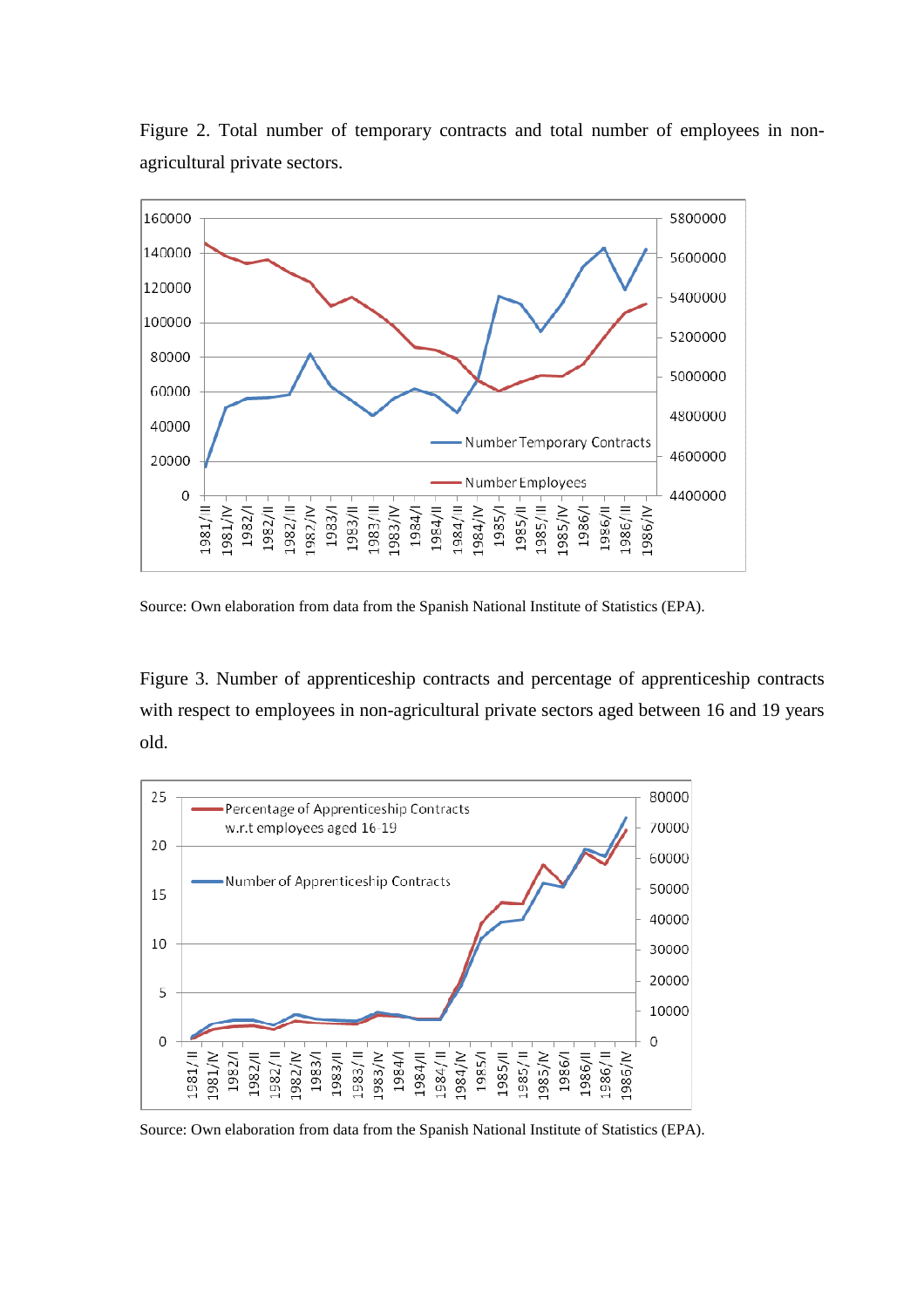| Variable                     | Obs   | Mean  | Std. Dev. | Min              | Max          |
|------------------------------|-------|-------|-----------|------------------|--------------|
| Unempl. Rate Region at Entry | 21676 | 16.13 | 7,68      | 1,42             | 34,59        |
| Andalucia                    | 21676 | 0,243 | 0,429     | $\theta$         | 1            |
| Aragon                       | 21676 | 0,018 | 0,136     | $\boldsymbol{0}$ | $\mathbf{1}$ |
| <b>Asturias</b>              | 21676 | 0,017 | 0,132     | $\boldsymbol{0}$ | 1            |
| <b>Baleares</b>              | 21676 | 0,021 | 0,144     | $\theta$         | 1            |
| Canarias                     | 21676 | 0,067 | 0,251     | $\theta$         | 1            |
| Cantabria                    | 21676 | 0,010 | 0,102     | $\Omega$         | 1            |
| Cast.Leon                    | 21676 | 0,049 | 0,216     | $\theta$         | 1            |
| Cast.Mancha                  | 21676 | 0,057 | 0,233     | $\boldsymbol{0}$ | 1            |
| Catalunya                    | 21676 | 0,136 | 0,343     | $\boldsymbol{0}$ | 1            |
| Valencia                     | 21676 | 0,129 | 0,335     | $\theta$         | 1            |
| Extremadura                  | 21676 | 0,040 | 0,196     | $\boldsymbol{0}$ | 1            |
| Galicia                      | 21676 | 0,056 | 0,230     | $\Omega$         | 1            |
| Madrid                       | 21676 | 0,079 | 0,270     | $\theta$         | 1            |
| Murcia                       | 21676 | 0,032 | 0,176     | $\boldsymbol{0}$ | 1            |
| Navarra                      | 21676 | 0,007 | 0,087     | $\boldsymbol{0}$ | 1            |
| PaisBasco                    | 21676 | 0,022 | 0,149     | $\theta$         | 1            |
| Rioja                        | 21676 | 0,005 | 0,072     | $\theta$         | 1            |
| High Tech. Manufacturing     | 21676 | 0,093 | 0,290     | $\Omega$         | 1            |
| Low Tech. Manufacturing      | 21676 | 0,071 | 0,257     | $\theta$         | 1            |
| <b>High Tech. Services</b>   | 21676 | 0,034 | 0,183     | $\boldsymbol{0}$ | 1            |
| Trade                        | 21676 | 0,122 | 0,327     | $\boldsymbol{0}$ | 1            |
| Hotels and Catering services | 21676 | 0,063 | 0,243     | $\theta$         | 1            |
| Other Low Tech. Activities   | 21676 | 0,103 | 0,304     | $\boldsymbol{0}$ | 1            |
| Construction                 | 21676 | 0,331 | 0,470     | $\overline{0}$   | 1            |
| Public Admin. & Real State   | 21676 | 0,028 | 0,166     | $\boldsymbol{0}$ | 1            |
| Missing                      | 21676 | 0,014 | 0,120     | $\overline{0}$   | $\mathbf{1}$ |

Table 1. Descriptive Statistics<sup>24</sup>.

Source: Muestra Continua de Vidas Laborales (MCVL).

 $2<sup>24</sup>$  See table 8 in the appendix for a more detailed explanation of each sector.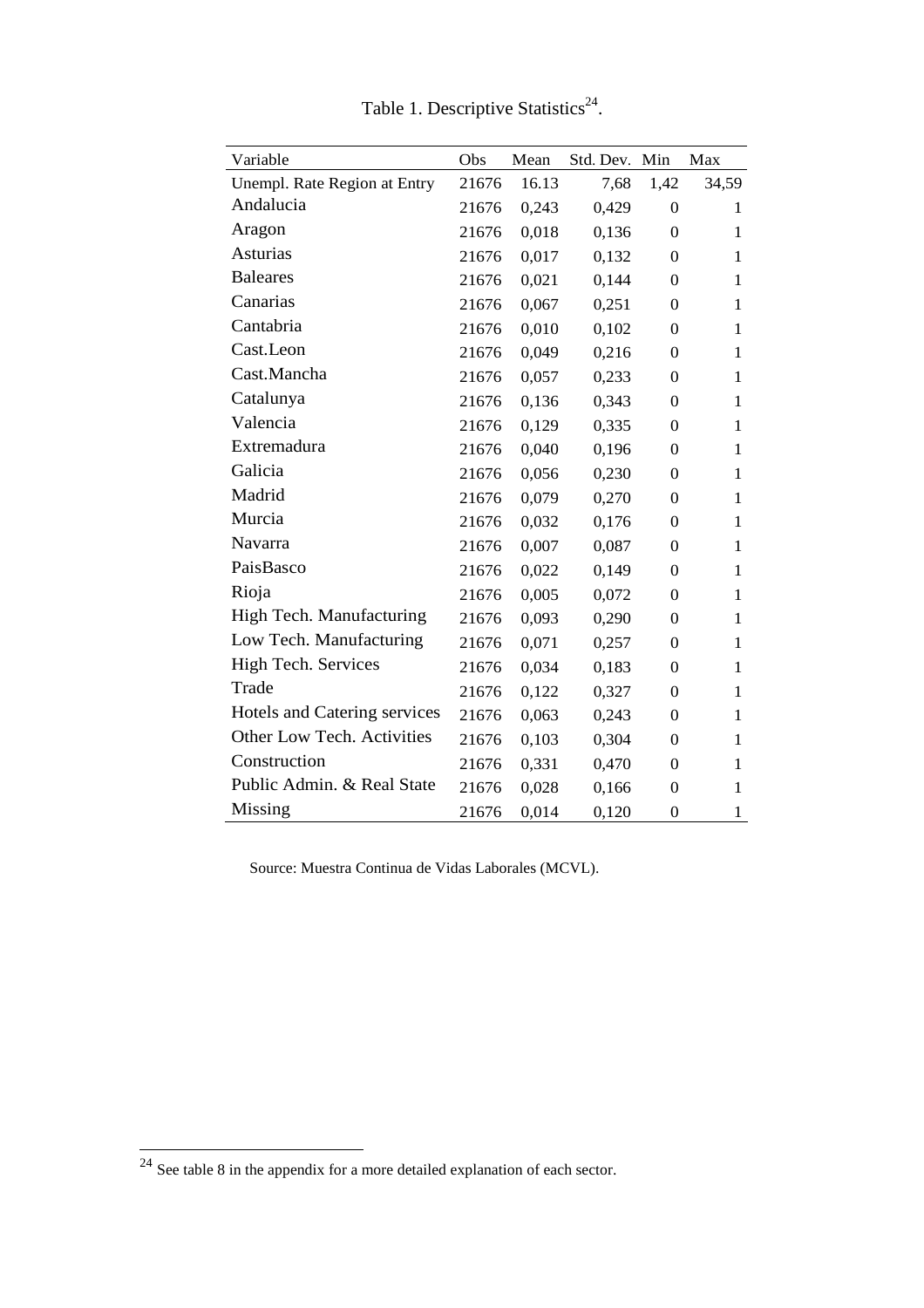Figure 4. Total number of men in our sample for each birth cohort and share of males who are high-school dropouts for each cohort.



Source: Muestra Continua de Vidas Laborales (MCVL).

Figure 5. Share of individuals who find the first job at age 16 by cohort and share of individuals who find the first job at age 15 or before by cohort.



Source: Muestra Continua de Vidas Laborales (MCVL).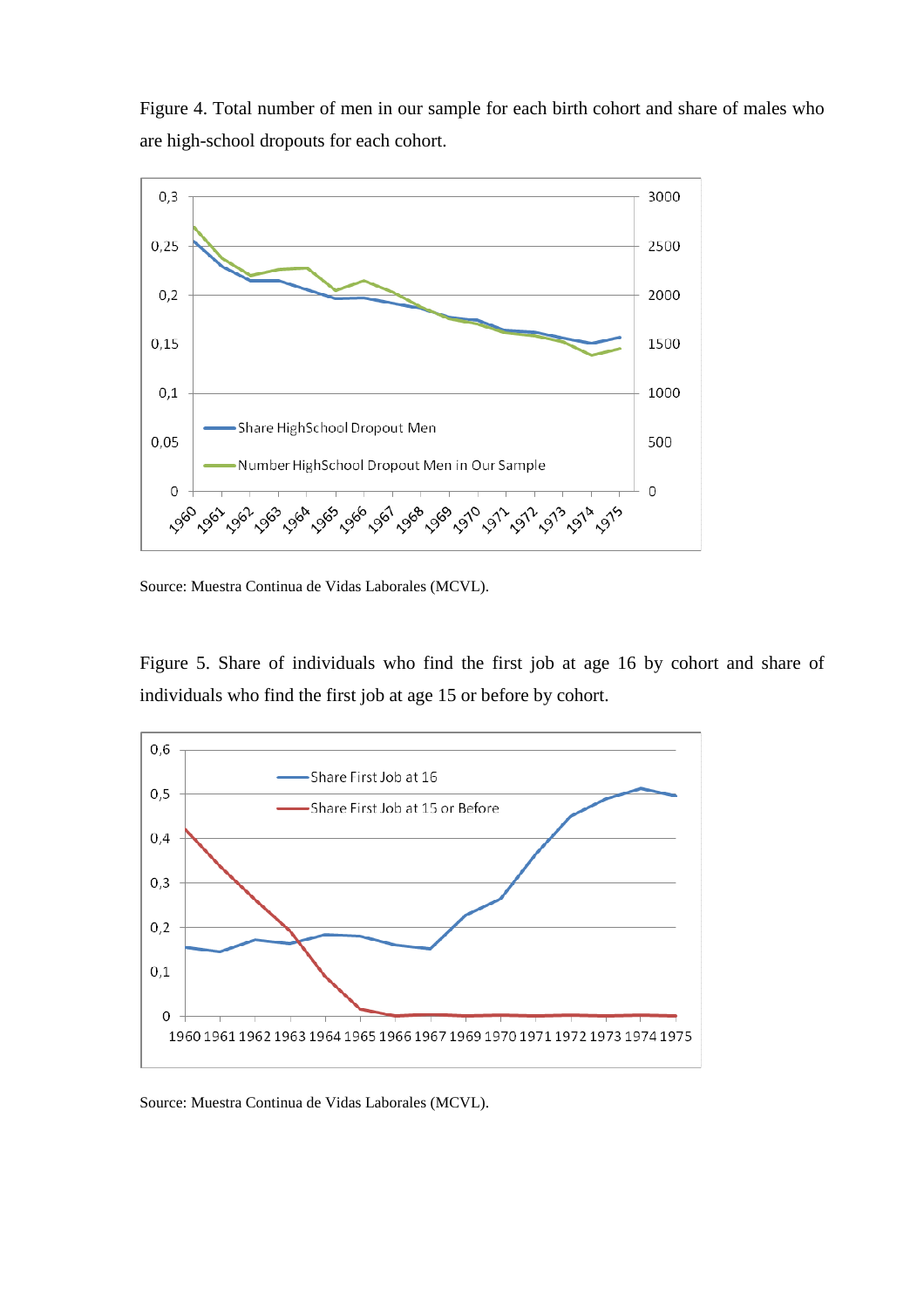Figure 6. Age at labor market entry by education.



Source: Muestra Continua de Vidas Laborales (MCVL).

Table 2. Accumulated number of non-permanent employment spells from labor market entry until 2006 and probability of working before age 19, individual-level data.

|                     | Number of non-<br>permanent<br>employment spells | Number of non-<br>permanent<br>employment spells | Prob. Working<br>before age 19 | Prob. Working<br>before age 19 |
|---------------------|--------------------------------------------------|--------------------------------------------------|--------------------------------|--------------------------------|
| effect              | $1.92***$                                        | $1.27***$                                        | $0.14***$                      | $0.14***$                      |
|                     | (0.60)                                           | (0.34)                                           | (0.04)                         | (0.04)                         |
| trend               | $-1.46***$                                       | $-1.11***$                                       | $-0.04*$                       | $-0.04*$                       |
|                     | (0.23)                                           | (0.12)                                           | (0.02)                         | (0.02)                         |
| posttrend           | $1.45***$                                        | $1.00***$                                        | $0.12***$                      | $0.12***$                      |
|                     | (0.27)                                           | (0.15)                                           | (0.03)                         | (0.03)                         |
| trend <sub>2</sub>  | $-0.08***$                                       | $-0.06***$                                       | $-0.00***$                     | $-0.00***$                     |
|                     | (0.02)                                           | (0.01)                                           | (0.00)                         | (0.00)                         |
| posttrend2          | 0.03                                             | 0.02                                             | $-0.00***$                     | $-0.01***$                     |
|                     | (0.02)                                           | (0.02)                                           | (0.00)                         | (0.00)                         |
| urentry             | $0.25***$                                        | $0.16***$                                        | $-0.02***$                     | $-0.02***$                     |
|                     | (0.04)                                           | (0.03)                                           | (0.01)                         | (0.01)                         |
| sector <sub>2</sub> |                                                  | X                                                |                                | X                              |
| Constant            | 4.58***                                          | $-1.22$                                          | $0.94***$                      | $0.84***$                      |
|                     | (1.25)                                           | (1.74)                                           | (0.16)                         | (0.19)                         |
| <b>Observations</b> | 21,674                                           | 21,674                                           | 21,746                         | 21,746                         |
| R-squared           | 0.08                                             | 0.26                                             | 0.11                           | 0.13                           |

Robust standard errors in parentheses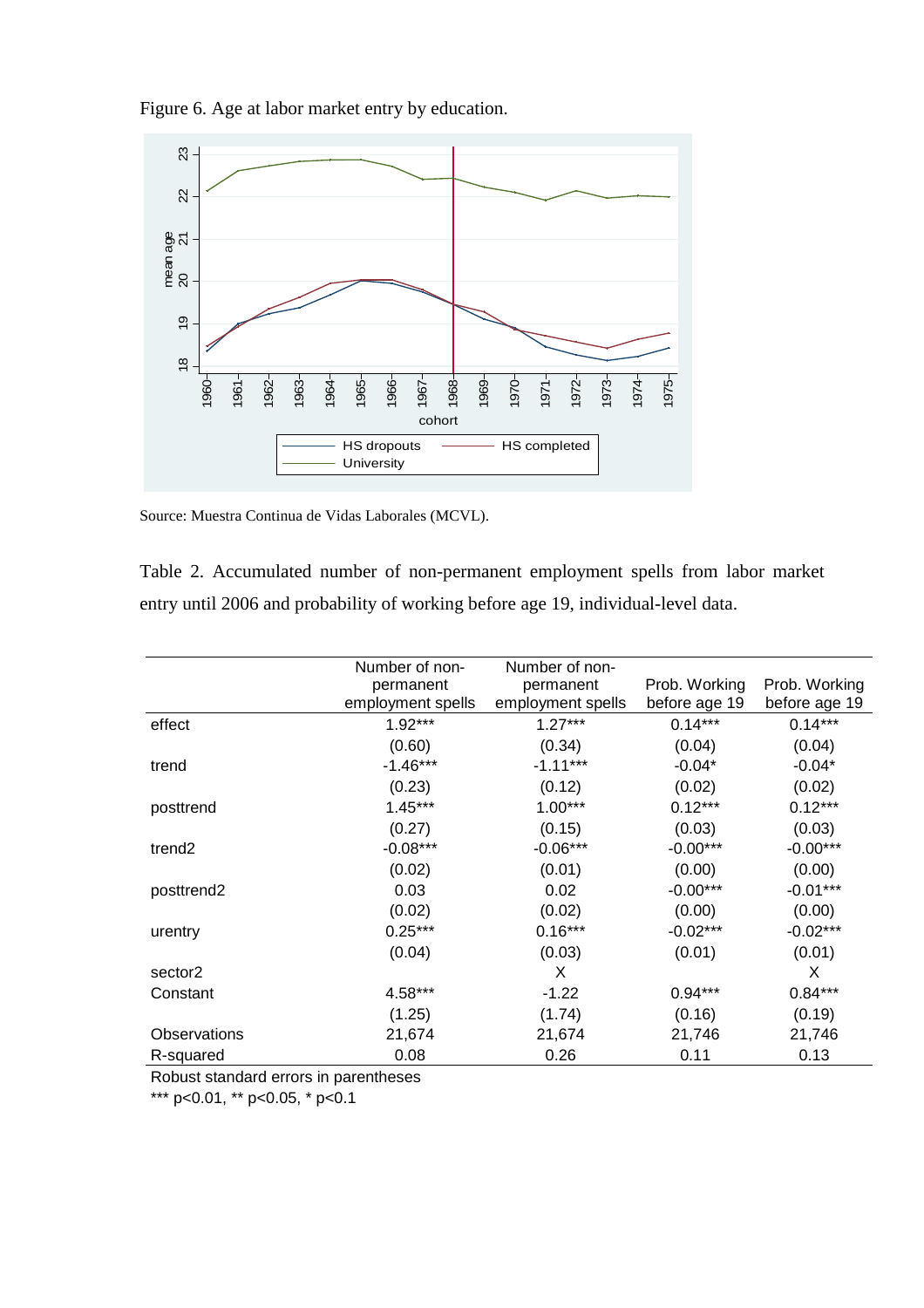|                        |                         | ALL COHORTS             |                         | EXCLUDING 68&69 COHORTS |                         | EXCLUDING 1968 COHORT   |
|------------------------|-------------------------|-------------------------|-------------------------|-------------------------|-------------------------|-------------------------|
| effect                 | $-205.21***$            | $-201.30***$            | $-348.08***$            | $-306.54***$            | $-339.34***$            | $-315.26***$            |
| trend                  | (69.23)<br>$-173.37***$ | (59.67)<br>$-165.72***$ | (65.63)<br>$-125.01***$ | (56.37)<br>$-124.58***$ | (57.55)<br>$-124.99***$ | (54.37)<br>$-124.60***$ |
|                        | (29.89)                 | (27.12)                 | (26.91)                 | (25.99)                 | (26.90)                 | (25.99)                 |
| posttrend              | $-179.35***$            | $-183.50***$            | $-222.68***$            | $-230.49***$            | $-228.17***$            | $-225.02***$            |
|                        | (44.08)                 | (37.83)                 | (54.23)                 | (44.36)                 | (42.45)                 | (37.76)                 |
| trend <sub>2</sub>     | $6.72***$               | $7.43***$               | $10.54***$              | $10.68***$              | $10.54***$              | 10.68***                |
|                        | (2.05)                  | (1.87)                  | (1.70)                  | (1.66)                  | (1.70)                  | (1.66)                  |
| posttrend <sub>2</sub> | $10.10**$               | $9.33**$                | 5.63                    | 6.84                    | 6.34                    | $6.13*$                 |
|                        | (4.55)                  | (3.47)                  | (6.25)                  | (4.24)                  | (4.43)                  | (3.33)                  |
| ur                     | $-42.12***$             | $-43.13***$             | $-42.40***$             | $-43.39***$             | $-42.40***$             | -43.38***               |
|                        | (7.46)                  | (6.97)                  | (7.53)                  | (7.04)                  | (7.53)                  | (7.03)                  |
| Sector                 |                         | X                       |                         | X                       |                         | X                       |
| Constant               | 6,040.96***             | 4,617.74***             | 6,181.09***             | 4,735.86***             | 6,181.27***             | 4,735.73***             |
|                        | (204.25)                | (188.00)                | (209.45)                | (180.52)                | (209.32)                | (180.43)                |
| Observations           | 21,676                  | 21,676                  | 21,676                  | 21,676                  | 21,676                  | 21,676                  |
| R-squared              | 0.38                    | 0.43                    | 0.38                    | 0.43                    | 0.38                    | 0.43                    |

Table 3. Number of days worked until 2006, individual-level data.

Robust standard errors in parentheses

\*\*\* p<0.01, \*\* p<0.05, \* p<0.1

Table 4. Accumulated wages (logs) until 2006, individual-level data.

|                        |            | ALL COHORTS |            | EXCLUDING 68&69 COHORTS |            | EXCLUDING 1968 COHORT |
|------------------------|------------|-------------|------------|-------------------------|------------|-----------------------|
|                        |            |             |            |                         |            |                       |
| effect                 | $-0.20***$ | $-0.18**$   | $-0.35***$ | $-0.34***$              | $-0.37***$ | $-0.36***$            |
|                        | (0.07)     | (0.07)      | (0.08)     | (0.06)                  | (0.07)     | (0.06)                |
| trend                  | 0.05       | 0.04        | $0.11***$  | $0.10***$               | $0.11***$  | $0.10***$             |
|                        | (0.03)     | (0.03)      | (0.03)     | (0.02)                  | (0.03)     | (0.02)                |
| posttrend              | $-0.16***$ | $-0.15***$  | $-0.24***$ | $-0.23***$              | $-0.23***$ | $-0.22***$            |
|                        | (0.03)     | (0.03)      | (0.03)     | (0.03)                  | (0.03)     | (0.03)                |
| trend <sub>2</sub>     | $0.00*$    | $0.00*$     | $0.01***$  | $0.01***$               | $0.01***$  | $0.01***$             |
|                        | (0.00)     | (0.00)      | (0.00)     | (0.00)                  | (0.00)     | (0.00)                |
| posttrend <sub>2</sub> | $0.01**$   | $0.01**$    | 0.00       | 0.00                    | 0.00       | 0.00                  |
|                        | (0.00)     | (0.00)      | (0.00)     | (0.00)                  | (0.00)     | (0.00)                |
| ur                     | $-0.02***$ | $-0.02***$  | $-0.02***$ | $-0.02***$              | $-0.02***$ | $-0.02***$            |
|                        | (0.00)     | (0.00)      | (0.00)     | (0.00)                  | (0.00)     | (0.00)                |
| Sector                 |            | X           |            | X                       |            | X                     |
| Constant               | 12.32***   | 12.16***    | $12.51***$ | 12.34***                | $12.50***$ | $12.34***$            |
|                        | (0.08)     | (0.11)      | (0.09)     | (0.12)                  | (0.09)     | (0.12)                |
| Observations           | 14,793     | 14,747      | 14,793     | 14,747                  | 14,793     | 14,747                |
| R-squared              | 0.04       | 0.08        | 0.05       | 0.08                    | 0.05       | 0.08                  |

Robust standard errors in parentheses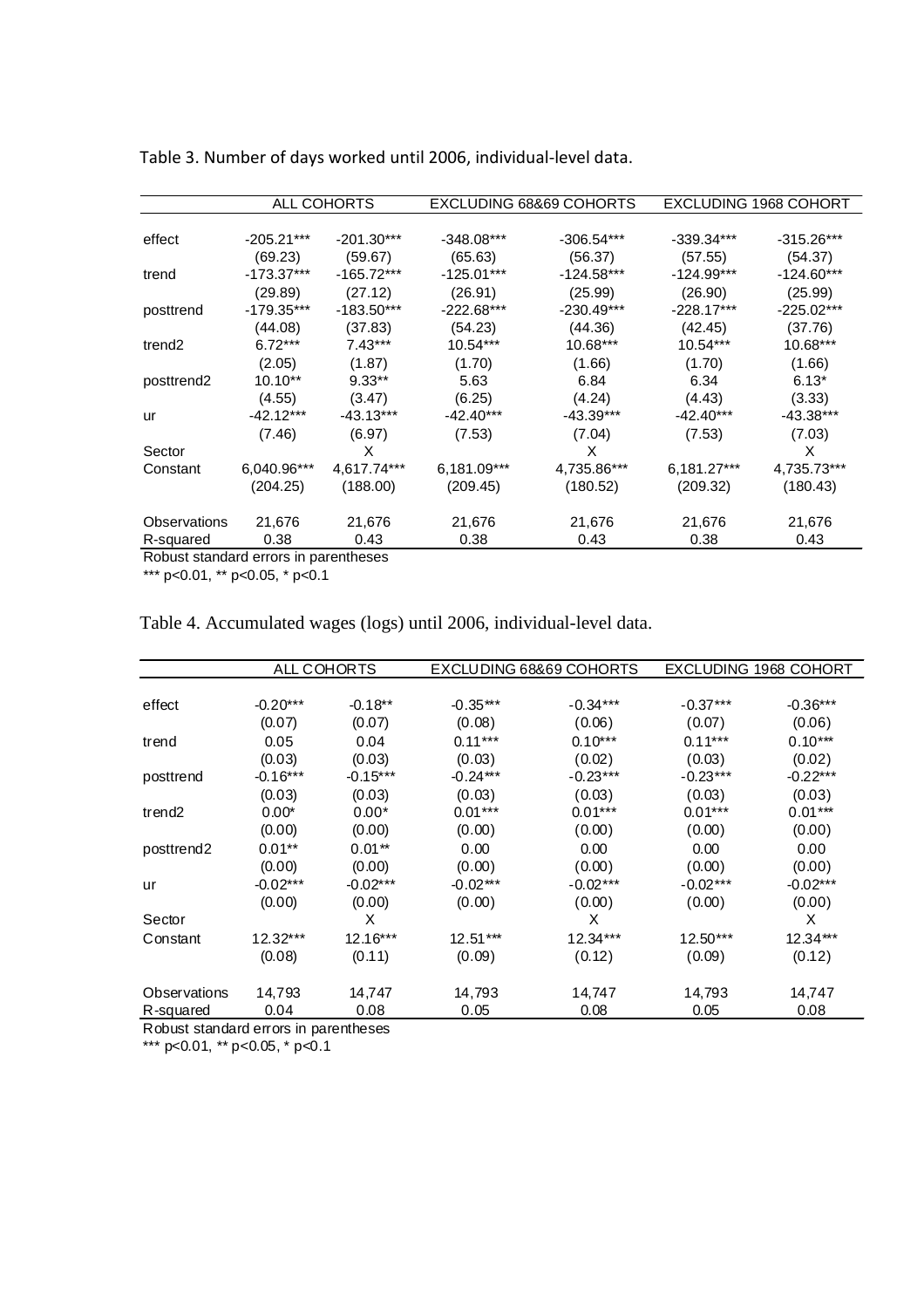Table 5. Number of days worked until 2006, individual-level data. Sample restricted to include only those who began working at ages 14-17 or to include in the control group only those who begin working before the reform.

|                                 |              | ALL COHORTS  | EXCL, 68&69 COHORTS |              | EXCL. 1968 COHORT |              |
|---------------------------------|--------------|--------------|---------------------|--------------|-------------------|--------------|
| Age First Job 14-17             | $-296.86***$ | $-212.67**$  | $-384.48***$        | $-257.24*$   | $-452.30***$      | $-347.97**$  |
|                                 | (100.53)     | (95.21)      | (125.87)            | (131.70)     | (116.17)          | (129.88)     |
| Control Group: First Year       | $-921.75***$ | $-887.81***$ | $-954.67***$        | $-897.57***$ | $-946.40***$      | $-905.91***$ |
| <b>Employment Before Reform</b> | (77.60)      | (75.26)      | (107.41)            | (104.91)     | (99.69)           | (100.32)     |

Table 6. Accumulated wages (logs) until 2006, individual-level data. Sample restricted to include only those who began working at ages 14-17 or to include in the control group only those who begin working before the reform.

|                           | ALL COHORTS  |              | EXCL, 68&69 COHORTS |              | EXCL, 1968 COHORT |              |
|---------------------------|--------------|--------------|---------------------|--------------|-------------------|--------------|
| Age First Job 14-17       | $-296.86***$ | $-212.67**$  | $-384.48***$        | $-257.24*$   | $-452.30***$      | $-347.97**$  |
|                           | (100.53)     | (95.21)      | (125.87)            | (131.70)     | (116.17)          | (129.88)     |
| Control Group: First Year | $-921.75***$ | $-887.81***$ | $-954.67***$        | $-897.57***$ | $-946.40***$      | $-905.91***$ |
| Employment Before Reform  | (77.60)      | (75.26)      | (107.41)            | (104.91)     | (99.69)           | (100.32)     |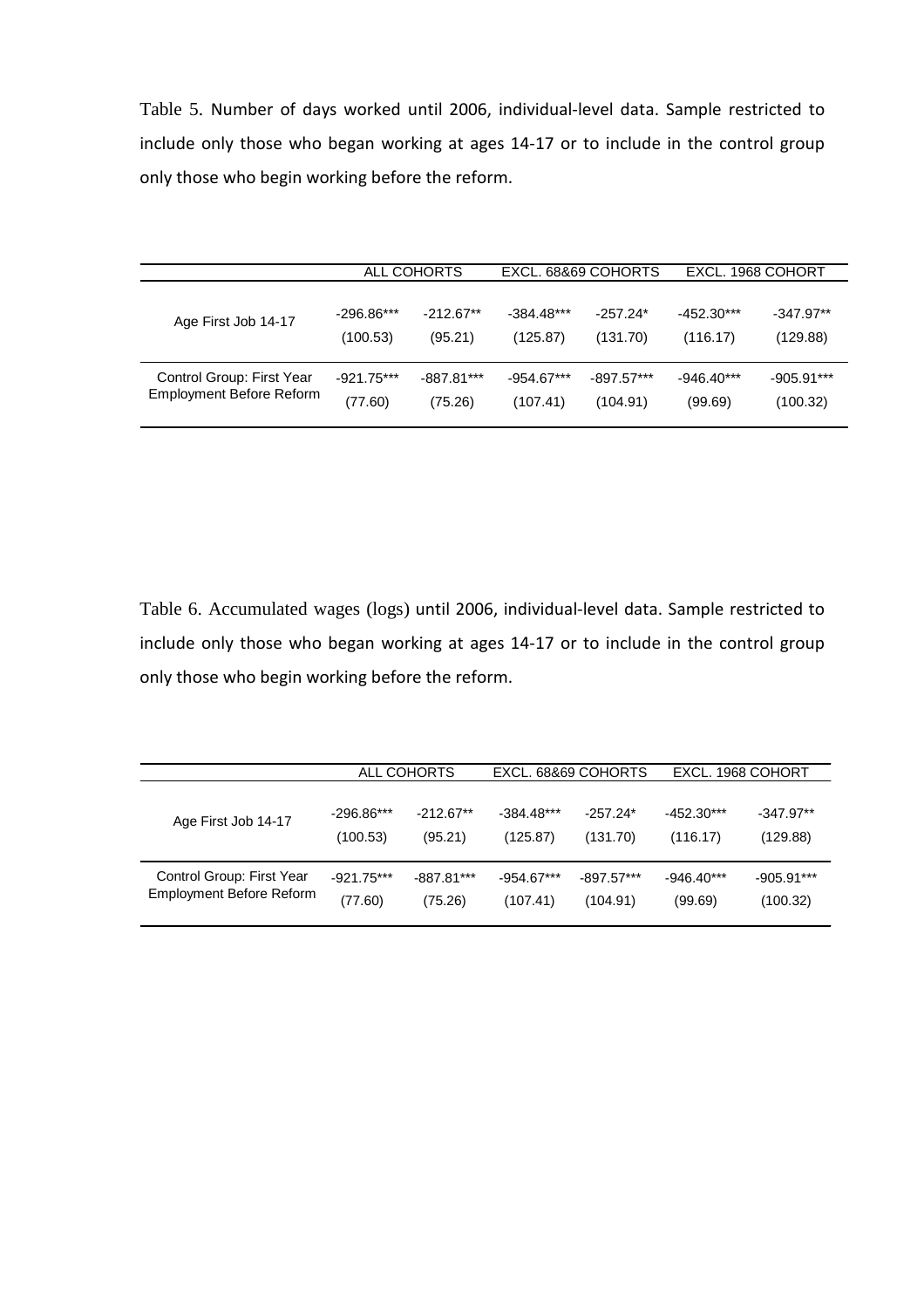Figure 7. Accumulated number of non-permanent employment spells until 2006. Raw data (scatter plot) and prediction of the linear and the quadratic model without covariates (line graph).



Note: The coefficients are from a regression of the accumulated number of non-permanent employment spells with dummies for the cohorts 1960-1975 (excluding the cohort of 1968).

Source: Muestra Continua de Vidas Laborales (MCVL).

Figure 8. Plot of Beta coeficients for the probability of having the first job at age 19 or before.



Note: The coefficients are from a regression of the probability of having the first job at age 19 or before with dummies for the cohorts 1960-1975 (excluding the cohort of 1968).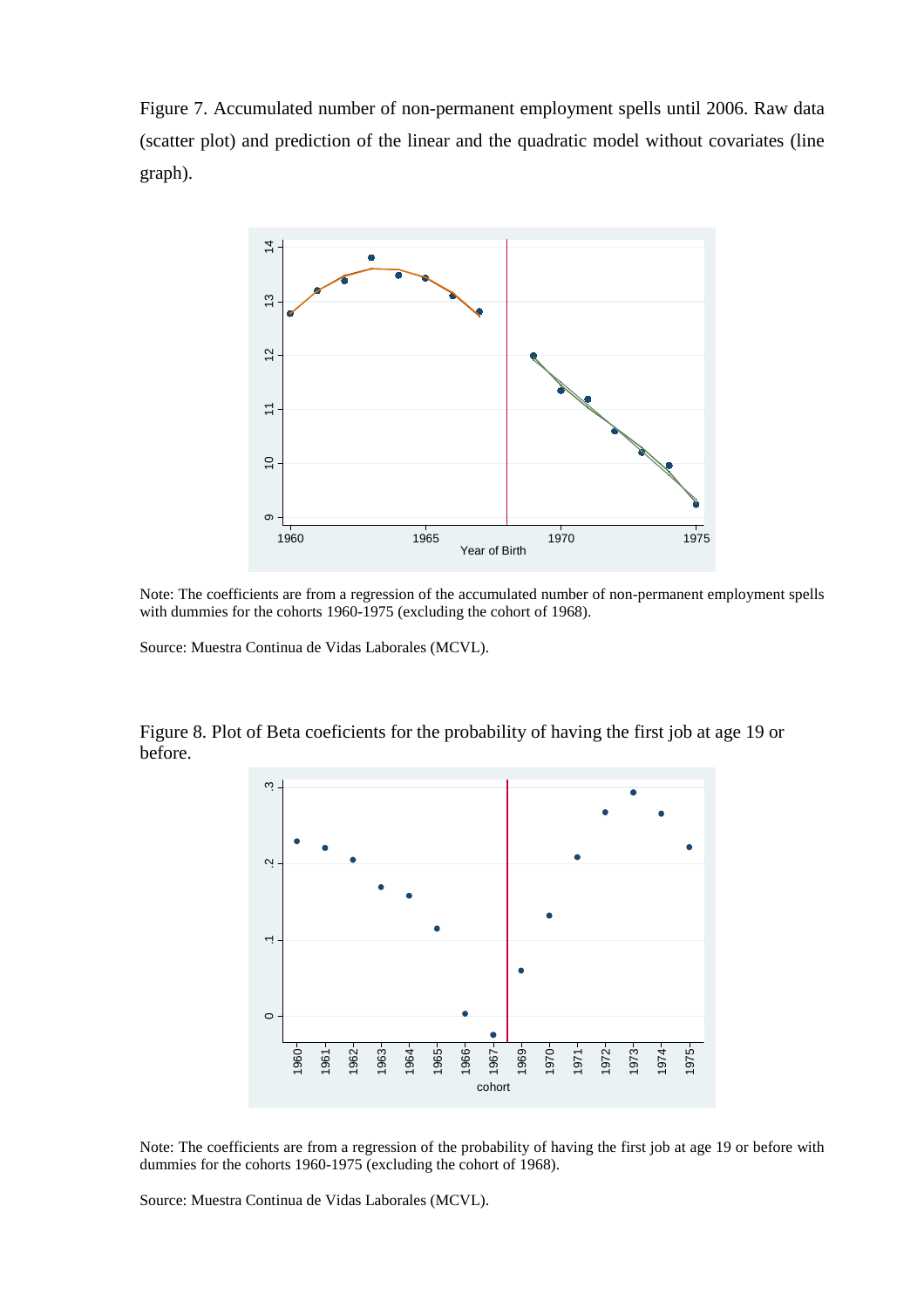Figure 9. Accumulated number of days worked until 2006. Beta coefficients of the cohort dummies.



Note: The coefficients are from a regression of the accumulated number of days worked until 2006 with dummies for the cohorts 1960-1975 (excluding the cohort of 1968).

Source: Muestra Continua de Vidas Laborales (MCVL).

Figure 10. Logarithm of accumulated wage until 2006. Beta coefficients of the cohort dummies.



Note: The coefficients are from a regression of the logarithm of accumulated wages until 2006 with dummies for the cohorts 1960-1975 (excluding the cohort of 1968).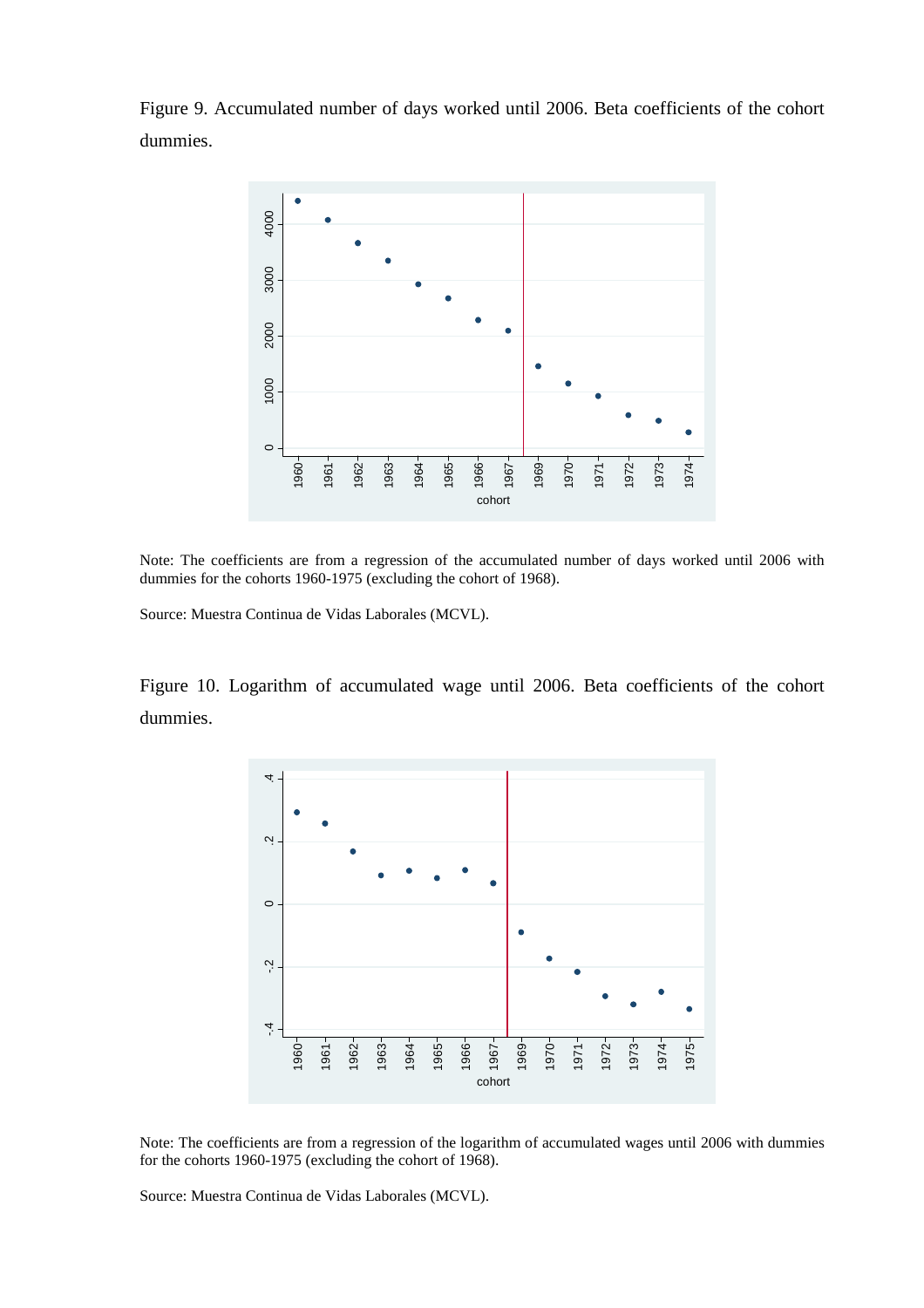Figure 11. Annual number of days worked, aggregate data. Beta coefficients for the cohort dummies.



Note: The coefficients are from a regression of the number of days worked for the cohorts 1960-1975 (excluding the cohort of 1968) and controlling for real experience.

Source: Muestra Continua de Vidas Laborales (MCVL).

Figure 12. Logarithm of annual wages, aggregate data. Beta coeficients for the cohort dummies.



Note: The coefficients are from a regression of the logarithm of annual wages for the cohorts 1960-1975 (excluding the cohort of 1968) and controlling for real experience.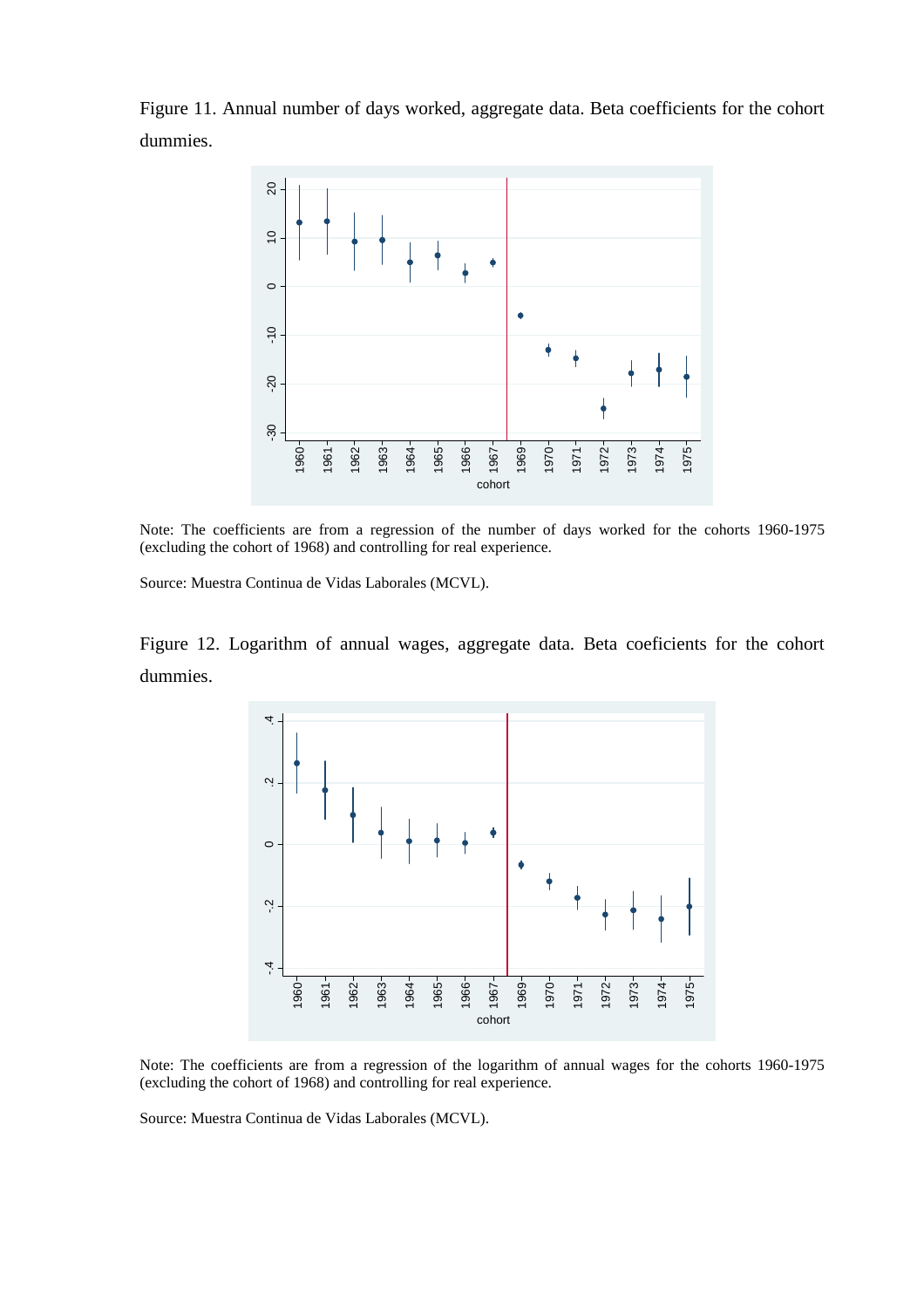Figure 13. Annual number of non-permanent employment spells, aggregate data. Beta coeficients for the cohort dummies.



Note: The coefficients are from a regression of the annual number of non-permanent employment spells for the cohorts 1960-1975 (excluding the cohort of 1968) and controlling for real experience.

Source: Muestra Continua de Vidas Laborales (MCVL).

Figure 14. Annual number of days worked, aggregate data. Beta coeficients for years of real experience dummies.



Note: The coefficients are from a regression of the annual number of days worked for the cohorts 1960-1975 (excluding the cohort of 1968) and controlling for cohort dummies.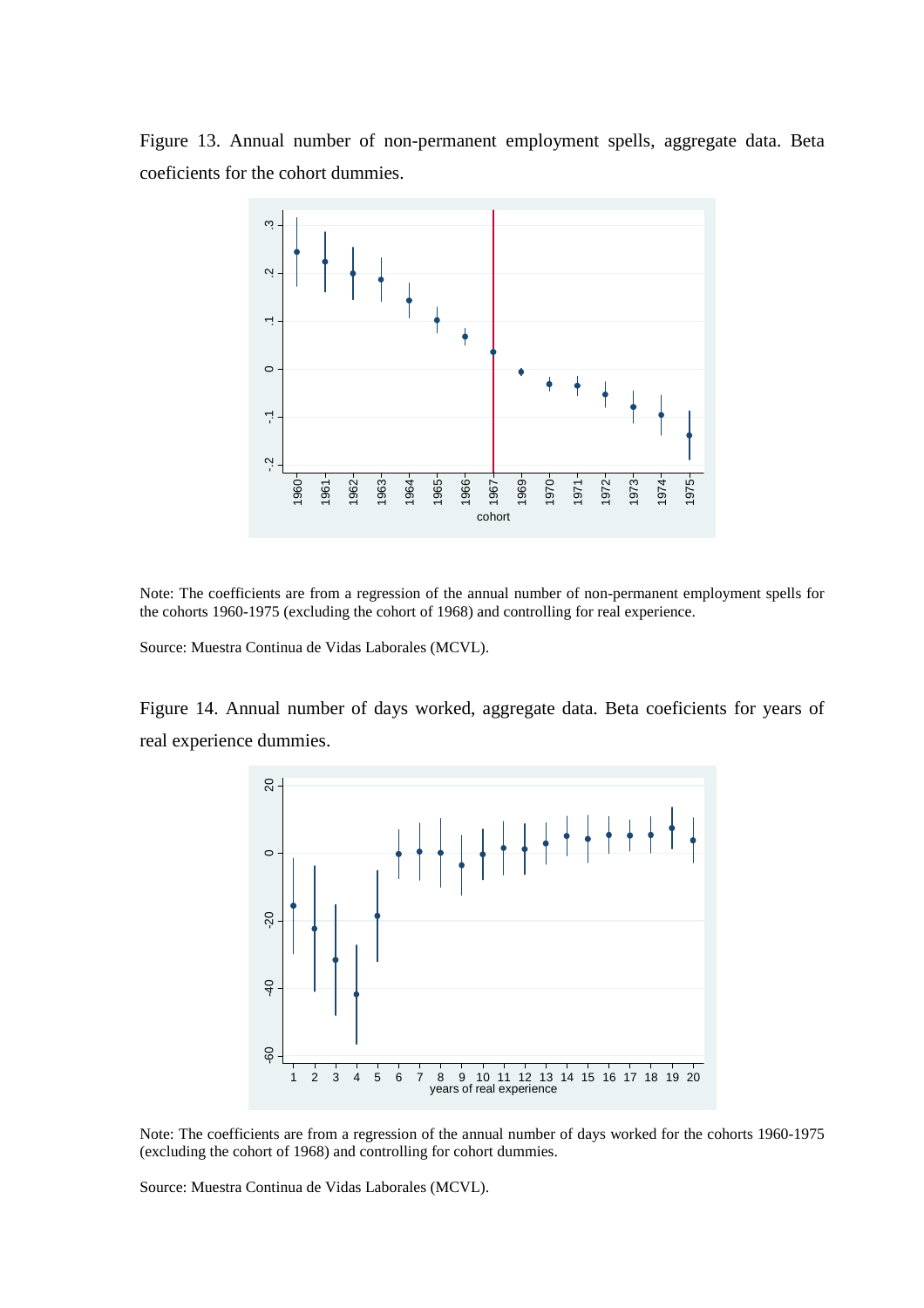Figure 15. Logarithm of annual wages, aggregate data. Beta coeficients for years of real experience dummies.



Note: The coefficients are from a regression of the logarithm of annual wages for the cohorts 1960-1975 (excluding the cohort of 1968) and controlling for cohort dummies.

Source: Muestra Continua de Vidas Laborales (MCVL).

Figure 16. Annual number of non-permanent employment spells. Beta coefficients for years of real experience dummies. Regression of the number of non-permanent employment spells.



Note: The coefficients are from a regression of the annual number of non-permanent employment spells for the cohorts 1960-1975 (excluding the cohort of 1968) and controlling for cohort dummies.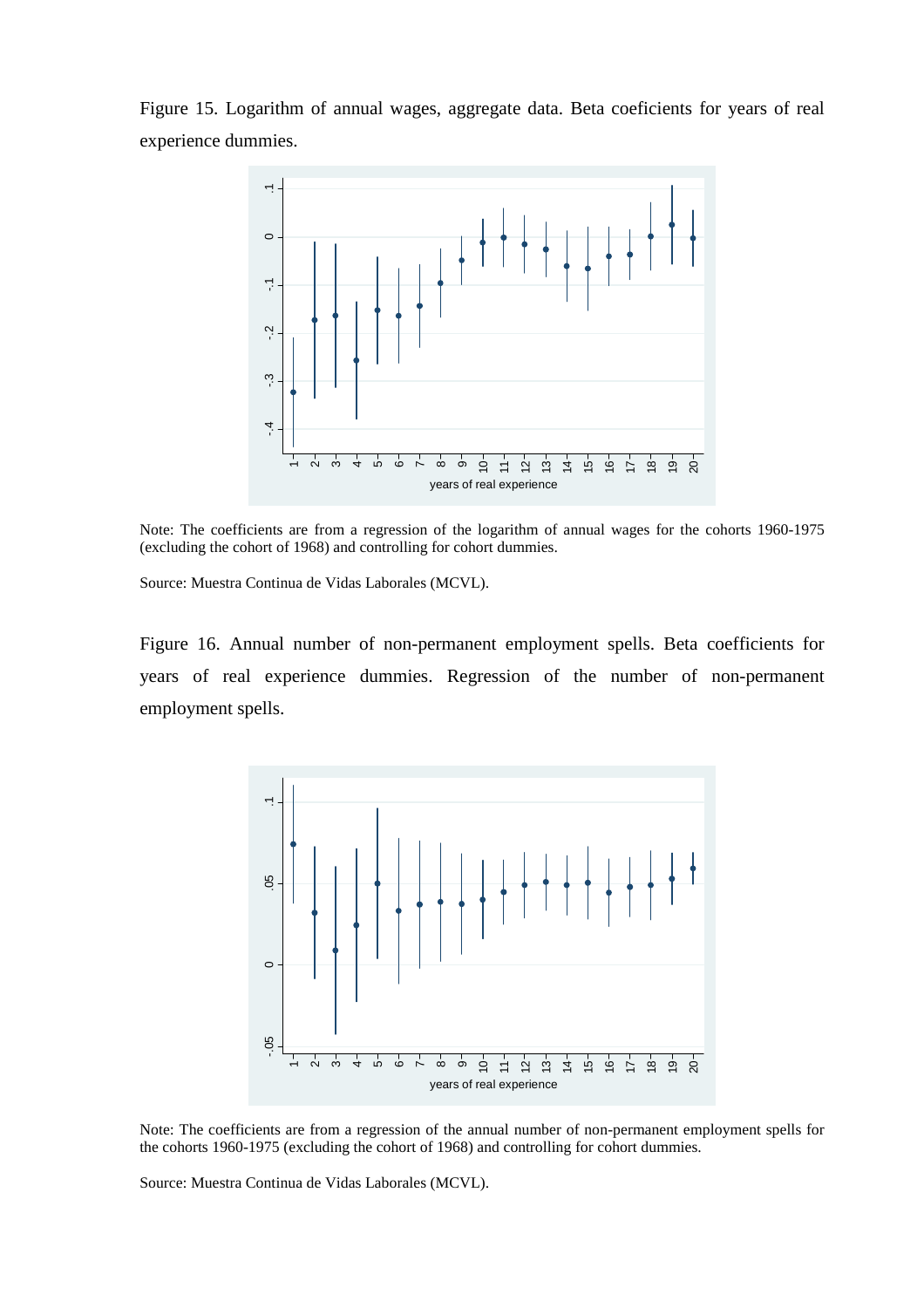Table 7. Number of days worked per year; collapsed dataset.

|              |             |            | Experience  | Experience | + Excluding   | + Excluding | interactions    |
|--------------|-------------|------------|-------------|------------|---------------|-------------|-----------------|
|              | No FE       | Time FE    | FE          | & Time FE  | 68&69 cohorts | 1968 cohort | with Experience |
|              |             |            |             |            |               |             |                 |
| effect       | $-8.670***$ | $-5.238**$ | $-9.841***$ | $-5.971**$ | $-9.443*$     | $-8.779**$  | $-3.569$        |
|              | (2.590)     | (2.065)    | (2.916)     | (2.350)    | (4.772)       | (3.722)     | (5.328)         |
| reform rex1  |             |            |             |            |               |             | $-15.772**$     |
|              |             |            |             |            |               |             | (6.730)         |
| reform rex2  |             |            |             |            |               |             | $-22.489**$     |
|              |             |            |             |            |               |             | (8.662)         |
| reform rex3  |             |            |             |            |               |             | $-31.751***$    |
|              |             |            |             |            |               |             | (7.594)         |
| reform rex4  |             |            |             |            |               |             | $-42.019***$    |
|              |             |            |             |            |               |             | (7.031)         |
| reform rex5  |             |            |             |            |               |             | $-18.738**$     |
|              |             |            |             |            |               |             | (6.403)         |
| Constant     | 257.469***  | 65.701***  | 334.642***  | 188.594*** | 195.963***    | 196.006***  | 191.591***      |
|              | (2.499)     | (1.827)    | (2.969)     | (12.989)   | (13.990)      | (13.948)    | (13.660)        |
|              |             |            |             |            |               |             |                 |
| Observations | 2,080       | 2,080      | 2,080       | 2,080      | 2,080         | 2,080       | 2,080           |
| R-squared    | 0.033       | 0.686      | 0.712       | 0.822      | 0.822         | 0.822       | 0.831           |
|              |             |            |             |            |               |             |                 |

Robust standard errors in parentheses

\*\*\* p<0.01, \*\* p<0.05, \* p<0.1

Table 8 . Logarithm of yearly wages; collapsed dataset.

|                                       | No FE       | Time FE     | Experience<br><b>FE</b> | Experience<br>& Time FE | + Excluding<br>68&69 cohorts | + Excluding<br>1968 cohort | interactions<br>with Experience |
|---------------------------------------|-------------|-------------|-------------------------|-------------------------|------------------------------|----------------------------|---------------------------------|
| effect                                | $-0.153***$ | $-0.109***$ | $-0.171***$             | $-0.130***$             | $-0.201***$                  | $-0.220***$                | $-0.125***$                     |
| reformrex1                            | (0.041)     | (0.031)     | (0.047)                 | (0.040)                 | (0.021)                      | (0.018)                    | (0.030)<br>$-0.318***$          |
|                                       |             |             |                         |                         |                              |                            | (0.051)                         |
| reformrex2                            |             |             |                         |                         |                              |                            | $-0.167**$                      |
|                                       |             |             |                         |                         |                              |                            | (0.075)                         |
| reformrex3                            |             |             |                         |                         |                              |                            | $-0.158**$                      |
|                                       |             |             |                         |                         |                              |                            | (0.068)                         |
| reformrex4                            |             |             |                         |                         |                              |                            | $-0.251***$                     |
| reformrex5                            |             |             |                         |                         |                              |                            | (0.055)<br>$-0.147**$           |
|                                       |             |             |                         |                         |                              |                            | (0.050)                         |
| reformrex6                            |             |             |                         |                         |                              |                            | $-0.158***$                     |
|                                       |             |             |                         |                         |                              |                            | (0.044)                         |
| reformrex7                            |             |             |                         |                         |                              |                            | $-0.138***$                     |
|                                       |             |             |                         |                         |                              |                            | (0.039)                         |
| reformrex8                            |             |             |                         |                         |                              |                            | $-0.090**$                      |
|                                       |             |             |                         |                         |                              |                            | (0.032)                         |
| reformrex9                            |             |             |                         |                         |                              |                            | $-0.043*$                       |
|                                       |             |             |                         |                         |                              |                            | (0.024)                         |
| Constant                              | 9.196***    | 7.818***    | 9.980***                | $9.641***$              | 9.740***                     | 9.739***                   | $9.711***$                      |
|                                       | (0.040)     | (0.069)     | (0.056)                 | (0.081)                 | (0.075)                      | (0.075)                    | (0.076)                         |
| Observations                          | 1,457       | 1,457       | 1,457                   | 1,457                   | 1,457                        | 1,457                      | 1,457                           |
| R-squared                             | 0.027       | 0.831       | 0.860                   | 0.906                   | 0.907                        | 0.907                      | 0.911                           |
| Robust standard errors in parentheses |             |             |                         |                         |                              |                            |                                 |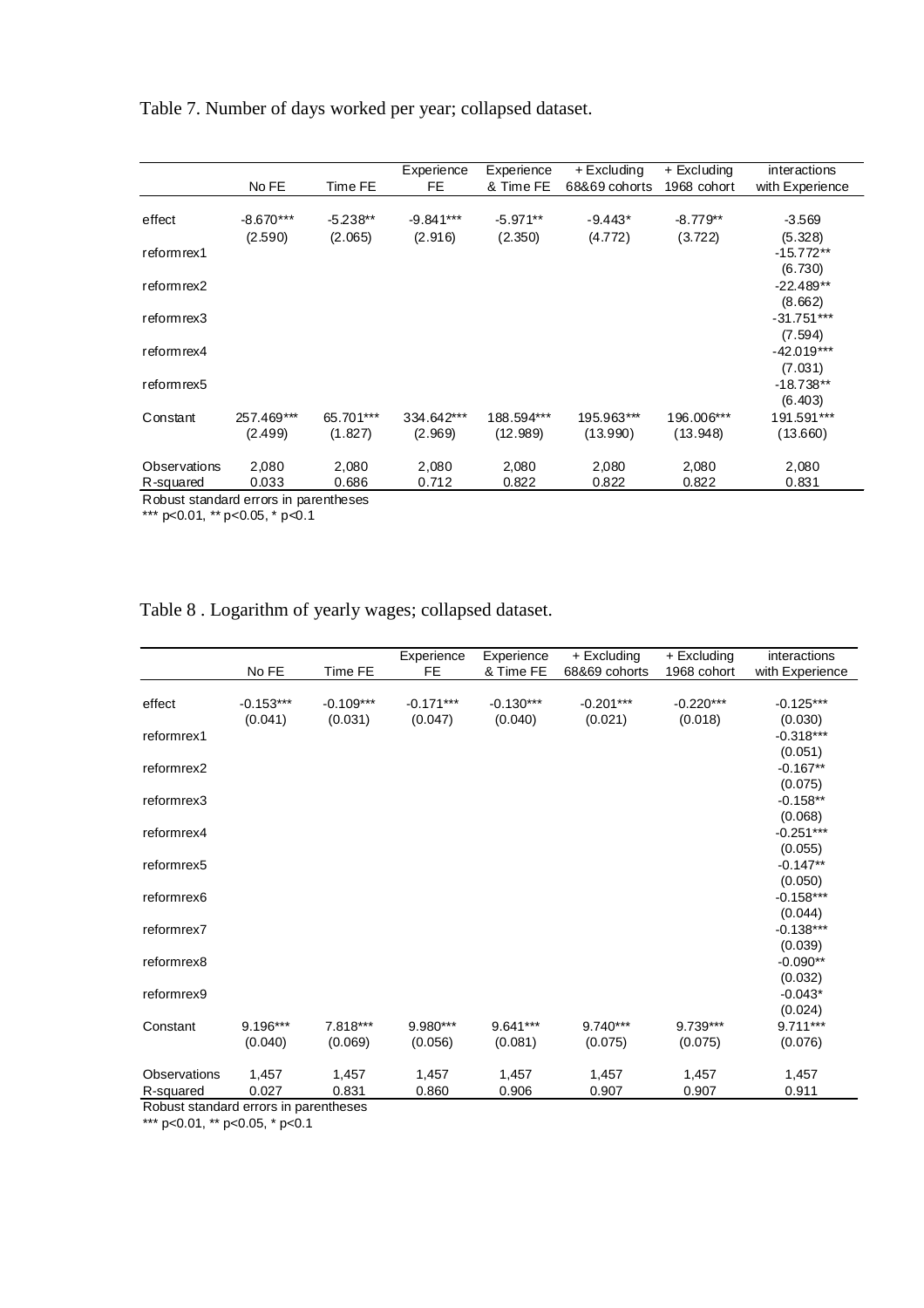|                        |             |              | Time &       | + Excluding   | + Excluding | interactions    |
|------------------------|-------------|--------------|--------------|---------------|-------------|-----------------|
|                        | No FE       | Real Exp. FE | Real Exp. FE | 68&69 cohorts | 1968 cohort | with Experience |
|                        |             |              |              |               |             |                 |
| effect                 | 0.011       | 0.008        | $0.041***$   | $0.037**$     | $0.055***$  | 0.017           |
|                        | (0.006)     | (0.007)      | (0.010)      | (0.014)       | (0.014)     | (0.018)         |
| trend                  | $-0.002$    | 0.001        | $-0.046***$  | $-0.052***$   | $-0.052***$ | $-0.052***$     |
|                        | (0.002)     | (0.004)      | (0.007)      | (0.007)       | (0.007)     | (0.007)         |
| posttrend              | $0.011***$  | $0.009**$    | $0.037***$   | $0.054***$    | $0.042***$  | $0.043***$      |
|                        | (0.003)     | (0.004)      | (0.006)      | (0.007)       | (0.007)     | (0.007)         |
| trend <sub>2</sub>     | $-0.002***$ | $-0.002***$  | $-0.002***$  | $-0.002***$   | $-0.002***$ | $-0.002***$     |
|                        | (0.000)     | (0.000)      | (0.000)      | (0.000)       | (0.000)     | (0.000)         |
| posttrend <sub>2</sub> | $0.002***$  | $0.002***$   | $-0.000$     | $-0.001**$    | 0.000       | 0.000           |
|                        | (0.000)     | (0.000)      | (0.001)      | (0.001)       | (0.001)     | (0.001)         |
| reformrex1             |             |              |              |               |             | 0.069***        |
|                        |             |              |              |               |             | (0.018)         |
| reformrex2             |             |              |              |               |             | 0.027           |
|                        |             |              |              |               |             | (0.019)         |
| reformrex3             |             |              |              |               |             | 0.004           |
|                        |             |              |              |               |             | (0.024)         |
| reformrex4             |             |              |              |               |             | 0.019           |
|                        |             |              |              |               |             | (0.023)         |
| reformrex5             |             |              |              |               |             | $0.045*$        |
|                        |             |              |              |               |             | (0.022)         |
| reformrex6             |             |              |              |               |             | 0.028           |
|                        |             |              |              |               |             | (0.022)         |
| Observations           | 2,080       | 2,080        | 2,080        | 2,080         | 2,080       | 2,080           |
| R-squared              | 0.201       | 0.226        | 0.913        | 0.914         | 0.913       | 0.914           |

Table 9. Number of non-permanent contracts per year; collapsed dataset.

Robust standard errors in parentheses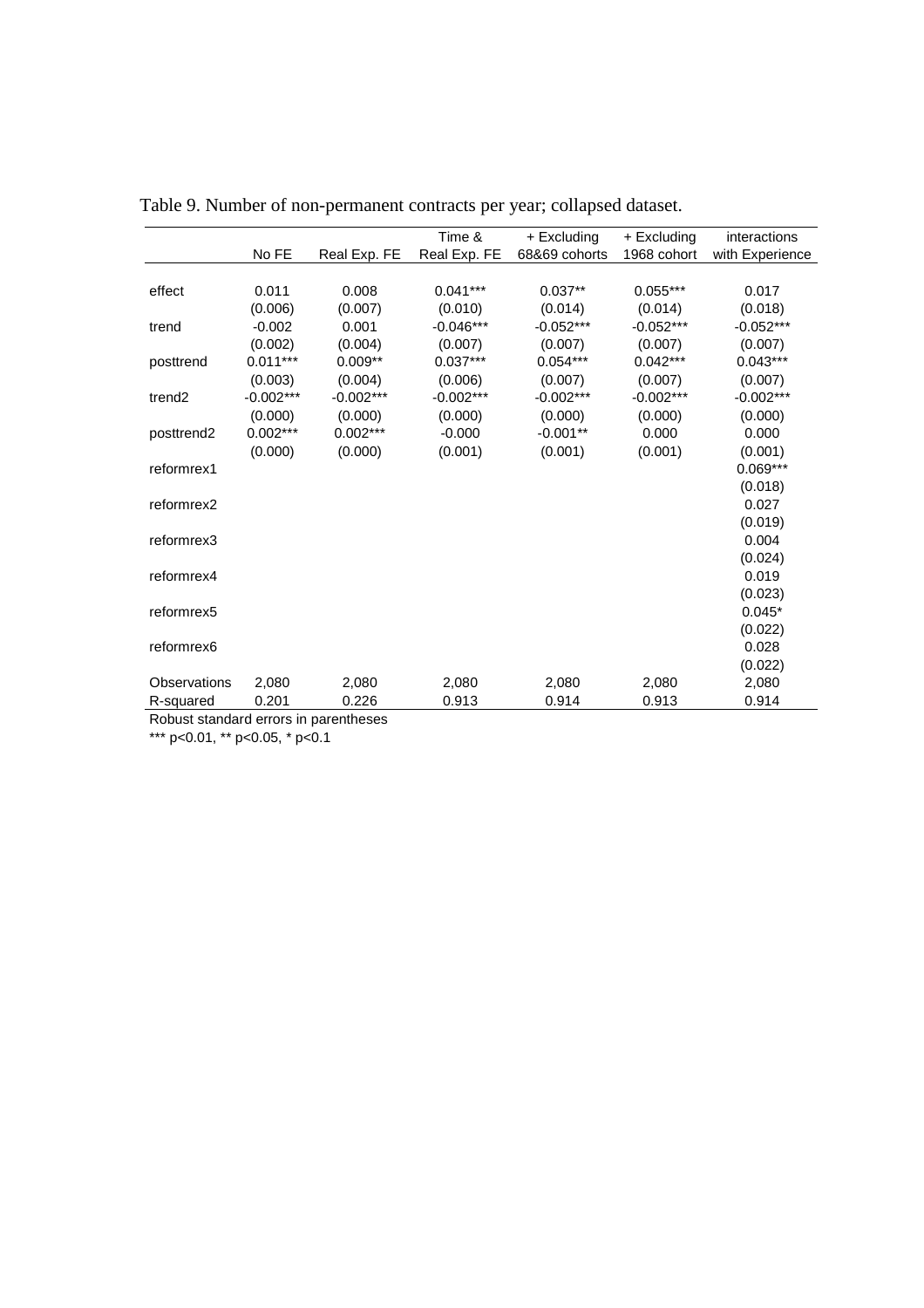|              |           | Time      | Exper.    | Exper. &  | + Exclud.    | + Exclud     | interactions |
|--------------|-----------|-----------|-----------|-----------|--------------|--------------|--------------|
|              | No FE     | <b>FE</b> | <b>FE</b> | Time FE   | 68 cohort    | 68-3 & 68-4  | with Exper.  |
|              |           |           |           |           |              |              |              |
| effect       | $-5.791*$ | $-5.650$  | $-5.847*$ | $-5.817*$ | $-12.773***$ | $-10.396***$ | $-7.247$     |
|              | (2.792)   | (2.882)   | (2.707)   | (2.757)   | (2.102)      | (2.271)      | (3.838)      |
| reformrex1   |           |           |           |           |              |              | $-1.320$     |
|              |           |           |           |           |              |              | (4.122)      |
| reformrex2   |           |           |           |           |              |              | $-4.384$     |
|              |           |           |           |           |              |              | (7.315)      |
| reformrex3   |           |           |           |           |              |              | $-20.217**$  |
|              |           |           |           |           |              |              | (7.644)      |
| reformrex4   |           |           |           |           |              |              | $-33.274***$ |
|              |           |           |           |           |              |              | (5.269)      |
| reformrex5   |           |           |           |           |              |              | $-16.174**$  |
|              |           |           |           |           |              |              | (4.656)      |
| reformrex6   |           |           |           |           |              |              | $-11.438$    |
|              |           |           |           |           |              |              | (7.237)      |
| reformrex7   |           |           |           |           |              |              | $-6.589$     |
|              |           |           |           |           |              |              | (6.246)      |
| reformrex8   |           |           |           |           |              |              | 5.535        |
|              |           |           |           |           |              |              | (5.960)      |
| reformrex9   |           |           |           |           |              |              | 7.393        |
|              |           |           |           |           |              |              | (4.959)      |
| Observations | 2,460     | 2,460     | 2,460     | 2,460     | 2,460        | 2,460        | 2,460        |
| R-squared    | 0.014     | 0.705     | 0.737     | 0.780     | 0.782        | 0.782        | 0.790        |

Table 10. Number of days worked per trimester; collapsed dataset by trimester.

Robust standard errors in parentheses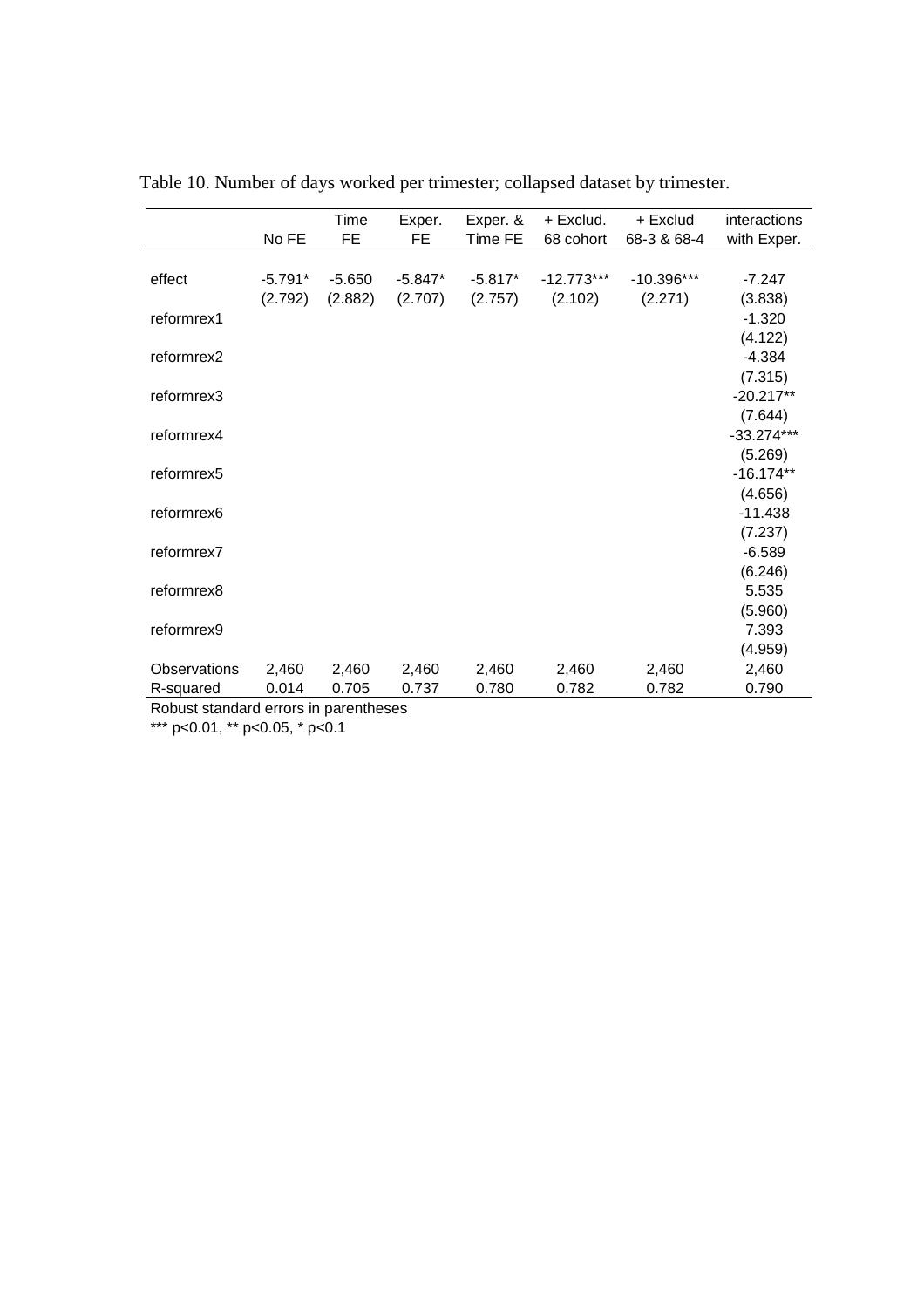|              |            | Time       | Exper.     | Exper. &   | + Exclud.   | + Exclud.   | Interact.   |
|--------------|------------|------------|------------|------------|-------------|-------------|-------------|
|              | No FE      | <b>FE</b>  | <b>FE</b>  | Time FE    | 68 cohort   | 68-3 & 68-4 | Exper.      |
|              |            |            |            |            |             |             |             |
| effect       | $-0.068**$ | $-0.061**$ | $-0.065**$ | $-0.062**$ | $-0.141***$ | $-0.108***$ | $-0.011$    |
|              | (0.025)    | (0.023)    | (0.025)    | (0.024)    | (0.021)     | (0.023)     | (0.021)     |
| reformrex1   |            |            |            |            |             |             | $-0.286***$ |
|              |            |            |            |            |             |             | (0.066)     |
| reformrex2   |            |            |            |            |             |             | $-0.214***$ |
|              |            |            |            |            |             |             | (0.041)     |
| reformrex3   |            |            |            |            |             |             | $-0.232***$ |
|              |            |            |            |            |             |             | (0.052)     |
| reformrex4   |            |            |            |            |             |             | $-0.241***$ |
|              |            |            |            |            |             |             | (0.049)     |
| reformrex5   |            |            |            |            |             |             | $-0.122***$ |
|              |            |            |            |            |             |             | (0.029)     |
| reformrex6   |            |            |            |            |             |             | $-0.103***$ |
|              |            |            |            |            |             |             | (0.025)     |
| reformrex7   |            |            |            |            |             |             | $-0.058$    |
|              |            |            |            |            |             |             | (0.029)     |
| reformrex8   |            |            |            |            |             |             | $-0.003$    |
|              |            |            |            |            |             |             | (0.037)     |
| reformrex9   |            |            |            |            |             |             | 0.023       |
|              |            |            |            |            |             |             | (0.040)     |
| Observations | 2,460      | 2,460      | 2,460      | 2,460      | 2,460       | 2,460       | 2,460       |
| R-squared    | 0.007      | 0.844      | 0.815      | 0.873      | 0.875       | 0.874       | 0.883       |

Table 11. Logarithm of wages by trimester; collapsed dataset by trimester.

Robust standard errors in parentheses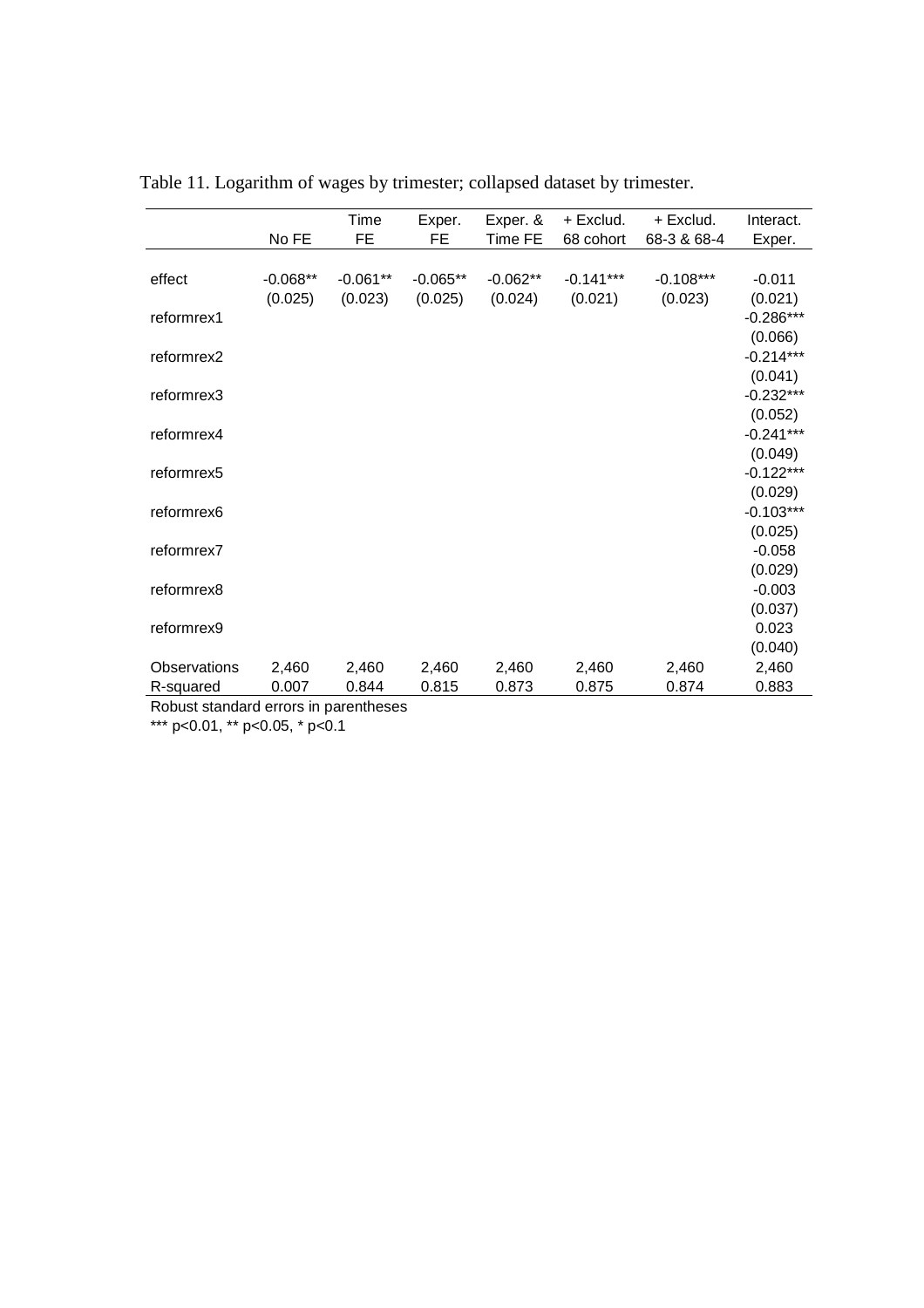#### APPENDIX

Table 12. Aggregation of sectors in the economy.

| Sector of the economy        | <b>Description of sector</b>                                                                                       |
|------------------------------|--------------------------------------------------------------------------------------------------------------------|
| High Tech.<br>Manufacturing  | Manufacturing using capital intensive and ICT<br>technologies (Chemical industry, electrical industry,<br>$etc.$ ) |
| Low Tech.                    | Manufacturing with low capital intensity (Furniture,                                                               |
| Manufacturing                | Plastics, etc.)                                                                                                    |
| High Tech. Services          | Transport, Telecommunication, Finances, Education,<br>Health, etc.                                                 |
| Trade                        | Wholesale trade, retail.                                                                                           |
|                              | Hotels, restaurants, etc.                                                                                          |
| Other Low Tech.              | Labor intensive Services (water and waste treatment,                                                               |
| Activities                   | personal services), Agriculture, Energy Industry                                                                   |
| Construction                 | Building activities                                                                                                |
| <b>Public Administration</b> | All public activities but health and education. Real                                                               |
| & Real State                 | State activities                                                                                                   |
| Missing                      | No information about sector of activity                                                                            |
|                              |                                                                                                                    |